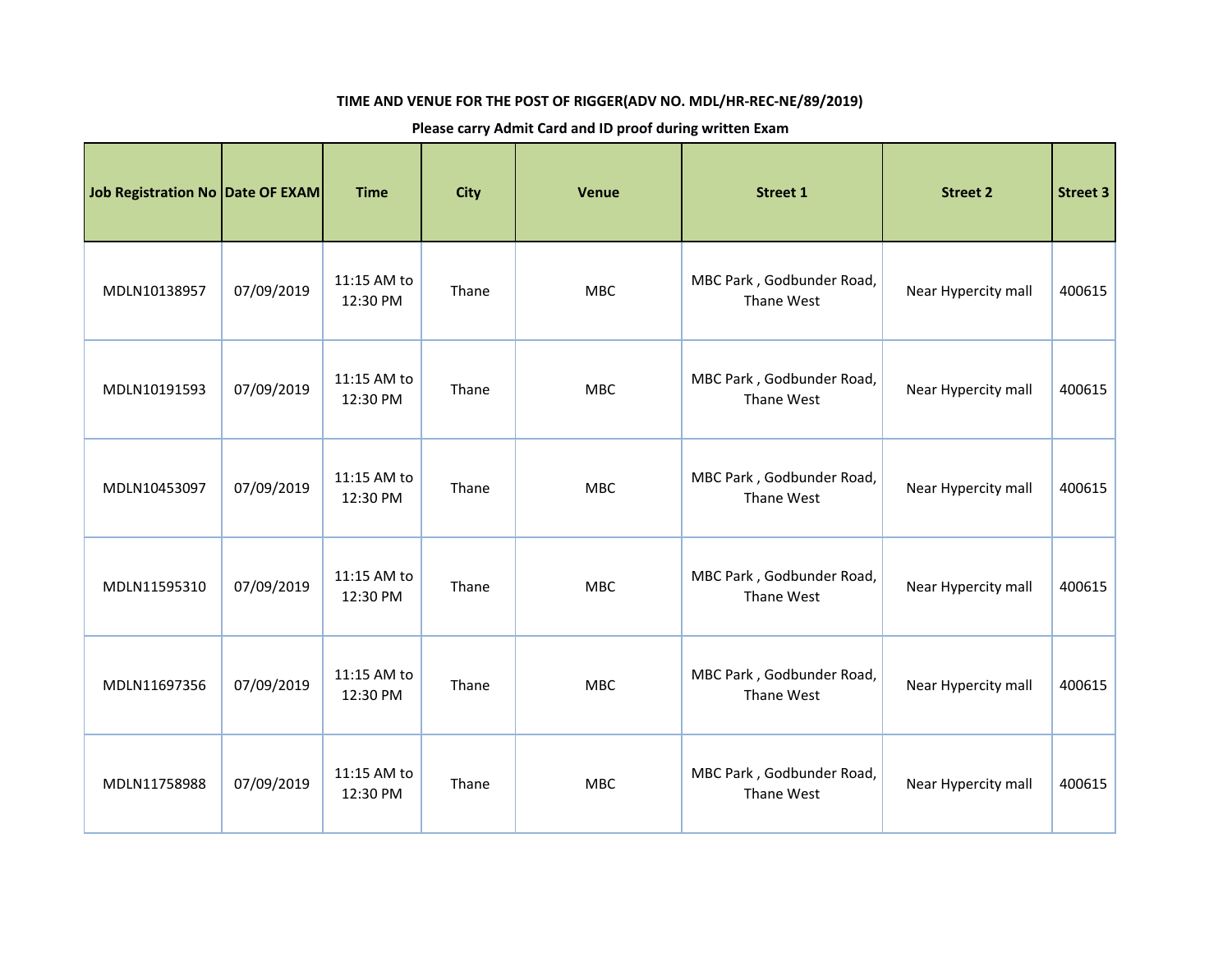| MDLN11899737 | 07/09/2019 | 11:15 AM to<br>12:30 PM | Thane | <b>MBC</b> | MBC Park, Godbunder Road,<br>Thane West | Near Hypercity mall | 400615 |
|--------------|------------|-------------------------|-------|------------|-----------------------------------------|---------------------|--------|
| MDLN12124972 | 07/09/2019 | 11:15 AM to<br>12:30 PM | Thane | <b>MBC</b> | MBC Park, Godbunder Road,<br>Thane West | Near Hypercity mall | 400615 |
| MDLN12146055 | 07/09/2019 | 11:15 AM to<br>12:30 PM | Thane | <b>MBC</b> | MBC Park, Godbunder Road,<br>Thane West | Near Hypercity mall | 400615 |
| MDLN12468440 | 07/09/2019 | 11:15 AM to<br>12:30 PM | Thane | <b>MBC</b> | MBC Park, Godbunder Road,<br>Thane West | Near Hypercity mall | 400615 |
| MDLN12533046 | 07/09/2019 | 11:15 AM to<br>12:30 PM | Thane | <b>MBC</b> | MBC Park, Godbunder Road,<br>Thane West | Near Hypercity mall | 400615 |
| MDLN13204121 | 07/09/2019 | 11:15 AM to<br>12:30 PM | Thane | <b>MBC</b> | MBC Park, Godbunder Road,<br>Thane West | Near Hypercity mall | 400615 |
| MDLN13391652 | 07/09/2019 | 11:15 AM to<br>12:30 PM | Thane | <b>MBC</b> | MBC Park, Godbunder Road,<br>Thane West | Near Hypercity mall | 400615 |
| MDLN13395694 | 07/09/2019 | 11:15 AM to<br>12:30 PM | Thane | <b>MBC</b> | MBC Park, Godbunder Road,<br>Thane West | Near Hypercity mall | 400615 |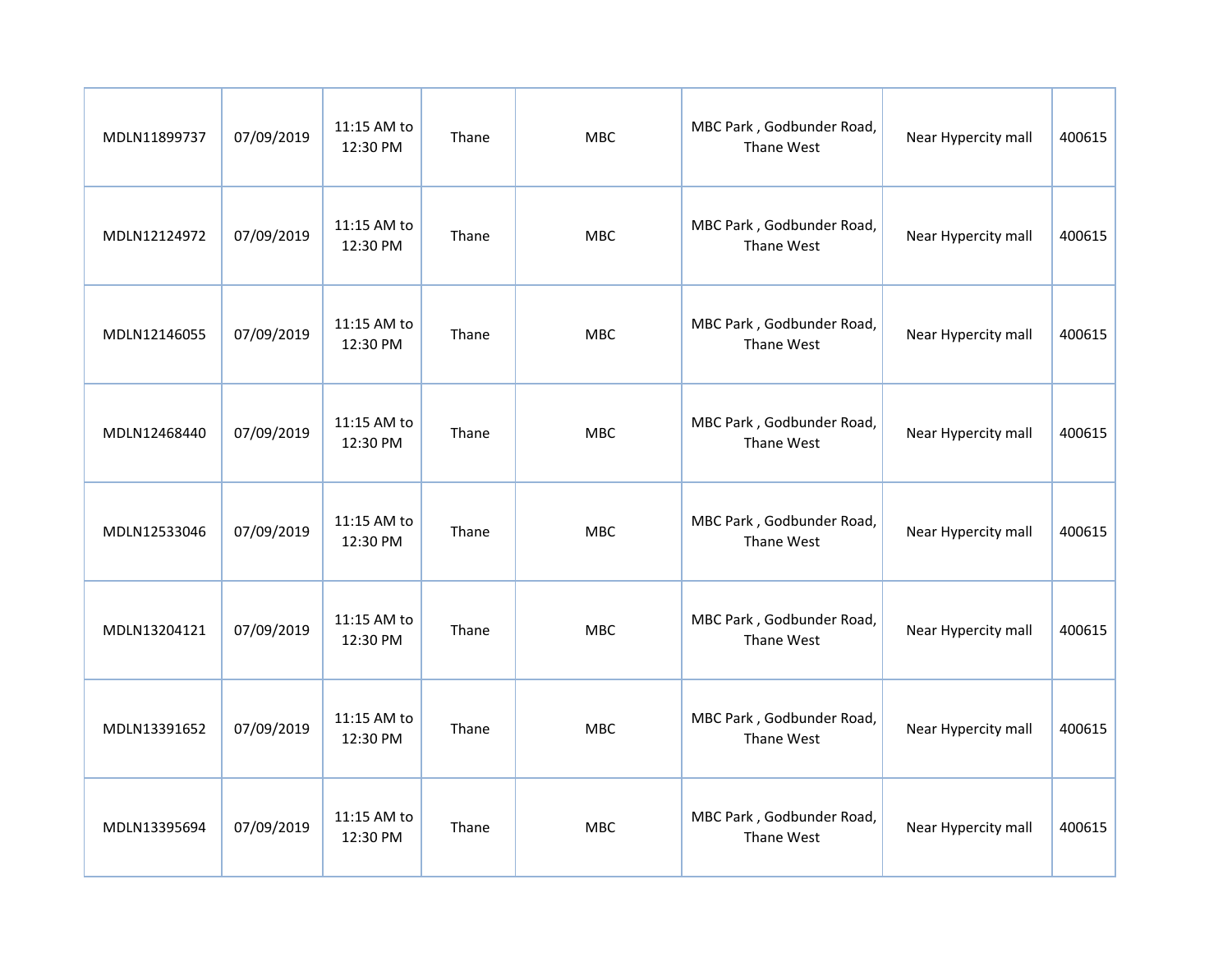| MDLN13573595 | 07/09/2019 | 11:15 AM to<br>12:30 PM | Thane | <b>MBC</b> | MBC Park, Godbunder Road,<br>Thane West | Near Hypercity mall | 400615 |
|--------------|------------|-------------------------|-------|------------|-----------------------------------------|---------------------|--------|
| MDLN13717368 | 07/09/2019 | 11:15 AM to<br>12:30 PM | Thane | <b>MBC</b> | MBC Park, Godbunder Road,<br>Thane West | Near Hypercity mall | 400615 |
| MDLN13735019 | 07/09/2019 | 11:15 AM to<br>12:30 PM | Thane | <b>MBC</b> | MBC Park, Godbunder Road,<br>Thane West | Near Hypercity mall | 400615 |
| MDLN14127758 | 07/09/2019 | 11:15 AM to<br>12:30 PM | Thane | <b>MBC</b> | MBC Park, Godbunder Road,<br>Thane West | Near Hypercity mall | 400615 |
| MDLN14350284 | 07/09/2019 | 11:15 AM to<br>12:30 PM | Thane | <b>MBC</b> | MBC Park, Godbunder Road,<br>Thane West | Near Hypercity mall | 400615 |
| MDLN14756658 | 07/09/2019 | 11:15 AM to<br>12:30 PM | Thane | <b>MBC</b> | MBC Park, Godbunder Road,<br>Thane West | Near Hypercity mall | 400615 |
| MDLN15191625 | 07/09/2019 | 11:15 AM to<br>12:30 PM | Thane | <b>MBC</b> | MBC Park, Godbunder Road,<br>Thane West | Near Hypercity mall | 400615 |
| MDLN15206663 | 07/09/2019 | 11:15 AM to<br>12:30 PM | Thane | <b>MBC</b> | MBC Park, Godbunder Road,<br>Thane West | Near Hypercity mall | 400615 |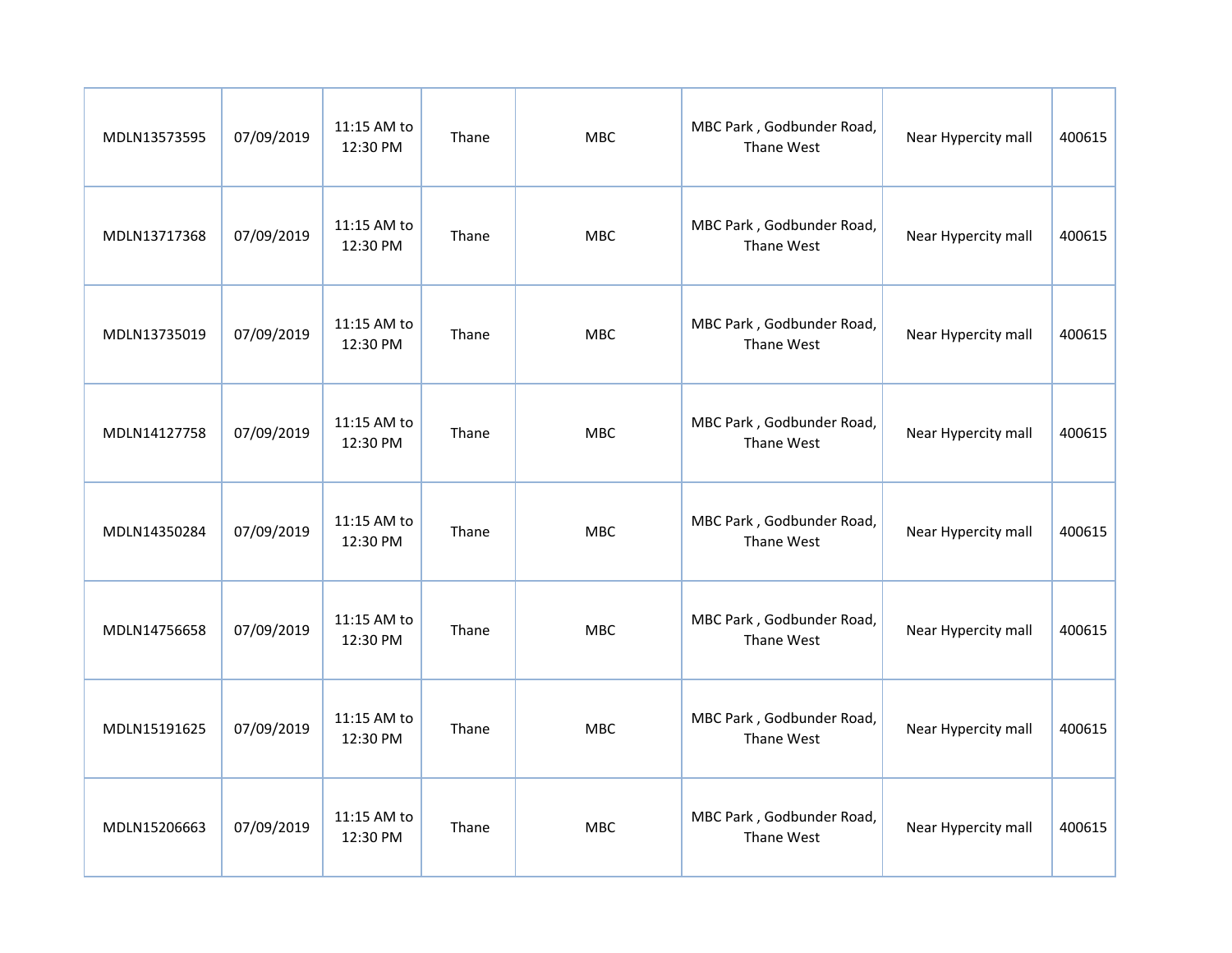| MDLN15233980 | 07/09/2019 | 11:15 AM to<br>12:30 PM | Thane | <b>MBC</b> | MBC Park, Godbunder Road,<br>Thane West | Near Hypercity mall | 400615 |
|--------------|------------|-------------------------|-------|------------|-----------------------------------------|---------------------|--------|
| MDLN15552873 | 07/09/2019 | 11:15 AM to<br>12:30 PM | Thane | <b>MBC</b> | MBC Park, Godbunder Road,<br>Thane West | Near Hypercity mall | 400615 |
| MDLN15737155 | 07/09/2019 | 11:15 AM to<br>12:30 PM | Thane | <b>MBC</b> | MBC Park, Godbunder Road,<br>Thane West | Near Hypercity mall | 400615 |
| MDLN15818560 | 07/09/2019 | 11:15 AM to<br>12:30 PM | Thane | <b>MBC</b> | MBC Park, Godbunder Road,<br>Thane West | Near Hypercity mall | 400615 |
| MDLN16242104 | 07/09/2019 | 11:15 AM to<br>12:30 PM | Thane | <b>MBC</b> | MBC Park, Godbunder Road,<br>Thane West | Near Hypercity mall | 400615 |
| MDLN16500599 | 07/09/2019 | 11:15 AM to<br>12:30 PM | Thane | <b>MBC</b> | MBC Park, Godbunder Road,<br>Thane West | Near Hypercity mall | 400615 |
| MDLN17268833 | 07/09/2019 | 11:15 AM to<br>12:30 PM | Thane | <b>MBC</b> | MBC Park, Godbunder Road,<br>Thane West | Near Hypercity mall | 400615 |
| MDLN17320489 | 07/09/2019 | 11:15 AM to<br>12:30 PM | Thane | <b>MBC</b> | MBC Park, Godbunder Road,<br>Thane West | Near Hypercity mall | 400615 |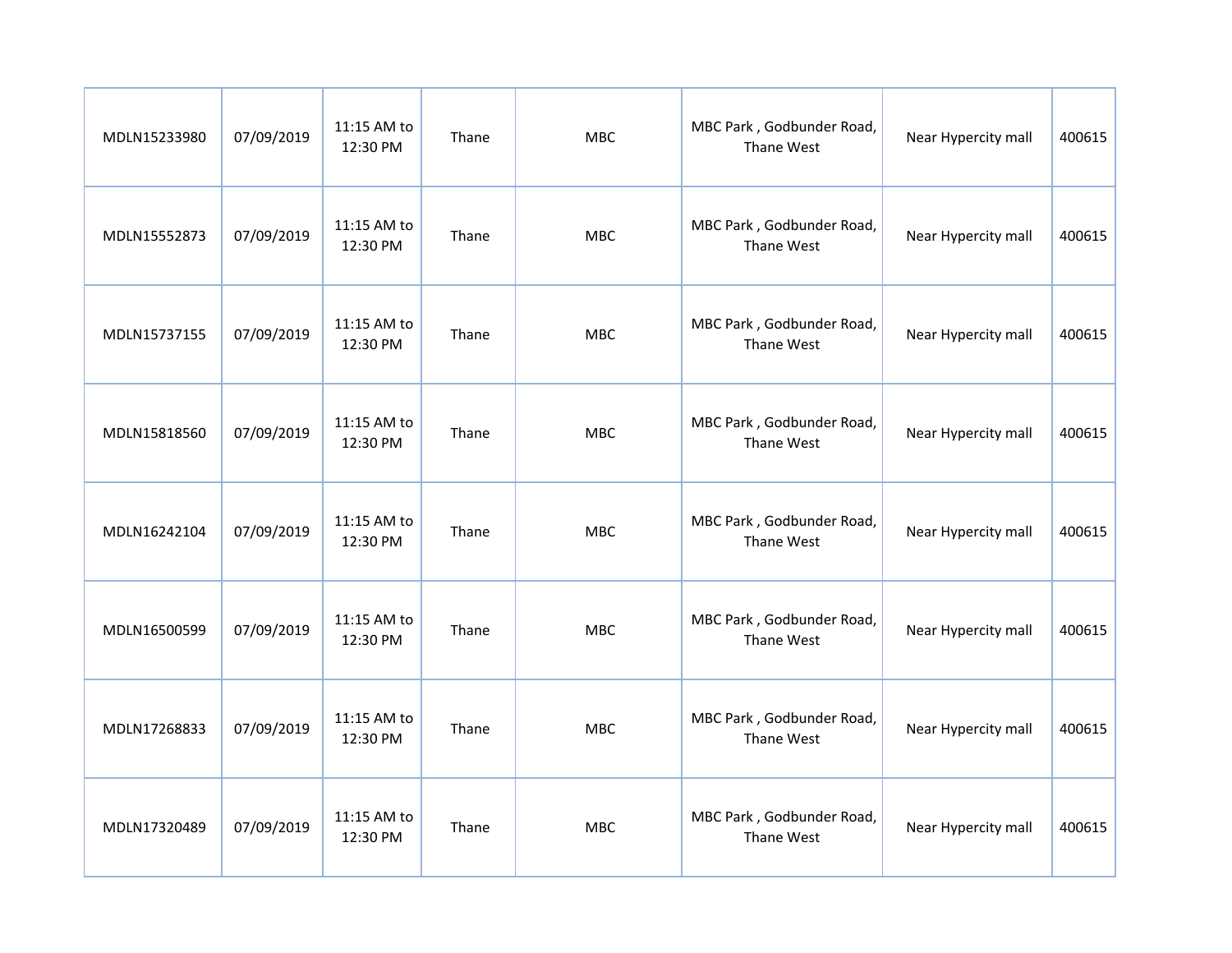| MDLN17823618 | 07/09/2019 | 11:15 AM to<br>12:30 PM | Thane | <b>MBC</b> | MBC Park, Godbunder Road,<br>Thane West | Near Hypercity mall | 400615 |
|--------------|------------|-------------------------|-------|------------|-----------------------------------------|---------------------|--------|
| MDLN17991617 | 07/09/2019 | 11:15 AM to<br>12:30 PM | Thane | <b>MBC</b> | MBC Park, Godbunder Road,<br>Thane West | Near Hypercity mall | 400615 |
| MDLN17995252 | 07/09/2019 | 11:15 AM to<br>12:30 PM | Thane | <b>MBC</b> | MBC Park, Godbunder Road,<br>Thane West | Near Hypercity mall | 400615 |
| MDLN18021204 | 07/09/2019 | 11:15 AM to<br>12:30 PM | Thane | <b>MBC</b> | MBC Park, Godbunder Road,<br>Thane West | Near Hypercity mall | 400615 |
| MDLN18039897 | 07/09/2019 | 11:15 AM to<br>12:30 PM | Thane | <b>MBC</b> | MBC Park, Godbunder Road,<br>Thane West | Near Hypercity mall | 400615 |
| MDLN18064637 | 07/09/2019 | 11:15 AM to<br>12:30 PM | Thane | <b>MBC</b> | MBC Park, Godbunder Road,<br>Thane West | Near Hypercity mall | 400615 |
| MDLN18183106 | 07/09/2019 | 11:15 AM to<br>12:30 PM | Thane | <b>MBC</b> | MBC Park, Godbunder Road,<br>Thane West | Near Hypercity mall | 400615 |
| MDLN18204184 | 07/09/2019 | 11:15 AM to<br>12:30 PM | Thane | <b>MBC</b> | MBC Park, Godbunder Road,<br>Thane West | Near Hypercity mall | 400615 |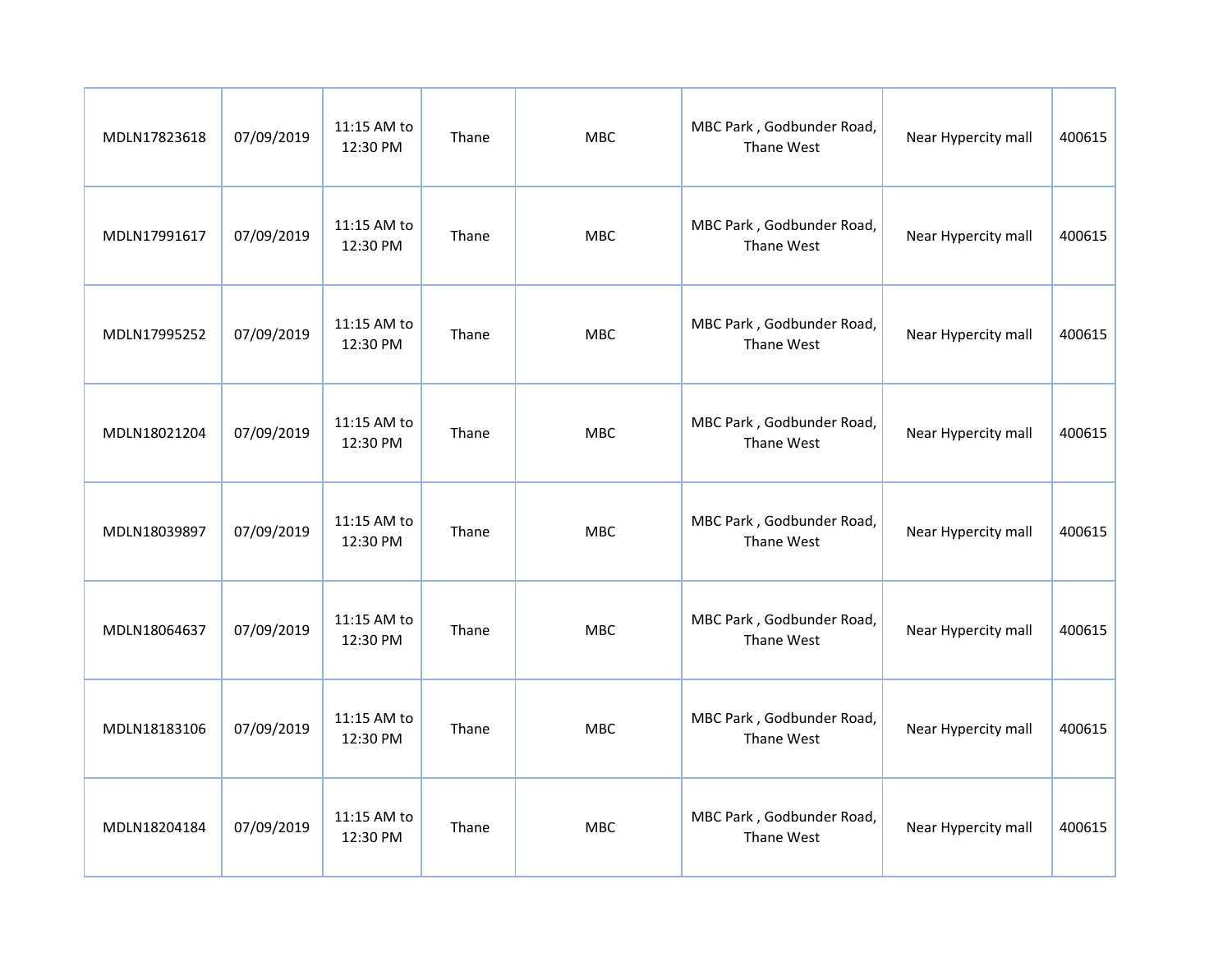| MDLN18760808 | 07/09/2019 | 11:15 AM to<br>12:30 PM | Thane | <b>MBC</b> | MBC Park, Godbunder Road,<br>Thane West | Near Hypercity mall | 400615 |
|--------------|------------|-------------------------|-------|------------|-----------------------------------------|---------------------|--------|
| MDLN19094708 | 07/09/2019 | 11:15 AM to<br>12:30 PM | Thane | <b>MBC</b> | MBC Park, Godbunder Road,<br>Thane West | Near Hypercity mall | 400615 |
| MDLN19104545 | 07/09/2019 | 11:15 AM to<br>12:30 PM | Thane | <b>MBC</b> | MBC Park, Godbunder Road,<br>Thane West | Near Hypercity mall | 400615 |
| MDLN19160369 | 07/09/2019 | 11:15 AM to<br>12:30 PM | Thane | <b>MBC</b> | MBC Park, Godbunder Road,<br>Thane West | Near Hypercity mall | 400615 |
| MDLN19563500 | 07/09/2019 | 11:15 AM to<br>12:30 PM | Thane | <b>MBC</b> | MBC Park, Godbunder Road,<br>Thane West | Near Hypercity mall | 400615 |
| MDLN19622948 | 07/09/2019 | 11:15 AM to<br>12:30 PM | Thane | <b>MBC</b> | MBC Park, Godbunder Road,<br>Thane West | Near Hypercity mall | 400615 |
| MDLN19786193 | 07/09/2019 | 11:15 AM to<br>12:30 PM | Thane | <b>MBC</b> | MBC Park, Godbunder Road,<br>Thane West | Near Hypercity mall | 400615 |
| MDLN20048780 | 07/09/2019 | 11:15 AM to<br>12:30 PM | Thane | <b>MBC</b> | MBC Park, Godbunder Road,<br>Thane West | Near Hypercity mall | 400615 |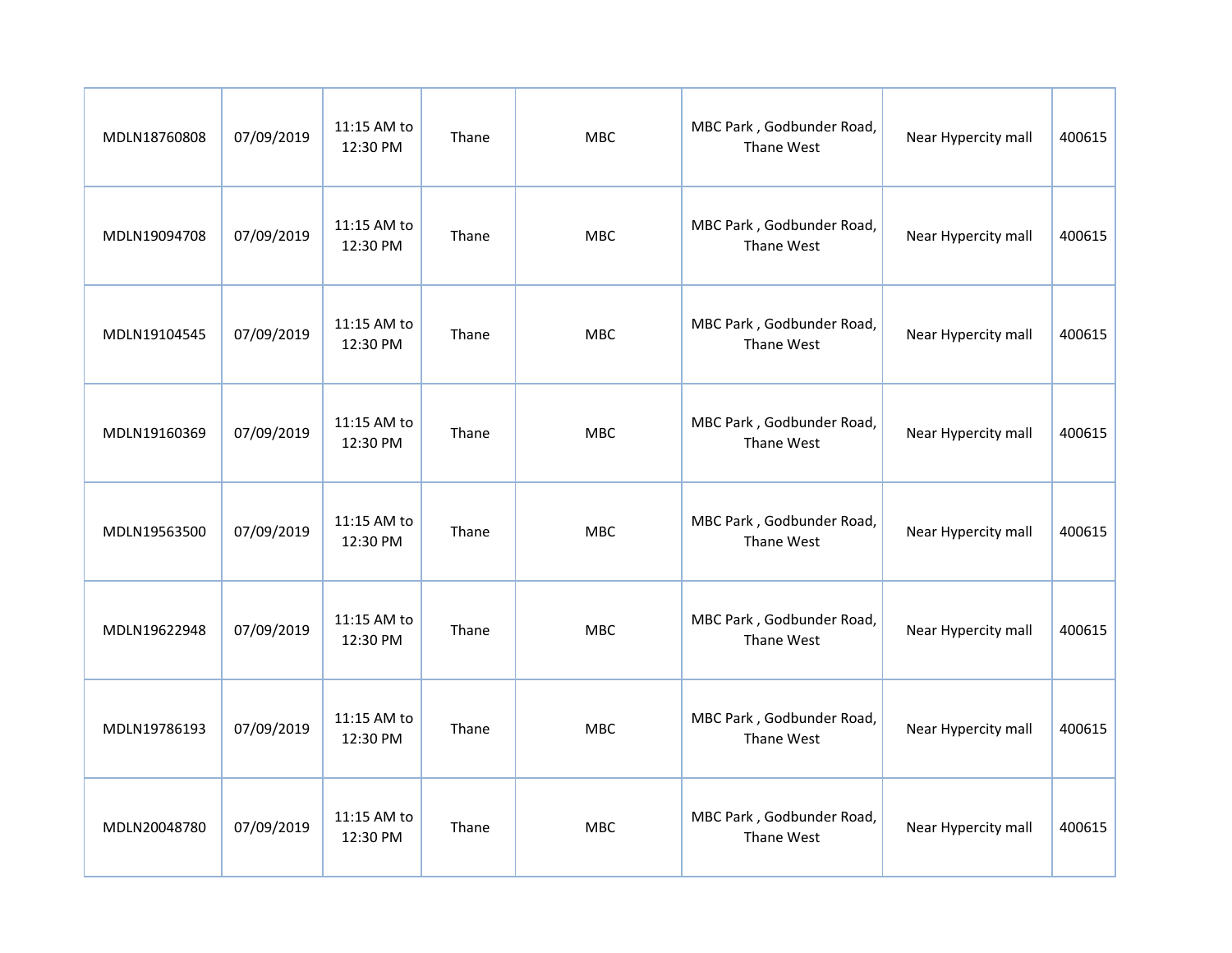| MDLN20172205 | 07/09/2019 | 11:15 AM to<br>12:30 PM | Thane  | <b>MBC</b>                                              | MBC Park, Godbunder Road,<br>Thane West     | Near Hypercity mall  | 400615 |
|--------------|------------|-------------------------|--------|---------------------------------------------------------|---------------------------------------------|----------------------|--------|
| MDLN20363752 | 07/09/2019 | 11:15 AM to<br>12:30 PM | Mumbai | Maharashtra college of<br>Arts, Science and<br>Commerce | 246-A, Jahangir Boman<br><b>Behram Marg</b> | Opp. Deeniyat centre | 400008 |
| MDLN20699866 | 07/09/2019 | 11:15 AM to<br>12:30 PM | Mumbai | Maharashtra college of<br>Arts, Science and<br>Commerce | 246-A, Jahangir Boman<br><b>Behram Marg</b> | Opp. Deeniyat centre | 400008 |
| MDLN21221265 | 07/09/2019 | 11:15 AM to<br>12:30 PM | Mumbai | Maharashtra college of<br>Arts, Science and<br>Commerce | 246-A, Jahangir Boman<br><b>Behram Marg</b> | Opp. Deeniyat centre | 400008 |
| MDLN21350899 | 07/09/2019 | 11:15 AM to<br>12:30 PM | Mumbai | Maharashtra college of<br>Arts, Science and<br>Commerce | 246-A, Jahangir Boman<br><b>Behram Marg</b> | Opp. Deeniyat centre | 400008 |
| MDLN21355931 | 07/09/2019 | 11:15 AM to<br>12:30 PM | Mumbai | Maharashtra college of<br>Arts, Science and<br>Commerce | 246-A, Jahangir Boman<br><b>Behram Marg</b> | Opp. Deeniyat centre | 400008 |
| MDLN21642396 | 07/09/2019 | 11:15 AM to<br>12:30 PM | Mumbai | Maharashtra college of<br>Arts, Science and<br>Commerce | 246-A, Jahangir Boman<br><b>Behram Marg</b> | Opp. Deeniyat centre | 400008 |
| MDLN21741811 | 07/09/2019 | 11:15 AM to<br>12:30 PM | Mumbai | Maharashtra college of<br>Arts, Science and<br>Commerce | 246-A, Jahangir Boman<br><b>Behram Marg</b> | Opp. Deeniyat centre | 400008 |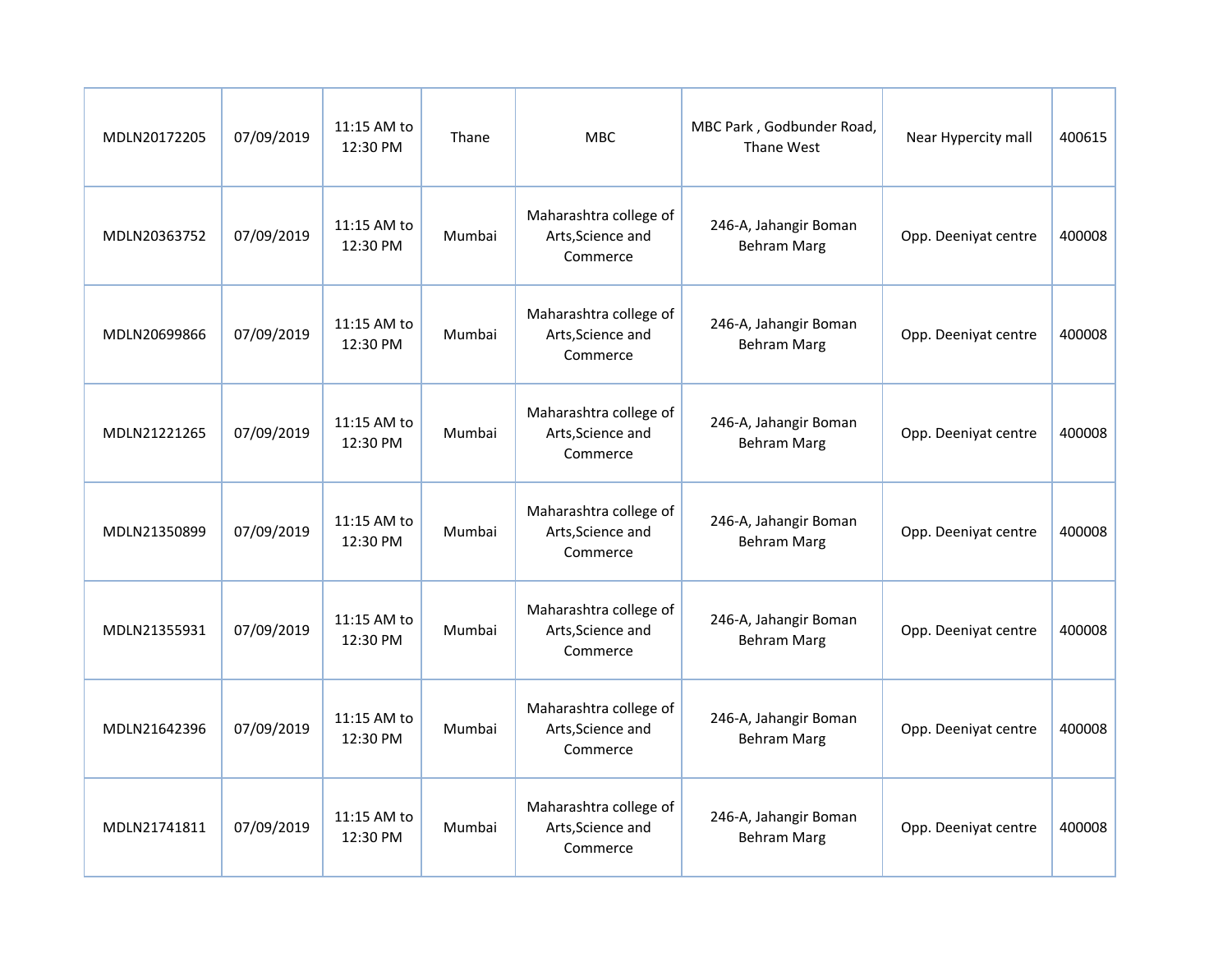| MDLN21834305 | 07/09/2019 | 11:15 AM to<br>12:30 PM | Mumbai      | Maharashtra college of<br>Arts, Science and<br>Commerce | 246-A, Jahangir Boman<br><b>Behram Marg</b>                                                                     | Opp. Deeniyat centre | 400008 |
|--------------|------------|-------------------------|-------------|---------------------------------------------------------|-----------------------------------------------------------------------------------------------------------------|----------------------|--------|
| MDLN21915387 | 07/09/2019 | 11:15 AM to<br>12:30 PM | Mumbai      | Maharashtra college of<br>Arts, Science and<br>Commerce | 246-A, Jahangir Boman<br><b>Behram Marg</b>                                                                     | Opp. Deeniyat centre | 400008 |
| MDLN22589033 | 07/09/2019 | 11:15 AM to<br>12:30 PM | Mumbai      | Maharashtra college of<br>Arts, Science and<br>Commerce | 246-A, Jahangir Boman<br><b>Behram Marg</b>                                                                     | Opp. Deeniyat centre | 400008 |
| MDLN22655720 | 07/09/2019 | 11:15 AM to<br>12:30 PM | Mumbai      | Maharashtra college of<br>Arts, Science and<br>Commerce | 246-A, Jahangir Boman<br><b>Behram Marg</b>                                                                     | Opp. Deeniyat centre | 400008 |
| MDLN23038273 | 07/09/2019 | 11:15 AM to<br>12:30 PM | Mumbai      | Maharashtra college of<br>Arts, Science and<br>Commerce | 246-A, Jahangir Boman<br><b>Behram Marg</b>                                                                     | Opp. Deeniyat centre | 400008 |
| MDLN23095411 | 07/09/2019 | 11:15 AM to<br>12:30 PM | Mumbai      | Maharashtra college of<br>Arts, Science and<br>Commerce | 246-A, Jahangir Boman<br><b>Behram Marg</b>                                                                     | Opp. Deeniyat centre | 400008 |
| MDLN23648732 | 07/09/2019 | 11:15 AM to<br>12:30 PM | Navi Mumbai | Fr. Conceicao Rodrigues<br>Institute of Technology      | <b>Father Agnel Technical</b><br><b>Education Complex, Near</b><br>Noor Masjid, Juhu Nagar,<br>Sector 9A, Vashi |                      | 400703 |
| MDLN23677635 | 07/09/2019 | 11:15 AM to<br>12:30 PM | Navi Mumbai | Fr. Conceicao Rodrigues<br>Institute of Technology      | <b>Father Agnel Technical</b><br><b>Education Complex, Near</b><br>Noor Masjid, Juhu Nagar,<br>Sector 9A, Vashi |                      | 400703 |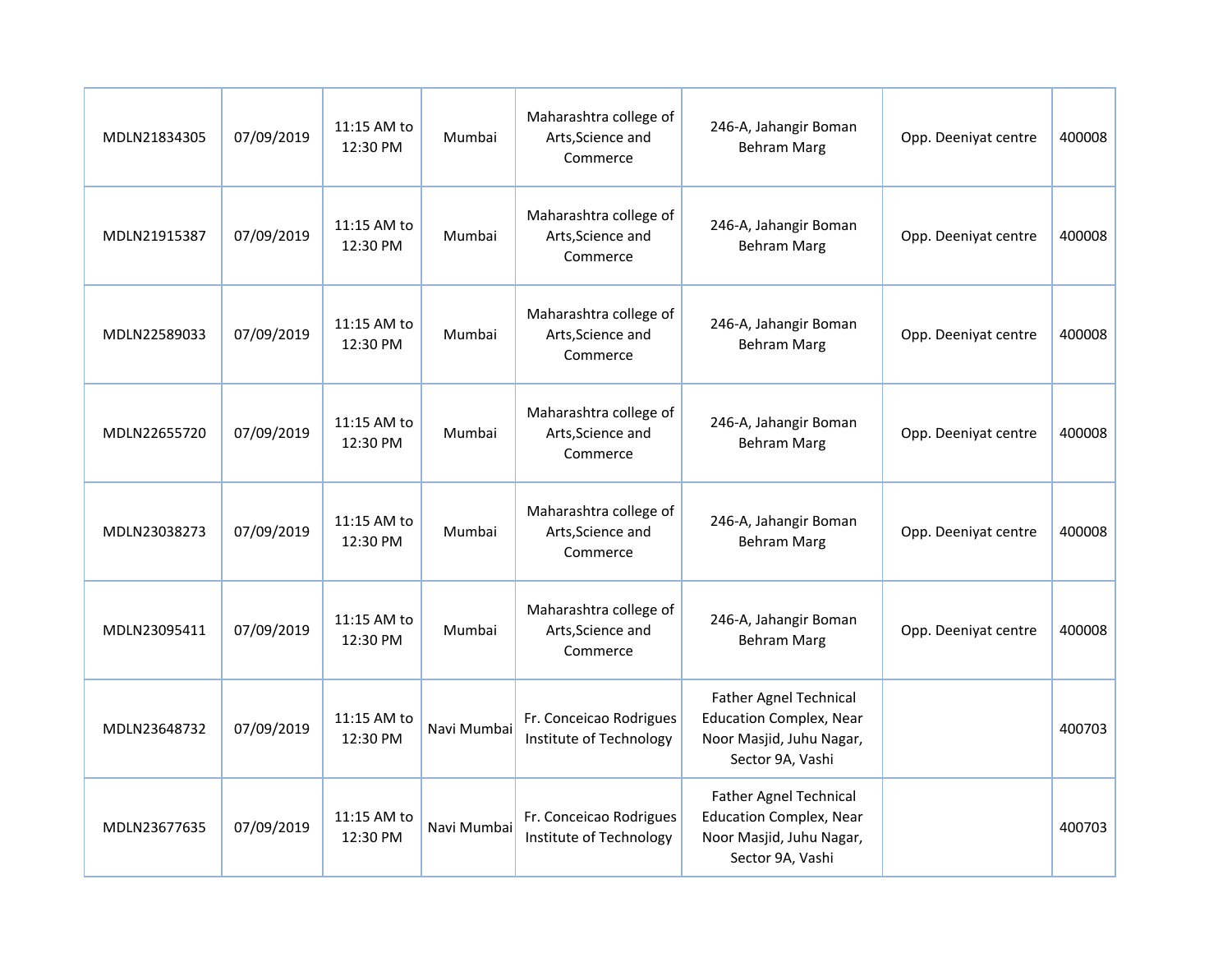| MDLN23879534 | 07/09/2019 | 11:15 AM to<br>12:30 PM | Navi Mumbai | Fr. Conceicao Rodrigues<br>Institute of Technology | <b>Father Agnel Technical</b><br><b>Education Complex, Near</b><br>Noor Masjid, Juhu Nagar,<br>Sector 9A, Vashi | 400703 |
|--------------|------------|-------------------------|-------------|----------------------------------------------------|-----------------------------------------------------------------------------------------------------------------|--------|
| MDLN23896072 | 07/09/2019 | 11:15 AM to<br>12:30 PM | Navi Mumbai | Fr. Conceicao Rodrigues<br>Institute of Technology | <b>Father Agnel Technical</b><br><b>Education Complex, Near</b><br>Noor Masjid, Juhu Nagar,<br>Sector 9A, Vashi | 400703 |
| MDLN24069087 | 07/09/2019 | 11:15 AM to<br>12:30 PM | Navi Mumbai | Fr. Conceicao Rodrigues<br>Institute of Technology | <b>Father Agnel Technical</b><br><b>Education Complex, Near</b><br>Noor Masjid, Juhu Nagar,<br>Sector 9A, Vashi | 400703 |
| MDLN24267129 | 07/09/2019 | 11:15 AM to<br>12:30 PM | Navi Mumbai | Fr. Conceicao Rodrigues<br>Institute of Technology | <b>Father Agnel Technical</b><br><b>Education Complex, Near</b><br>Noor Masjid, Juhu Nagar,<br>Sector 9A, Vashi | 400703 |
| MDLN24541845 | 07/09/2019 | 11:15 AM to<br>12:30 PM | Navi Mumbai | Fr. Conceicao Rodrigues<br>Institute of Technology | <b>Father Agnel Technical</b><br><b>Education Complex, Near</b><br>Noor Masjid, Juhu Nagar,<br>Sector 9A, Vashi | 400703 |
| MDLN24707759 | 07/09/2019 | 11:15 AM to<br>12:30 PM | Navi Mumbai | Fr. Conceicao Rodrigues<br>Institute of Technology | <b>Father Agnel Technical</b><br><b>Education Complex, Near</b><br>Noor Masjid, Juhu Nagar,<br>Sector 9A, Vashi | 400703 |
| MDLN24797410 | 07/09/2019 | 11:15 AM to<br>12:30 PM | Navi Mumbai | Fr. Conceicao Rodrigues<br>Institute of Technology | <b>Father Agnel Technical</b><br><b>Education Complex, Near</b><br>Noor Masjid, Juhu Nagar,<br>Sector 9A, Vashi | 400703 |
| MDLN24803976 | 07/09/2019 | 11:15 AM to<br>12:30 PM | Navi Mumbai | Fr. Conceicao Rodrigues<br>Institute of Technology | <b>Father Agnel Technical</b><br><b>Education Complex, Near</b><br>Noor Masjid, Juhu Nagar,<br>Sector 9A, Vashi | 400703 |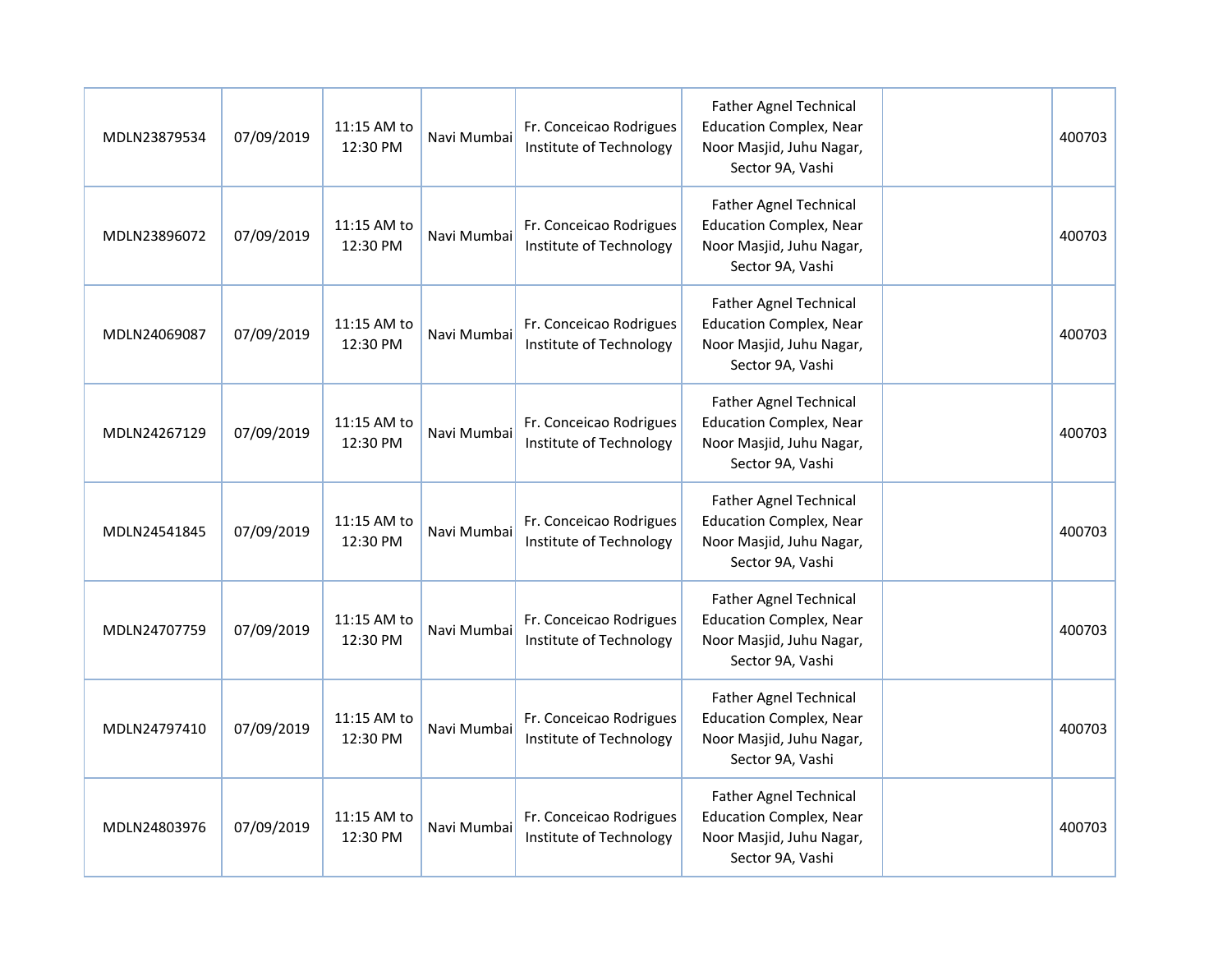| MDLN25205905 | 07/09/2019 | 11:15 AM to<br>12:30 PM | Navi Mumbai | Fr. Conceicao Rodrigues<br>Institute of Technology | <b>Father Agnel Technical</b><br><b>Education Complex, Near</b><br>Noor Masjid, Juhu Nagar,<br>Sector 9A, Vashi | 400703 |
|--------------|------------|-------------------------|-------------|----------------------------------------------------|-----------------------------------------------------------------------------------------------------------------|--------|
| MDLN25481790 | 07/09/2019 | 11:15 AM to<br>12:30 PM | Navi Mumbai | Fr. Conceicao Rodrigues<br>Institute of Technology | <b>Father Agnel Technical</b><br><b>Education Complex, Near</b><br>Noor Masjid, Juhu Nagar,<br>Sector 9A, Vashi | 400703 |
| MDLN25837455 | 07/09/2019 | 11:15 AM to<br>12:30 PM | Navi Mumbai | Fr. Conceicao Rodrigues<br>Institute of Technology | <b>Father Agnel Technical</b><br><b>Education Complex, Near</b><br>Noor Masjid, Juhu Nagar,<br>Sector 9A, Vashi | 400703 |
| MDLN25881240 | 07/09/2019 | 11:15 AM to<br>12:30 PM | Navi Mumbai | Fr. Conceicao Rodrigues<br>Institute of Technology | <b>Father Agnel Technical</b><br><b>Education Complex, Near</b><br>Noor Masjid, Juhu Nagar,<br>Sector 9A, Vashi | 400703 |
| MDLN26120690 | 07/09/2019 | 11:15 AM to<br>12:30 PM | Navi Mumbai | Fr. Conceicao Rodrigues<br>Institute of Technology | Father Agnel Technical<br><b>Education Complex, Near</b><br>Noor Masjid, Juhu Nagar,<br>Sector 9A, Vashi        | 400703 |
| MDLN26365950 | 07/09/2019 | 11:15 AM to<br>12:30 PM | Navi Mumbai | Fr. Conceicao Rodrigues<br>Institute of Technology | <b>Father Agnel Technical</b><br><b>Education Complex, Near</b><br>Noor Masjid, Juhu Nagar,<br>Sector 9A, Vashi | 400703 |
| MDLN26491999 | 07/09/2019 | 11:15 AM to<br>12:30 PM | Navi Mumbai | Fr. Conceicao Rodrigues<br>Institute of Technology | <b>Father Agnel Technical</b><br><b>Education Complex, Near</b><br>Noor Masjid, Juhu Nagar,<br>Sector 9A, Vashi | 400703 |
| MDLN26706752 | 07/09/2019 | 11:15 AM to<br>12:30 PM | Navi Mumbai | Fr. Conceicao Rodrigues<br>Institute of Technology | <b>Father Agnel Technical</b><br><b>Education Complex, Near</b><br>Noor Masjid, Juhu Nagar,<br>Sector 9A, Vashi | 400703 |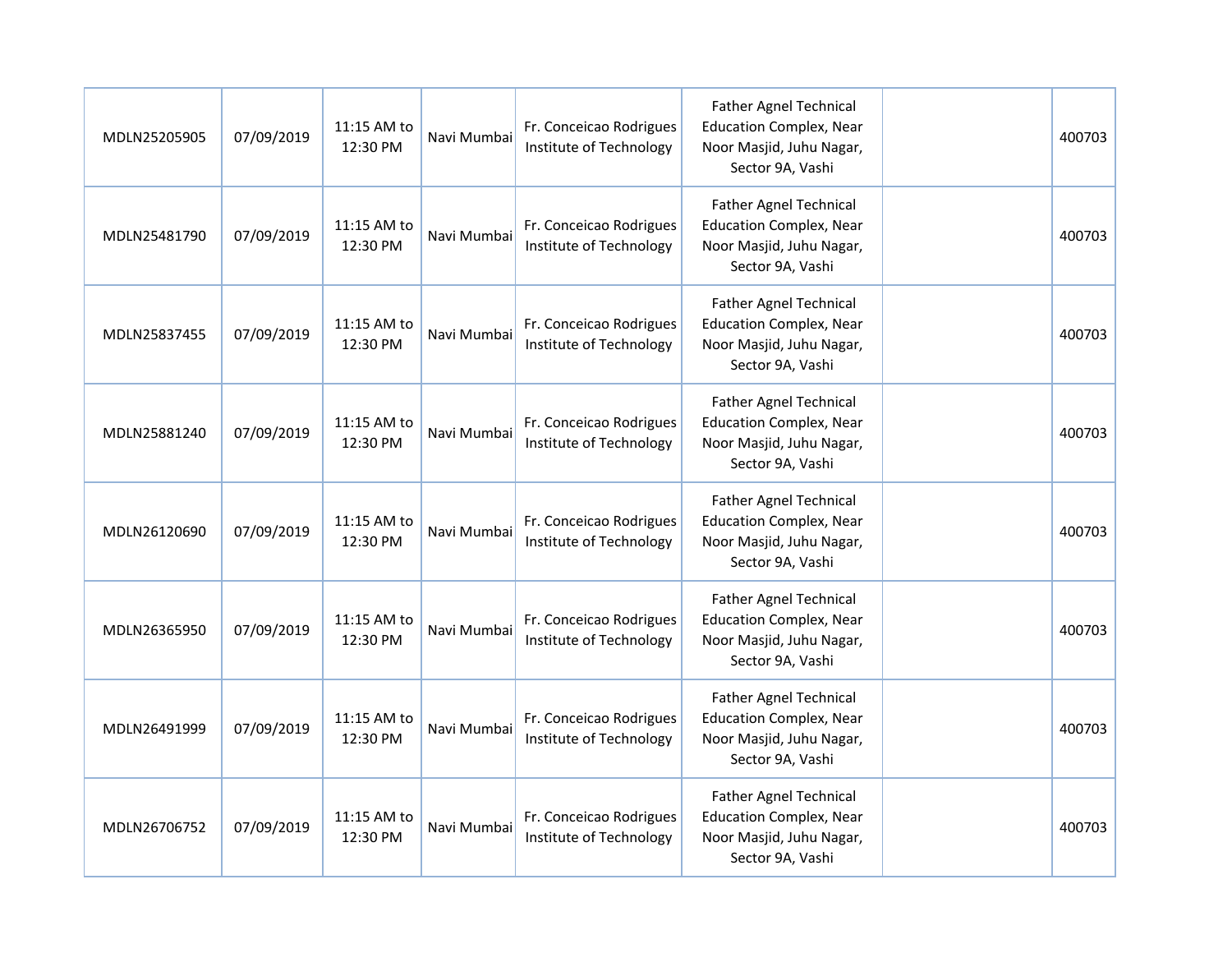| MDLN27410040 | 07/09/2019 | 11:15 AM to<br>12:30 PM | Navi Mumbai | Fr. Conceicao Rodrigues<br>Institute of Technology | <b>Father Agnel Technical</b><br><b>Education Complex, Near</b><br>Noor Masjid, Juhu Nagar,<br>Sector 9A, Vashi | 400703 |
|--------------|------------|-------------------------|-------------|----------------------------------------------------|-----------------------------------------------------------------------------------------------------------------|--------|
| MDLN27463198 | 07/09/2019 | 11:15 AM to<br>12:30 PM | Navi Mumbai | Fr. Conceicao Rodrigues<br>Institute of Technology | <b>Father Agnel Technical</b><br><b>Education Complex, Near</b><br>Noor Masjid, Juhu Nagar,<br>Sector 9A, Vashi | 400703 |
| MDLN27516186 | 07/09/2019 | 11:15 AM to<br>12:30 PM | Navi Mumbai | Fr. Conceicao Rodrigues<br>Institute of Technology | <b>Father Agnel Technical</b><br><b>Education Complex, Near</b><br>Noor Masjid, Juhu Nagar,<br>Sector 9A, Vashi | 400703 |
| MDLN27833725 | 07/09/2019 | 11:15 AM to<br>12:30 PM | Navi Mumbai | Fr. Conceicao Rodrigues<br>Institute of Technology | <b>Father Agnel Technical</b><br><b>Education Complex, Near</b><br>Noor Masjid, Juhu Nagar,<br>Sector 9A, Vashi | 400703 |
| MDLN27953393 | 07/09/2019 | 11:15 AM to<br>12:30 PM | Navi Mumbai | Fr. Conceicao Rodrigues<br>Institute of Technology | <b>Father Agnel Technical</b><br><b>Education Complex, Near</b><br>Noor Masjid, Juhu Nagar,<br>Sector 9A, Vashi | 400703 |
| MDLN28265973 | 07/09/2019 | 11:15 AM to<br>12:30 PM | Navi Mumbai | Fr. Conceicao Rodrigues<br>Institute of Technology | <b>Father Agnel Technical</b><br><b>Education Complex, Near</b><br>Noor Masjid, Juhu Nagar,<br>Sector 9A, Vashi | 400703 |
| MDLN28696905 | 07/09/2019 | 11:15 AM to<br>12:30 PM | Navi Mumbai | Fr. Conceicao Rodrigues<br>Institute of Technology | <b>Father Agnel Technical</b><br><b>Education Complex, Near</b><br>Noor Masjid, Juhu Nagar,<br>Sector 9A, Vashi | 400703 |
| MDLN28745405 | 07/09/2019 | 11:15 AM to<br>12:30 PM | Navi Mumbai | Fr. Conceicao Rodrigues<br>Institute of Technology | <b>Father Agnel Technical</b><br><b>Education Complex, Near</b><br>Noor Masjid, Juhu Nagar,<br>Sector 9A, Vashi | 400703 |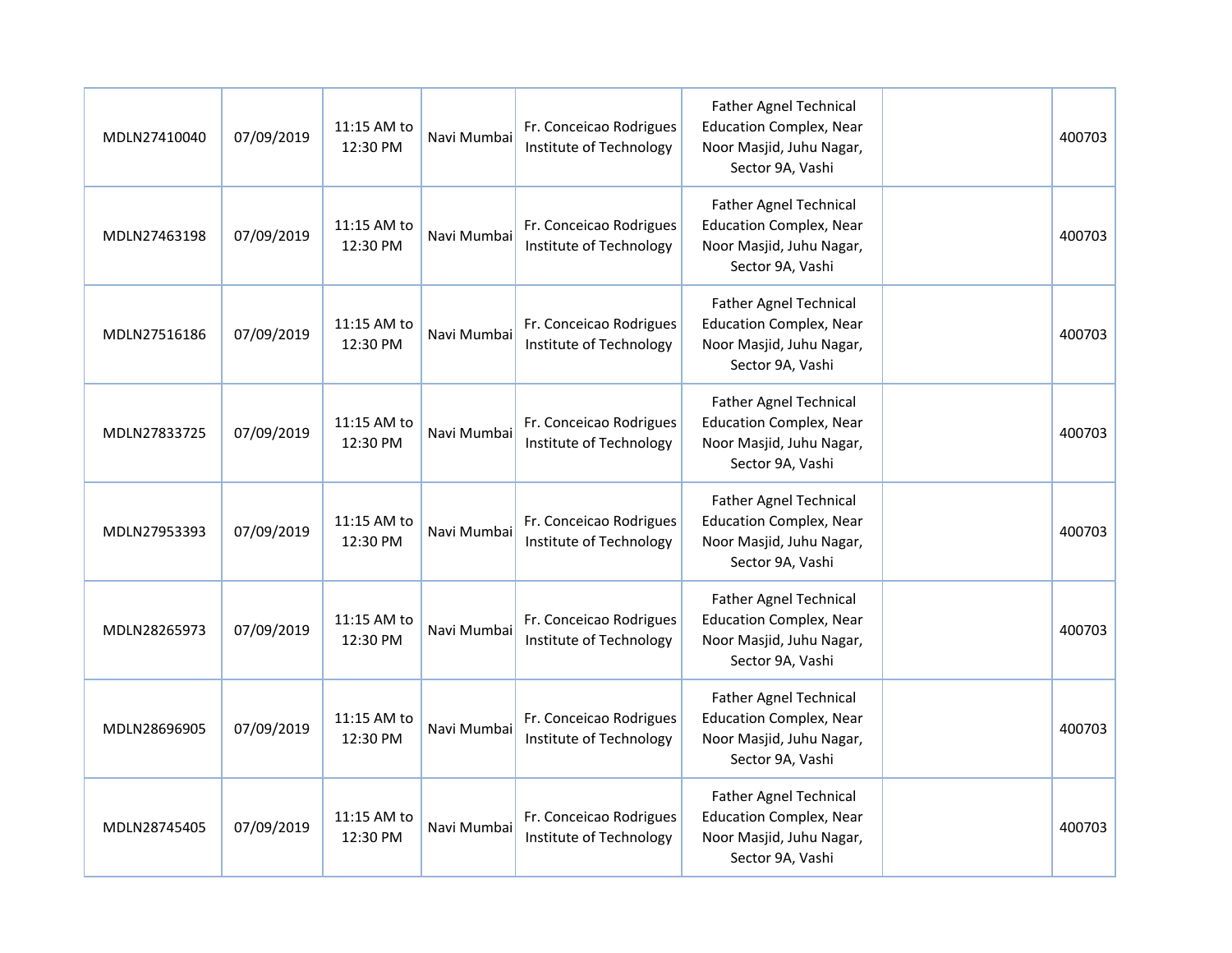| MDLN29426820 | 07/09/2019 | 11:15 AM to<br>12:30 PM | Navi Mumbai | Fr. Conceicao Rodrigues<br>Institute of Technology | <b>Father Agnel Technical</b><br><b>Education Complex, Near</b><br>Noor Masjid, Juhu Nagar,<br>Sector 9A, Vashi | 400703 |
|--------------|------------|-------------------------|-------------|----------------------------------------------------|-----------------------------------------------------------------------------------------------------------------|--------|
| MDLN29533508 | 07/09/2019 | 11:15 AM to<br>12:30 PM | Navi Mumbai | Fr. Conceicao Rodrigues<br>Institute of Technology | <b>Father Agnel Technical</b><br><b>Education Complex, Near</b><br>Noor Masjid, Juhu Nagar,<br>Sector 9A, Vashi | 400703 |
| MDLN30073780 | 07/09/2019 | 11:15 AM to<br>12:30 PM | Navi Mumbai | Fr. Conceicao Rodrigues<br>Institute of Technology | <b>Father Agnel Technical</b><br><b>Education Complex, Near</b><br>Noor Masjid, Juhu Nagar,<br>Sector 9A, Vashi | 400703 |
| MDLN30095390 | 07/09/2019 | 11:15 AM to<br>12:30 PM | Navi Mumbai | Fr. Conceicao Rodrigues<br>Institute of Technology | <b>Father Agnel Technical</b><br><b>Education Complex, Near</b><br>Noor Masjid, Juhu Nagar,<br>Sector 9A, Vashi | 400703 |
| MDLN30248097 | 07/09/2019 | 11:15 AM to<br>12:30 PM | Navi Mumbai | Fr. Conceicao Rodrigues<br>Institute of Technology | Father Agnel Technical<br><b>Education Complex, Near</b><br>Noor Masjid, Juhu Nagar,<br>Sector 9A, Vashi        | 400703 |
| MDLN30352254 | 07/09/2019 | 11:15 AM to<br>12:30 PM | Navi Mumbai | Fr. Conceicao Rodrigues<br>Institute of Technology | <b>Father Agnel Technical</b><br><b>Education Complex, Near</b><br>Noor Masjid, Juhu Nagar,<br>Sector 9A, Vashi | 400703 |
| MDLN30517366 | 07/09/2019 | 11:15 AM to<br>12:30 PM | Navi Mumbai | Fr. Conceicao Rodrigues<br>Institute of Technology | <b>Father Agnel Technical</b><br><b>Education Complex, Near</b><br>Noor Masjid, Juhu Nagar,<br>Sector 9A, Vashi | 400703 |
| MDLN30633737 | 07/09/2019 | 11:15 AM to<br>12:30 PM | Navi Mumbai | Fr. Conceicao Rodrigues<br>Institute of Technology | <b>Father Agnel Technical</b><br><b>Education Complex, Near</b><br>Noor Masjid, Juhu Nagar,<br>Sector 9A, Vashi | 400703 |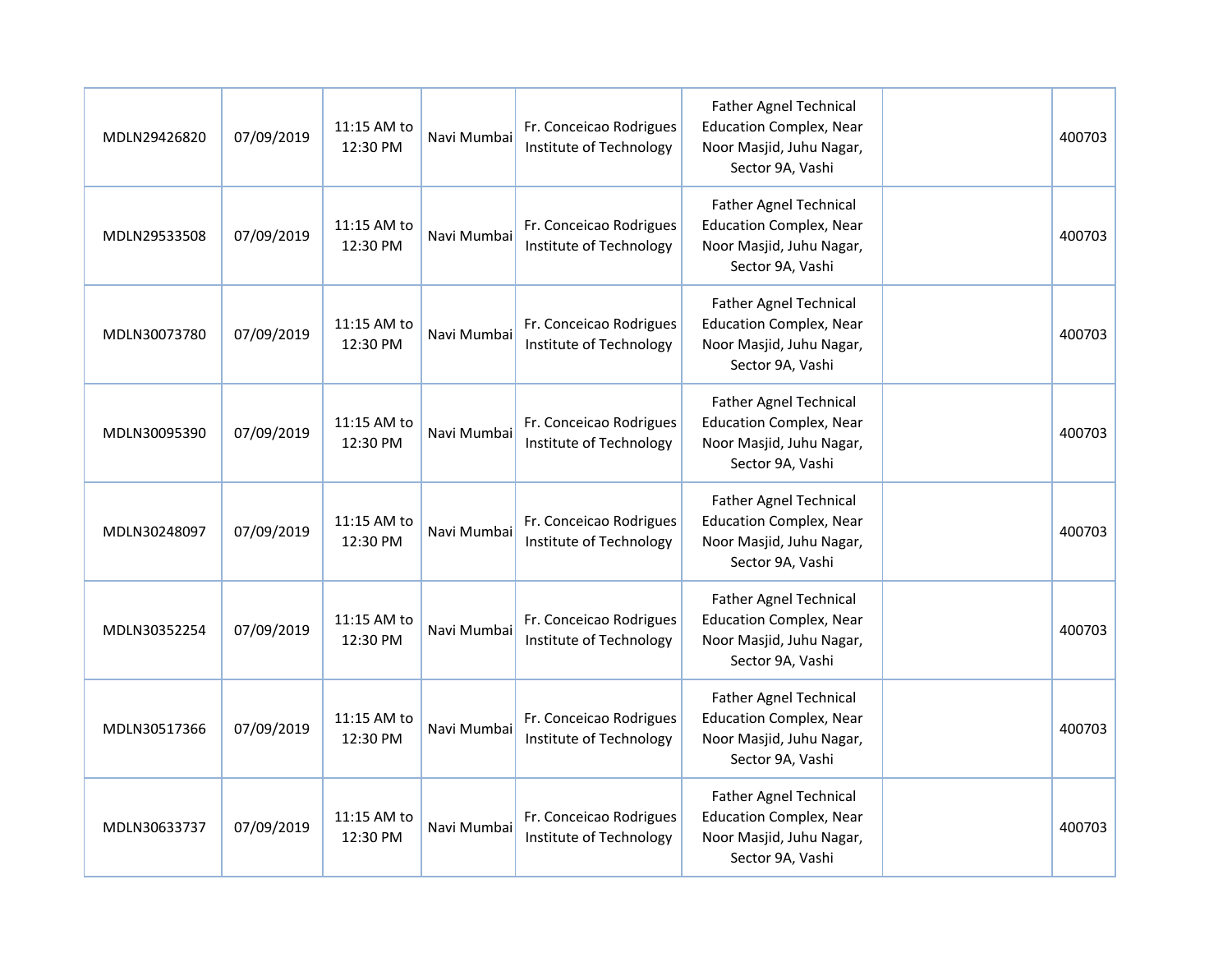| MDLN30866244 | 07/09/2019 | 11:15 AM to<br>12:30 PM | Navi Mumbai   | Fr. Conceicao Rodrigues<br>Institute of Technology                                | <b>Father Agnel Technical</b><br><b>Education Complex, Near</b><br>Noor Masjid, Juhu Nagar,<br>Sector 9A, Vashi |                                           | 400703 |
|--------------|------------|-------------------------|---------------|-----------------------------------------------------------------------------------|-----------------------------------------------------------------------------------------------------------------|-------------------------------------------|--------|
| MDLN30868449 | 07/09/2019 | 11:15 AM to<br>12:30 PM | Navi Mumbai   | Fr. Conceicao Rodrigues<br>Institute of Technology                                | <b>Father Agnel Technical</b><br><b>Education Complex, Near</b><br>Noor Masjid, Juhu Nagar,<br>Sector 9A, Vashi |                                           | 400703 |
| MDLN30993034 | 07/09/2019 | 11:15 AM to<br>12:30 PM | Navi Mumbai   | Fr. Conceicao Rodrigues<br>Institute of Technology                                | <b>Father Agnel Technical</b><br><b>Education Complex, Near</b><br>Noor Masjid, Juhu Nagar,<br>Sector 9A, Vashi |                                           | 400703 |
| MDLN31509547 | 07/09/2019 | 11:15 AM to<br>12:30 PM | Navi Mumbai   | Fr. Conceicao Rodrigues<br>Institute of Technology                                | <b>Father Agnel Technical</b><br><b>Education Complex, Near</b><br>Noor Masjid, Juhu Nagar,<br>Sector 9A, Vashi |                                           | 400703 |
| MDLN31529819 | 07/09/2019 | 11:15 AM to<br>12:30 PM | Navi Mumbai   | Fr. Conceicao Rodrigues<br>Institute of Technology                                | <b>Father Agnel Technical</b><br><b>Education Complex, Near</b><br>Noor Masjid, Juhu Nagar,<br>Sector 9A, Vashi |                                           | 400703 |
| MDLN31557808 | 07/09/2019 | 11:15 AM to<br>12:30 PM | Navi Mumbai   | Fr. Conceicao Rodrigues<br>Institute of Technology                                | <b>Father Agnel Technical</b><br><b>Education Complex, Near</b><br>Noor Masjid, Juhu Nagar,<br>Sector 9A, Vashi |                                           | 400703 |
| MDLN31575044 | 07/09/2019 | 11:15 AM to<br>12:30 PM | Navi Mumbai   | Fr. Conceicao Rodrigues<br>Institute of Technology                                | <b>Father Agnel Technical</b><br><b>Education Complex, Near</b><br>Noor Masjid, Juhu Nagar,<br>Sector 9A, Vashi |                                           | 400703 |
| MDLN32084746 | 07/09/2019 | 11:15 AM to<br>12:30 PM | <b>MUMBAI</b> | THE SYNTHETIC & ART<br><b>SILK MILLS RESEARCH</b><br><b>ASSOCIATION (SASMIRA)</b> | SASMIRA MARG, WORLI                                                                                             | <b>NEAR OLD PASSPORT</b><br><b>OFFICE</b> | 400030 |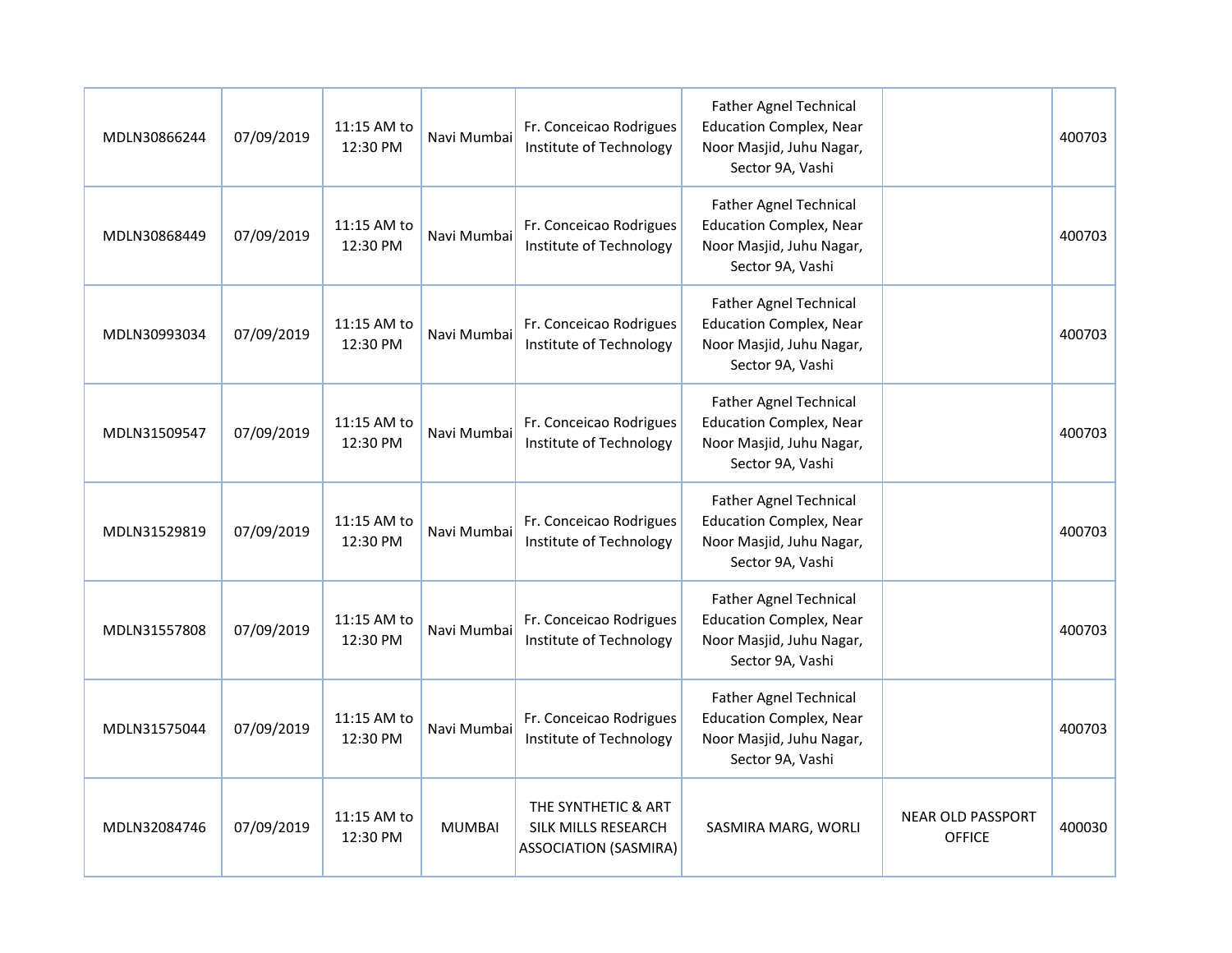| MDLN32237400 | 07/09/2019 | 11:15 AM to<br>12:30 PM | <b>MUMBAI</b> | THE SYNTHETIC & ART<br>SILK MILLS RESEARCH<br><b>ASSOCIATION (SASMIRA)</b> | SASMIRA MARG, WORLI | <b>NEAR OLD PASSPORT</b><br><b>OFFICE</b> | 400030 |
|--------------|------------|-------------------------|---------------|----------------------------------------------------------------------------|---------------------|-------------------------------------------|--------|
| MDLN32282528 | 07/09/2019 | 11:15 AM to<br>12:30 PM | <b>MUMBAI</b> | THE SYNTHETIC & ART<br>SILK MILLS RESEARCH<br><b>ASSOCIATION (SASMIRA)</b> | SASMIRA MARG, WORLI | <b>NEAR OLD PASSPORT</b><br><b>OFFICE</b> | 400030 |
| MDLN32514087 | 07/09/2019 | 11:15 AM to<br>12:30 PM | <b>MUMBAI</b> | THE SYNTHETIC & ART<br>SILK MILLS RESEARCH<br><b>ASSOCIATION (SASMIRA)</b> | SASMIRA MARG, WORLI | <b>NEAR OLD PASSPORT</b><br><b>OFFICE</b> | 400030 |
| MDLN32658448 | 07/09/2019 | 11:15 AM to<br>12:30 PM | <b>MUMBAI</b> | THE SYNTHETIC & ART<br>SILK MILLS RESEARCH<br><b>ASSOCIATION (SASMIRA)</b> | SASMIRA MARG, WORLI | <b>NEAR OLD PASSPORT</b><br><b>OFFICE</b> | 400030 |
| MDLN32780978 | 07/09/2019 | 11:15 AM to<br>12:30 PM | <b>MUMBAI</b> | THE SYNTHETIC & ART<br>SILK MILLS RESEARCH<br><b>ASSOCIATION (SASMIRA)</b> | SASMIRA MARG, WORLI | <b>NEAR OLD PASSPORT</b><br><b>OFFICE</b> | 400030 |
| MDLN33098968 | 07/09/2019 | 11:15 AM to<br>12:30 PM | <b>MUMBAI</b> | THE SYNTHETIC & ART<br>SILK MILLS RESEARCH<br><b>ASSOCIATION (SASMIRA)</b> | SASMIRA MARG, WORLI | <b>NEAR OLD PASSPORT</b><br><b>OFFICE</b> | 400030 |
| MDLN33109235 | 07/09/2019 | 11:15 AM to<br>12:30 PM | <b>MUMBAI</b> | THE SYNTHETIC & ART<br>SILK MILLS RESEARCH<br><b>ASSOCIATION (SASMIRA)</b> | SASMIRA MARG, WORLI | <b>NEAR OLD PASSPORT</b><br><b>OFFICE</b> | 400030 |
| MDLN33205219 | 07/09/2019 | 11:15 AM to<br>12:30 PM | <b>MUMBAI</b> | THE SYNTHETIC & ART<br>SILK MILLS RESEARCH<br><b>ASSOCIATION (SASMIRA)</b> | SASMIRA MARG, WORLI | <b>NEAR OLD PASSPORT</b><br><b>OFFICE</b> | 400030 |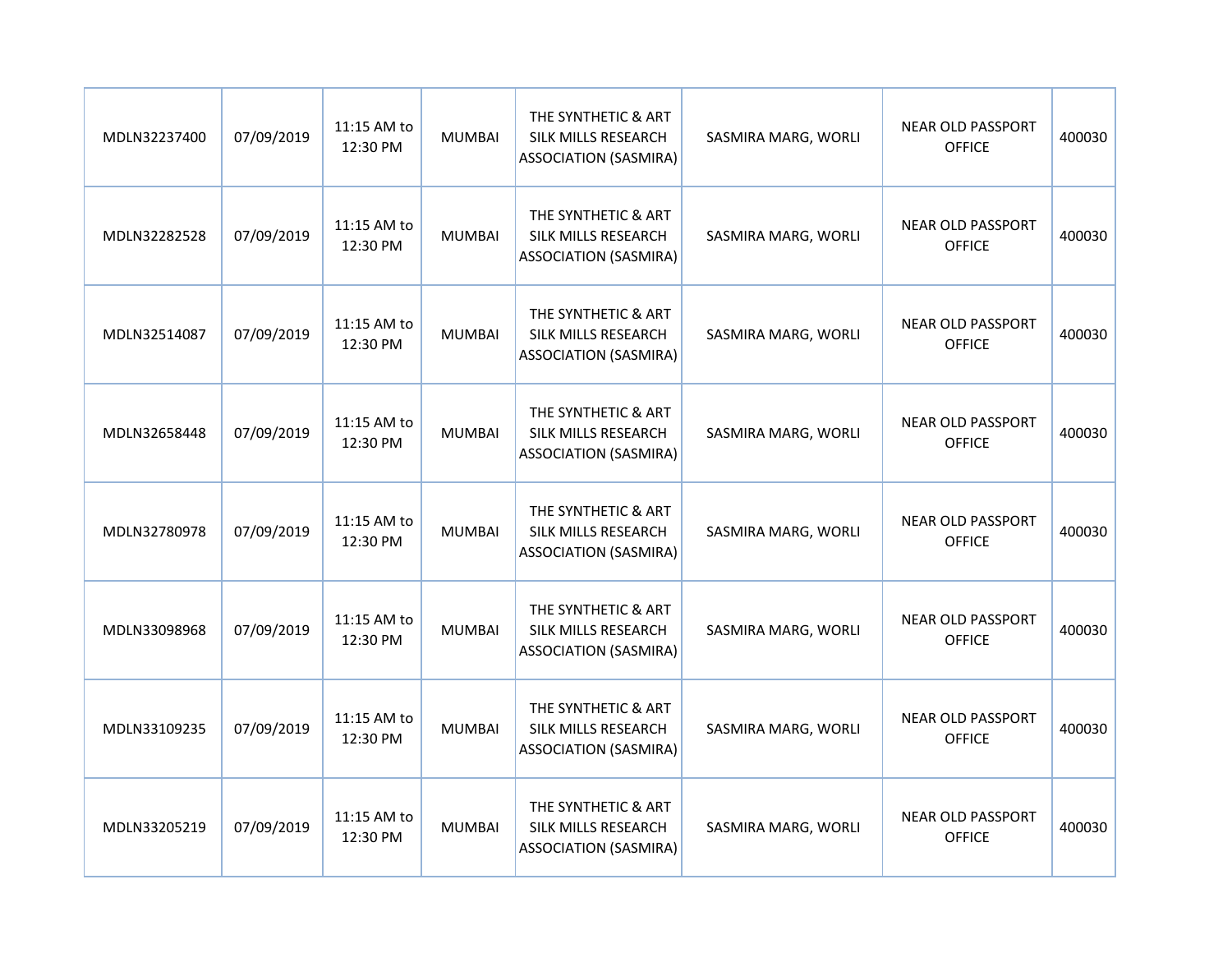| MDLN33292397 | 07/09/2019 | 11:15 AM to<br>12:30 PM | <b>MUMBAI</b> | THE SYNTHETIC & ART<br>SILK MILLS RESEARCH<br><b>ASSOCIATION (SASMIRA)</b> | SASMIRA MARG, WORLI | <b>NEAR OLD PASSPORT</b><br><b>OFFICE</b> | 400030 |
|--------------|------------|-------------------------|---------------|----------------------------------------------------------------------------|---------------------|-------------------------------------------|--------|
| MDLN34028415 | 07/09/2019 | 11:15 AM to<br>12:30 PM | <b>MUMBAI</b> | THE SYNTHETIC & ART<br>SILK MILLS RESEARCH<br><b>ASSOCIATION (SASMIRA)</b> | SASMIRA MARG, WORLI | <b>NEAR OLD PASSPORT</b><br><b>OFFICE</b> | 400030 |
| MDLN34086066 | 07/09/2019 | 11:15 AM to<br>12:30 PM | <b>MUMBAI</b> | THE SYNTHETIC & ART<br>SILK MILLS RESEARCH<br><b>ASSOCIATION (SASMIRA)</b> | SASMIRA MARG, WORLI | <b>NEAR OLD PASSPORT</b><br><b>OFFICE</b> | 400030 |
| MDLN34269183 | 07/09/2019 | 11:15 AM to<br>12:30 PM | <b>MUMBAI</b> | THE SYNTHETIC & ART<br>SILK MILLS RESEARCH<br><b>ASSOCIATION (SASMIRA)</b> | SASMIRA MARG, WORLI | <b>NEAR OLD PASSPORT</b><br><b>OFFICE</b> | 400030 |
| MDLN34295396 | 07/09/2019 | 11:15 AM to<br>12:30 PM | <b>MUMBAI</b> | THE SYNTHETIC & ART<br>SILK MILLS RESEARCH<br><b>ASSOCIATION (SASMIRA)</b> | SASMIRA MARG, WORLI | <b>NEAR OLD PASSPORT</b><br><b>OFFICE</b> | 400030 |
| MDLN34365882 | 07/09/2019 | 11:15 AM to<br>12:30 PM | <b>MUMBAI</b> | THE SYNTHETIC & ART<br>SILK MILLS RESEARCH<br><b>ASSOCIATION (SASMIRA)</b> | SASMIRA MARG, WORLI | <b>NEAR OLD PASSPORT</b><br><b>OFFICE</b> | 400030 |
| MDLN34485587 | 07/09/2019 | 11:15 AM to<br>12:30 PM | <b>MUMBAI</b> | THE SYNTHETIC & ART<br>SILK MILLS RESEARCH<br><b>ASSOCIATION (SASMIRA)</b> | SASMIRA MARG, WORLI | <b>NEAR OLD PASSPORT</b><br><b>OFFICE</b> | 400030 |
| MDLN34593049 | 07/09/2019 | 11:15 AM to<br>12:30 PM | <b>MUMBAI</b> | THE SYNTHETIC & ART<br>SILK MILLS RESEARCH<br><b>ASSOCIATION (SASMIRA)</b> | SASMIRA MARG, WORLI | <b>NEAR OLD PASSPORT</b><br><b>OFFICE</b> | 400030 |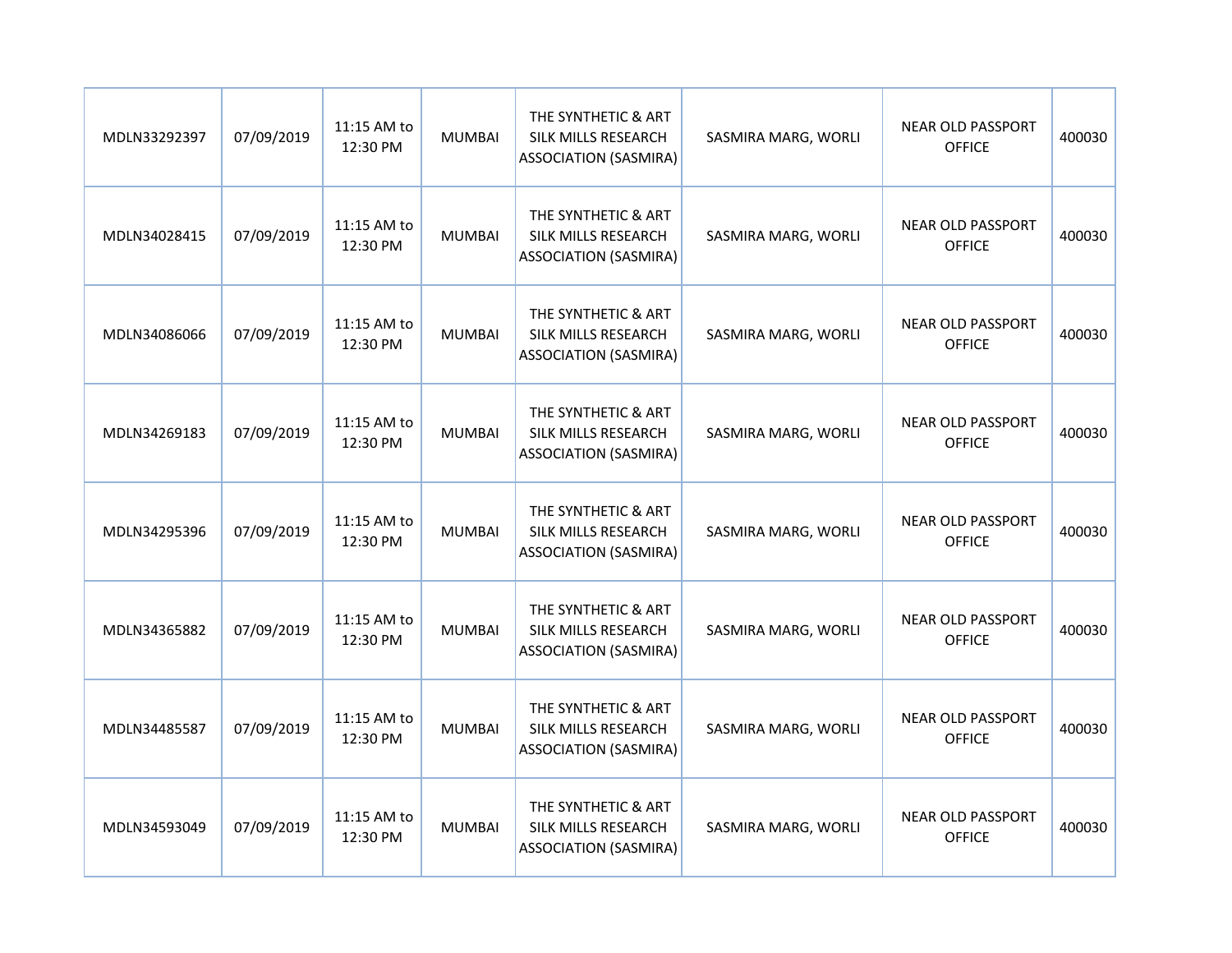| MDLN34780906 | 07/09/2019 | 11:15 AM to<br>12:30 PM | <b>MUMBAI</b> | THE SYNTHETIC & ART<br>SILK MILLS RESEARCH<br><b>ASSOCIATION (SASMIRA)</b> | SASMIRA MARG, WORLI | <b>NEAR OLD PASSPORT</b><br><b>OFFICE</b> | 400030 |
|--------------|------------|-------------------------|---------------|----------------------------------------------------------------------------|---------------------|-------------------------------------------|--------|
| MDLN34888036 | 07/09/2019 | 11:15 AM to<br>12:30 PM | <b>MUMBAI</b> | THE SYNTHETIC & ART<br>SILK MILLS RESEARCH<br><b>ASSOCIATION (SASMIRA)</b> | SASMIRA MARG, WORLI | <b>NEAR OLD PASSPORT</b><br><b>OFFICE</b> | 400030 |
| MDLN35365671 | 07/09/2019 | 11:15 AM to<br>12:30 PM | <b>MUMBAI</b> | THE SYNTHETIC & ART<br>SILK MILLS RESEARCH<br><b>ASSOCIATION (SASMIRA)</b> | SASMIRA MARG, WORLI | <b>NEAR OLD PASSPORT</b><br><b>OFFICE</b> | 400030 |
| MDLN35569427 | 07/09/2019 | 11:15 AM to<br>12:30 PM | <b>MUMBAI</b> | THE SYNTHETIC & ART<br>SILK MILLS RESEARCH<br><b>ASSOCIATION (SASMIRA)</b> | SASMIRA MARG, WORLI | <b>NEAR OLD PASSPORT</b><br><b>OFFICE</b> | 400030 |
| MDLN35619644 | 07/09/2019 | 11:15 AM to<br>12:30 PM | <b>MUMBAI</b> | THE SYNTHETIC & ART<br>SILK MILLS RESEARCH<br><b>ASSOCIATION (SASMIRA)</b> | SASMIRA MARG, WORLI | <b>NEAR OLD PASSPORT</b><br><b>OFFICE</b> | 400030 |
| MDLN35649607 | 07/09/2019 | 11:15 AM to<br>12:30 PM | <b>MUMBAI</b> | THE SYNTHETIC & ART<br>SILK MILLS RESEARCH<br><b>ASSOCIATION (SASMIRA)</b> | SASMIRA MARG, WORLI | <b>NEAR OLD PASSPORT</b><br><b>OFFICE</b> | 400030 |
| MDLN35978444 | 07/09/2019 | 11:15 AM to<br>12:30 PM | <b>MUMBAI</b> | THE SYNTHETIC & ART<br>SILK MILLS RESEARCH<br><b>ASSOCIATION (SASMIRA)</b> | SASMIRA MARG, WORLI | <b>NEAR OLD PASSPORT</b><br><b>OFFICE</b> | 400030 |
| MDLN36069190 | 07/09/2019 | 11:15 AM to<br>12:30 PM | <b>MUMBAI</b> | THE SYNTHETIC & ART<br>SILK MILLS RESEARCH<br><b>ASSOCIATION (SASMIRA)</b> | SASMIRA MARG, WORLI | <b>NEAR OLD PASSPORT</b><br><b>OFFICE</b> | 400030 |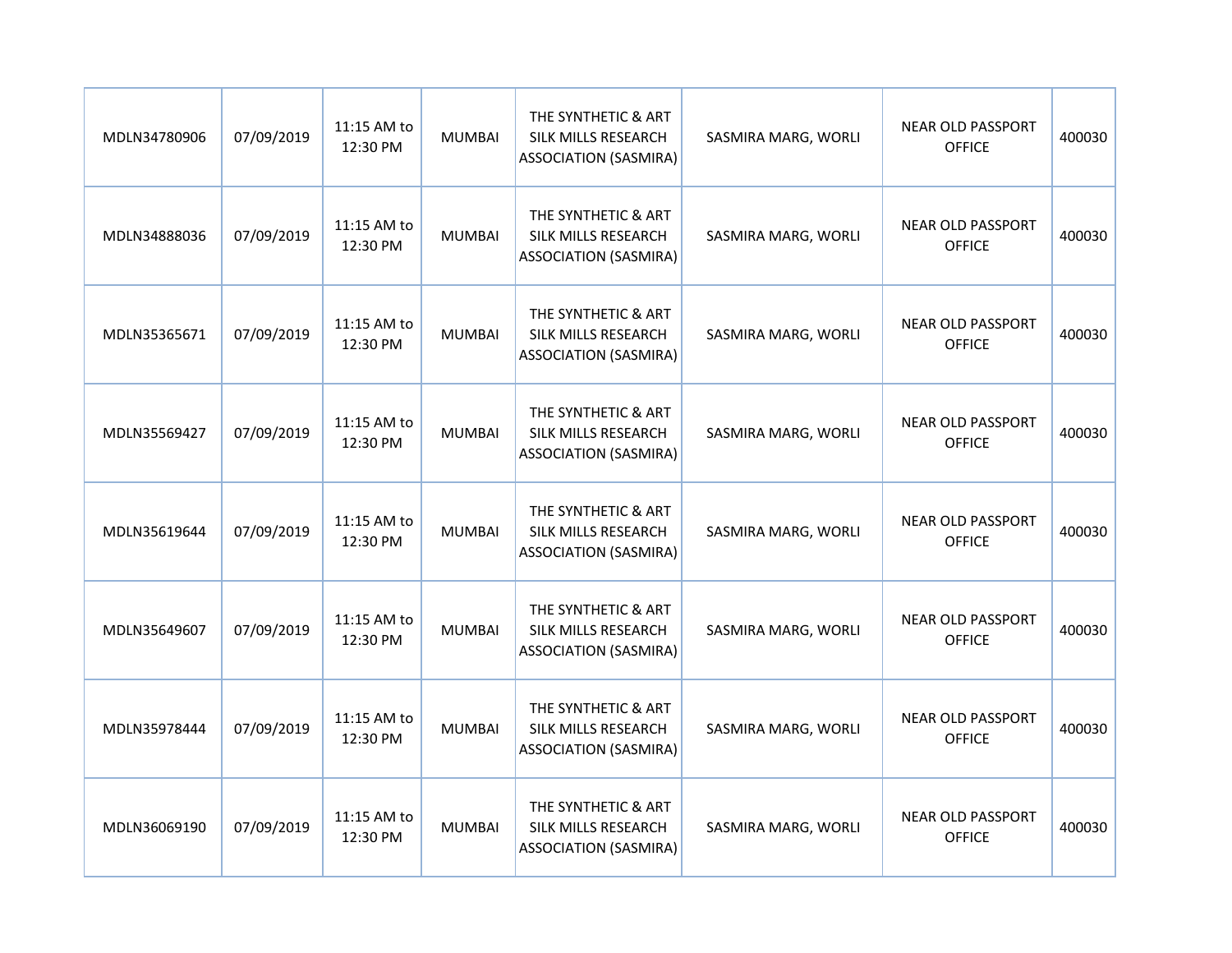| MDLN36146364 | 07/09/2019 | 11:15 AM to<br>12:30 PM | <b>MUMBAI</b> | THE SYNTHETIC & ART<br>SILK MILLS RESEARCH<br><b>ASSOCIATION (SASMIRA)</b> | SASMIRA MARG, WORLI | <b>NEAR OLD PASSPORT</b><br><b>OFFICE</b> | 400030 |
|--------------|------------|-------------------------|---------------|----------------------------------------------------------------------------|---------------------|-------------------------------------------|--------|
| MDLN36419511 | 07/09/2019 | 11:15 AM to<br>12:30 PM | <b>MUMBAI</b> | THE SYNTHETIC & ART<br>SILK MILLS RESEARCH<br><b>ASSOCIATION (SASMIRA)</b> | SASMIRA MARG, WORLI | <b>NEAR OLD PASSPORT</b><br><b>OFFICE</b> | 400030 |
| MDLN36474723 | 07/09/2019 | 11:15 AM to<br>12:30 PM | <b>MUMBAI</b> | THE SYNTHETIC & ART<br>SILK MILLS RESEARCH<br><b>ASSOCIATION (SASMIRA)</b> | SASMIRA MARG, WORLI | <b>NEAR OLD PASSPORT</b><br><b>OFFICE</b> | 400030 |
| MDLN36849867 | 07/09/2019 | 11:15 AM to<br>12:30 PM | <b>MUMBAI</b> | THE SYNTHETIC & ART<br>SILK MILLS RESEARCH<br><b>ASSOCIATION (SASMIRA)</b> | SASMIRA MARG, WORLI | <b>NEAR OLD PASSPORT</b><br><b>OFFICE</b> | 400030 |
| MDLN36874199 | 07/09/2019 | 11:15 AM to<br>12:30 PM | <b>MUMBAI</b> | THE SYNTHETIC & ART<br>SILK MILLS RESEARCH<br><b>ASSOCIATION (SASMIRA)</b> | SASMIRA MARG, WORLI | <b>NEAR OLD PASSPORT</b><br><b>OFFICE</b> | 400030 |
| MDLN37104181 | 07/09/2019 | 11:15 AM to<br>12:30 PM | <b>MUMBAI</b> | THE SYNTHETIC & ART<br>SILK MILLS RESEARCH<br><b>ASSOCIATION (SASMIRA)</b> | SASMIRA MARG, WORLI | <b>NEAR OLD PASSPORT</b><br><b>OFFICE</b> | 400030 |
| MDLN37184510 | 07/09/2019 | 11:15 AM to<br>12:30 PM | <b>MUMBAI</b> | THE SYNTHETIC & ART<br>SILK MILLS RESEARCH<br><b>ASSOCIATION (SASMIRA)</b> | SASMIRA MARG, WORLI | <b>NEAR OLD PASSPORT</b><br><b>OFFICE</b> | 400030 |
| MDLN37495073 | 07/09/2019 | 11:15 AM to<br>12:30 PM | <b>MUMBAI</b> | THE SYNTHETIC & ART<br>SILK MILLS RESEARCH<br><b>ASSOCIATION (SASMIRA)</b> | SASMIRA MARG, WORLI | <b>NEAR OLD PASSPORT</b><br><b>OFFICE</b> | 400030 |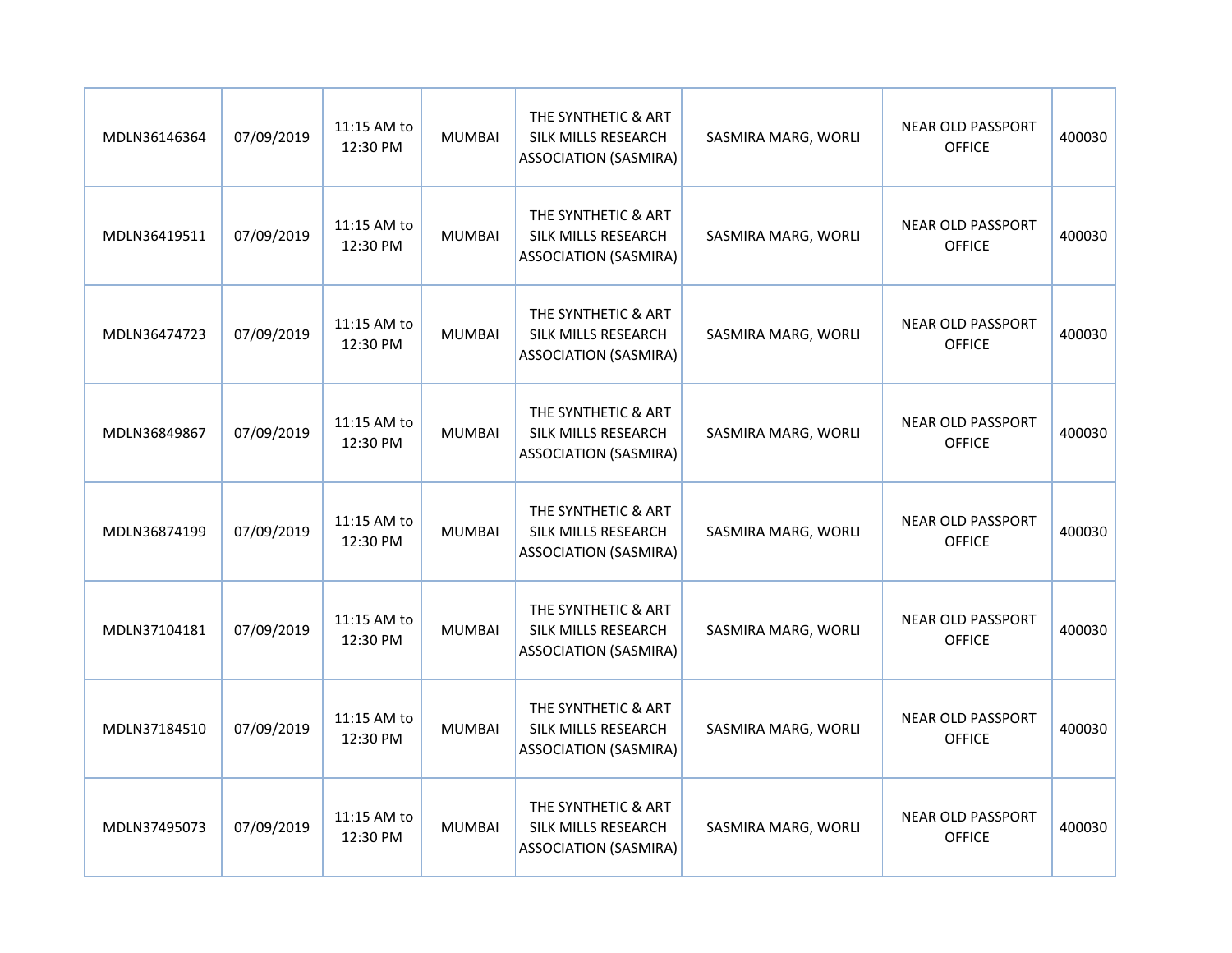| MDLN37754830 | 07/09/2019 | 11:15 AM to<br>12:30 PM | <b>MUMBAI</b> | THE SYNTHETIC & ART<br>SILK MILLS RESEARCH<br><b>ASSOCIATION (SASMIRA)</b> | SASMIRA MARG, WORLI | <b>NEAR OLD PASSPORT</b><br><b>OFFICE</b> | 400030 |
|--------------|------------|-------------------------|---------------|----------------------------------------------------------------------------|---------------------|-------------------------------------------|--------|
| MDLN37911853 | 07/09/2019 | 11:15 AM to<br>12:30 PM | <b>MUMBAI</b> | THE SYNTHETIC & ART<br>SILK MILLS RESEARCH<br><b>ASSOCIATION (SASMIRA)</b> | SASMIRA MARG, WORLI | <b>NEAR OLD PASSPORT</b><br><b>OFFICE</b> | 400030 |
| MDLN38498707 | 07/09/2019 | 11:15 AM to<br>12:30 PM | <b>MUMBAI</b> | THE SYNTHETIC & ART<br>SILK MILLS RESEARCH<br><b>ASSOCIATION (SASMIRA)</b> | SASMIRA MARG, WORLI | <b>NEAR OLD PASSPORT</b><br><b>OFFICE</b> | 400030 |
| MDLN38669461 | 07/09/2019 | 11:15 AM to<br>12:30 PM | <b>MUMBAI</b> | THE SYNTHETIC & ART<br>SILK MILLS RESEARCH<br><b>ASSOCIATION (SASMIRA)</b> | SASMIRA MARG, WORLI | <b>NEAR OLD PASSPORT</b><br><b>OFFICE</b> | 400030 |
| MDLN38821221 | 07/09/2019 | 11:15 AM to<br>12:30 PM | <b>MUMBAI</b> | THE SYNTHETIC & ART<br>SILK MILLS RESEARCH<br><b>ASSOCIATION (SASMIRA)</b> | SASMIRA MARG, WORLI | <b>NEAR OLD PASSPORT</b><br><b>OFFICE</b> | 400030 |
| MDLN39044781 | 07/09/2019 | 11:15 AM to<br>12:30 PM | <b>MUMBAI</b> | THE SYNTHETIC & ART<br>SILK MILLS RESEARCH<br><b>ASSOCIATION (SASMIRA)</b> | SASMIRA MARG, WORLI | <b>NEAR OLD PASSPORT</b><br><b>OFFICE</b> | 400030 |
| MDLN39149424 | 07/09/2019 | 11:15 AM to<br>12:30 PM | <b>MUMBAI</b> | THE SYNTHETIC & ART<br>SILK MILLS RESEARCH<br><b>ASSOCIATION (SASMIRA)</b> | SASMIRA MARG, WORLI | <b>NEAR OLD PASSPORT</b><br><b>OFFICE</b> | 400030 |
| MDLN39486633 | 07/09/2019 | 11:15 AM to<br>12:30 PM | <b>MUMBAI</b> | THE SYNTHETIC & ART<br>SILK MILLS RESEARCH<br><b>ASSOCIATION (SASMIRA)</b> | SASMIRA MARG, WORLI | <b>NEAR OLD PASSPORT</b><br><b>OFFICE</b> | 400030 |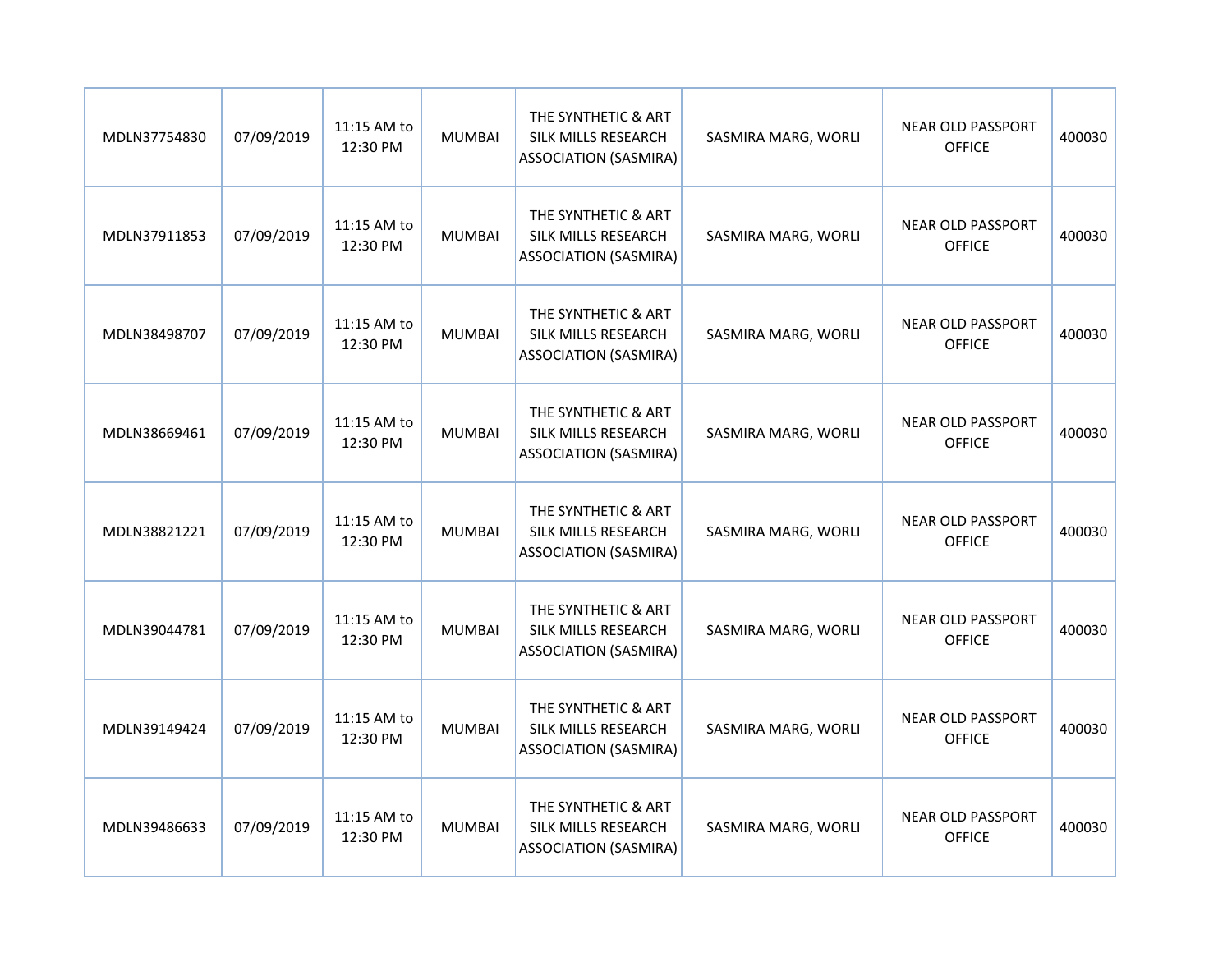| MDLN39512468 | 07/09/2019 | 11:15 AM to<br>12:30 PM | <b>MUMBAI</b> | THE SYNTHETIC & ART<br>SILK MILLS RESEARCH<br><b>ASSOCIATION (SASMIRA)</b> | SASMIRA MARG, WORLI | <b>NEAR OLD PASSPORT</b><br><b>OFFICE</b> | 400030 |
|--------------|------------|-------------------------|---------------|----------------------------------------------------------------------------|---------------------|-------------------------------------------|--------|
| MDLN39519326 | 07/09/2019 | 11:15 AM to<br>12:30 PM | <b>MUMBAI</b> | THE SYNTHETIC & ART<br>SILK MILLS RESEARCH<br><b>ASSOCIATION (SASMIRA)</b> | SASMIRA MARG, WORLI | <b>NEAR OLD PASSPORT</b><br><b>OFFICE</b> | 400030 |
| MDLN39599612 | 07/09/2019 | 11:15 AM to<br>12:30 PM | <b>MUMBAI</b> | THE SYNTHETIC & ART<br>SILK MILLS RESEARCH<br><b>ASSOCIATION (SASMIRA)</b> | SASMIRA MARG, WORLI | <b>NEAR OLD PASSPORT</b><br><b>OFFICE</b> | 400030 |
| MDLN39734883 | 07/09/2019 | 11:15 AM to<br>12:30 PM | <b>MUMBAI</b> | THE SYNTHETIC & ART<br>SILK MILLS RESEARCH<br><b>ASSOCIATION (SASMIRA)</b> | SASMIRA MARG, WORLI | <b>NEAR OLD PASSPORT</b><br><b>OFFICE</b> | 400030 |
| MDLN39822694 | 07/09/2019 | 11:15 AM to<br>12:30 PM | <b>MUMBAI</b> | THE SYNTHETIC & ART<br>SILK MILLS RESEARCH<br><b>ASSOCIATION (SASMIRA)</b> | SASMIRA MARG, WORLI | <b>NEAR OLD PASSPORT</b><br><b>OFFICE</b> | 400030 |
| MDLN39858613 | 07/09/2019 | 11:15 AM to<br>12:30 PM | <b>MUMBAI</b> | THE SYNTHETIC & ART<br>SILK MILLS RESEARCH<br><b>ASSOCIATION (SASMIRA)</b> | SASMIRA MARG, WORLI | <b>NEAR OLD PASSPORT</b><br><b>OFFICE</b> | 400030 |
| MDLN39903837 | 07/09/2019 | 11:15 AM to<br>12:30 PM | <b>MUMBAI</b> | THE SYNTHETIC & ART<br>SILK MILLS RESEARCH<br><b>ASSOCIATION (SASMIRA)</b> | SASMIRA MARG, WORLI | <b>NEAR OLD PASSPORT</b><br><b>OFFICE</b> | 400030 |
| MDLN39964477 | 07/09/2019 | 11:15 AM to<br>12:30 PM | <b>MUMBAI</b> | THE SYNTHETIC & ART<br>SILK MILLS RESEARCH<br><b>ASSOCIATION (SASMIRA)</b> | SASMIRA MARG, WORLI | <b>NEAR OLD PASSPORT</b><br><b>OFFICE</b> | 400030 |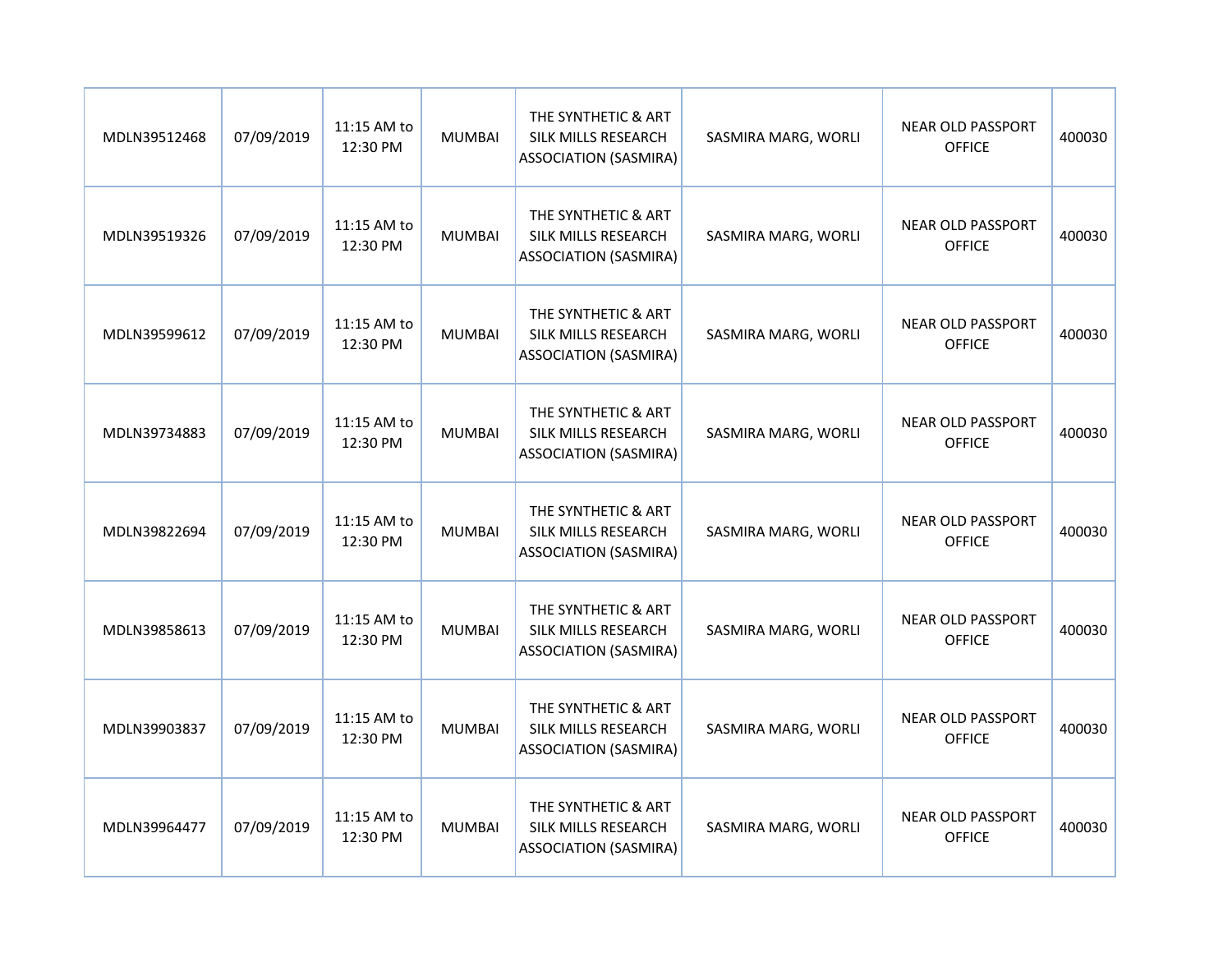| MDLN40047033 | 07/09/2019 | 11:15 AM to<br>12:30 PM | <b>MUMBAI</b> | THE SYNTHETIC & ART<br>SILK MILLS RESEARCH<br><b>ASSOCIATION (SASMIRA)</b> | SASMIRA MARG, WORLI | <b>NEAR OLD PASSPORT</b><br><b>OFFICE</b> | 400030 |
|--------------|------------|-------------------------|---------------|----------------------------------------------------------------------------|---------------------|-------------------------------------------|--------|
| MDLN41081255 | 07/09/2019 | 11:15 AM to<br>12:30 PM | <b>MUMBAI</b> | THE SYNTHETIC & ART<br>SILK MILLS RESEARCH<br><b>ASSOCIATION (SASMIRA)</b> | SASMIRA MARG, WORLI | <b>NEAR OLD PASSPORT</b><br><b>OFFICE</b> | 400030 |
| MDLN42286693 | 07/09/2019 | 11:15 AM to<br>12:30 PM | <b>MUMBAI</b> | THE SYNTHETIC & ART<br>SILK MILLS RESEARCH<br><b>ASSOCIATION (SASMIRA)</b> | SASMIRA MARG, WORLI | <b>NEAR OLD PASSPORT</b><br><b>OFFICE</b> | 400030 |
| MDLN42674683 | 07/09/2019 | 11:15 AM to<br>12:30 PM | <b>MUMBAI</b> | THE SYNTHETIC & ART<br>SILK MILLS RESEARCH<br><b>ASSOCIATION (SASMIRA)</b> | SASMIRA MARG, WORLI | <b>NEAR OLD PASSPORT</b><br><b>OFFICE</b> | 400030 |
| MDLN42698361 | 07/09/2019 | 11:15 AM to<br>12:30 PM | <b>MUMBAI</b> | THE SYNTHETIC & ART<br>SILK MILLS RESEARCH<br><b>ASSOCIATION (SASMIRA)</b> | SASMIRA MARG, WORLI | <b>NEAR OLD PASSPORT</b><br><b>OFFICE</b> | 400030 |
| MDLN42835336 | 07/09/2019 | 11:15 AM to<br>12:30 PM | <b>MUMBAI</b> | THE SYNTHETIC & ART<br>SILK MILLS RESEARCH<br><b>ASSOCIATION (SASMIRA)</b> | SASMIRA MARG, WORLI | <b>NEAR OLD PASSPORT</b><br><b>OFFICE</b> | 400030 |
| MDLN43098299 | 07/09/2019 | 11:15 AM to<br>12:30 PM | <b>MUMBAI</b> | THE SYNTHETIC & ART<br>SILK MILLS RESEARCH<br><b>ASSOCIATION (SASMIRA)</b> | SASMIRA MARG, WORLI | <b>NEAR OLD PASSPORT</b><br><b>OFFICE</b> | 400030 |
| MDLN43236171 | 07/09/2019 | 11:15 AM to<br>12:30 PM | <b>MUMBAI</b> | THE SYNTHETIC & ART<br>SILK MILLS RESEARCH<br><b>ASSOCIATION (SASMIRA)</b> | SASMIRA MARG, WORLI | <b>NEAR OLD PASSPORT</b><br><b>OFFICE</b> | 400030 |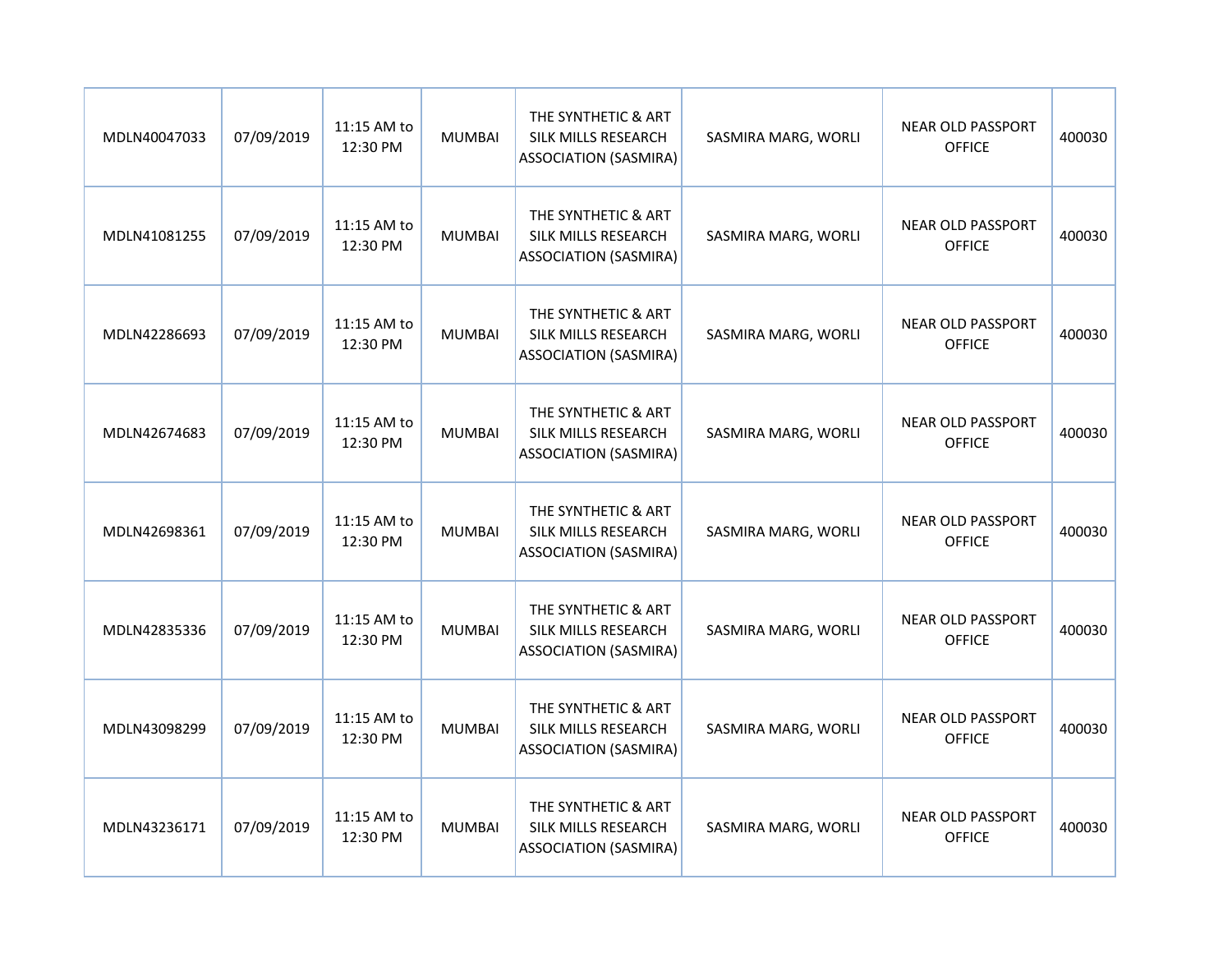|              |            |             |        |                   | Near Borivali Station Platform        |        |
|--------------|------------|-------------|--------|-------------------|---------------------------------------|--------|
|              |            |             |        |                   | No. 1, Plot No. 89, Near              |        |
| MDLN43507713 | 07/09/2019 | 11:15 AM to | Mumbai | LN COLLEGE        | General Kariappa                      | 400066 |
|              |            | 12:30 PM    |        |                   | Bridge, Rajendra Nagar,               |        |
|              |            |             |        |                   | Borivali (East),                      |        |
|              |            |             |        |                   | <b>Near Borivali Station Platform</b> |        |
|              |            | 11:15 AM to |        |                   | No. 1, Plot No. 89, Near              |        |
| MDLN43654030 | 07/09/2019 |             | Mumbai | LN COLLEGE        | General Kariappa                      | 400066 |
|              |            | 12:30 PM    |        |                   | Bridge, Rajendra Nagar,               |        |
|              |            |             |        |                   | Borivali (East),                      |        |
|              |            |             |        |                   | <b>Near Borivali Station Platform</b> |        |
|              |            | 11:15 AM to |        |                   | No. 1, Plot No. 89, Near              |        |
| MDLN43677746 | 07/09/2019 | 12:30 PM    | Mumbai | <b>LN COLLEGE</b> | General Kariappa                      | 400066 |
|              |            |             |        |                   | Bridge, Rajendra Nagar,               |        |
|              |            |             |        |                   | Borivali (East),                      |        |
|              |            |             |        |                   | Near Borivali Station Platform        |        |
|              |            | 11:15 AM to |        |                   | No. 1, Plot No. 89, Near              |        |
| MDLN43907342 | 07/09/2019 | 12:30 PM    | Mumbai | <b>LN COLLEGE</b> | General Kariappa                      | 400066 |
|              |            |             |        |                   | Bridge, Rajendra Nagar,               |        |
|              |            |             |        |                   | Borivali (East),                      |        |
|              |            |             |        |                   | <b>Near Borivali Station Platform</b> |        |
|              |            | 11:15 AM to |        |                   | No. 1, Plot No. 89, Near              |        |
| MDLN44085707 | 07/09/2019 | 12:30 PM    | Mumbai | <b>LN COLLEGE</b> | General Kariappa                      | 400066 |
|              |            |             |        |                   | Bridge, Rajendra Nagar,               |        |
|              |            |             |        |                   | Borivali (East),                      |        |
|              |            |             |        |                   | Near Borivali Station Platform        |        |
|              |            | 11:15 AM to |        |                   | No. 1, Plot No. 89, Near              |        |
| MDLN44144902 | 07/09/2019 | 12:30 PM    | Mumbai | <b>LN COLLEGE</b> | General Kariappa                      | 400066 |
|              |            |             |        |                   | Bridge, Rajendra Nagar,               |        |
|              |            |             |        |                   | Borivali (East),                      |        |
|              |            |             |        |                   | Near Borivali Station Platform        |        |
|              |            | 11:15 AM to |        |                   | No. 1, Plot No. 89, Near              |        |
| MDLN44631346 | 07/09/2019 | 12:30 PM    | Mumbai | <b>LN COLLEGE</b> | General Kariappa                      | 400066 |
|              |            |             |        |                   | Bridge, Rajendra Nagar,               |        |
|              |            |             |        |                   | Borivali (East),                      |        |
|              |            |             |        |                   | <b>Near Borivali Station Platform</b> |        |
|              |            | 11:15 AM to |        |                   | No. 1, Plot No. 89, Near              |        |
| MDLN44918224 | 07/09/2019 | 12:30 PM    | Mumbai | LN COLLEGE        | General Kariappa                      | 400066 |
|              |            |             |        |                   | Bridge, Rajendra Nagar,               |        |
|              |            |             |        |                   | Borivali (East),                      |        |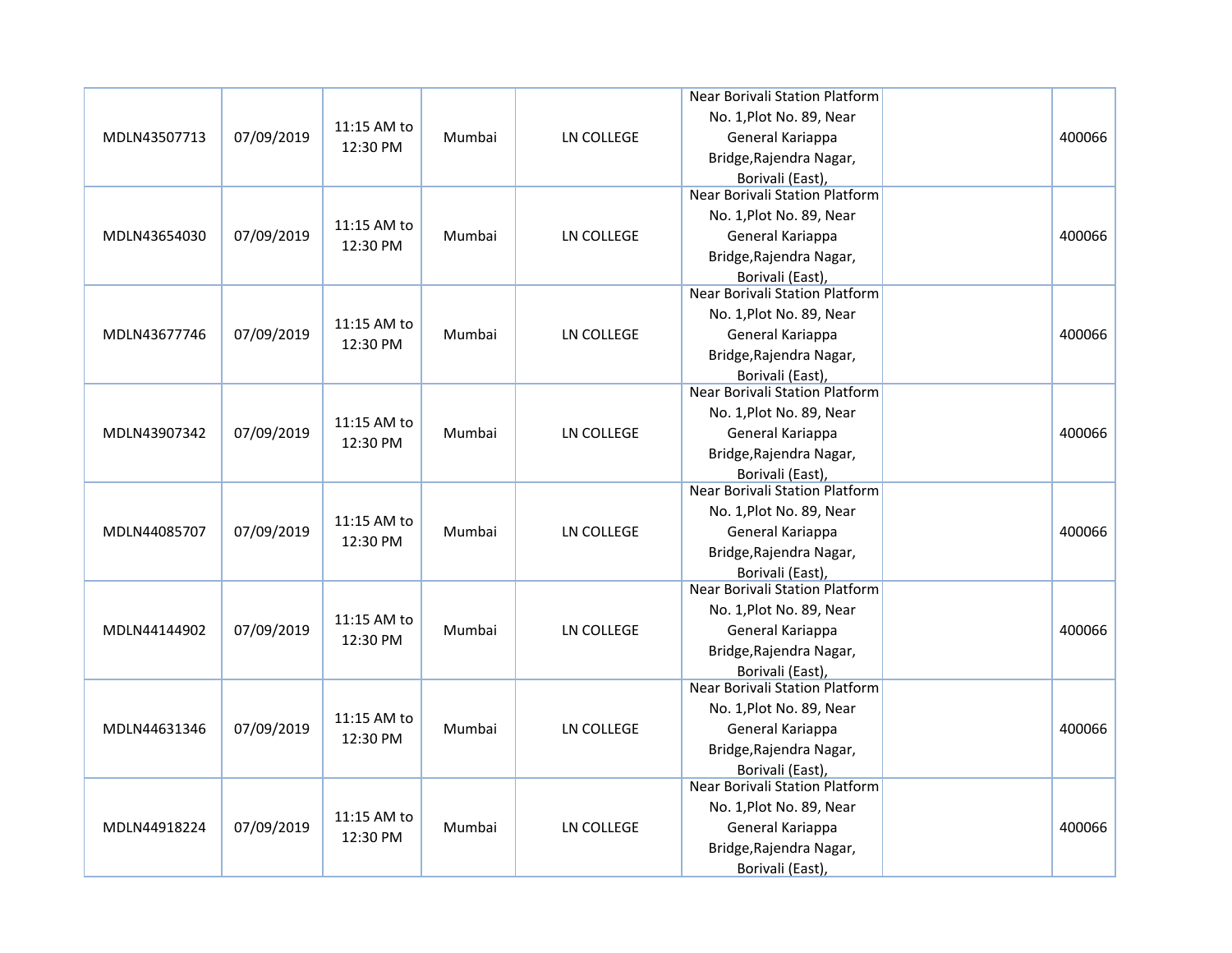|              |            |             |        |                   | Near Borivali Station Platform        |        |
|--------------|------------|-------------|--------|-------------------|---------------------------------------|--------|
|              |            |             |        |                   | No. 1, Plot No. 89, Near              |        |
| MDLN45048925 | 07/09/2019 | 11:15 AM to | Mumbai | LN COLLEGE        | General Kariappa                      | 400066 |
|              |            | 12:30 PM    |        |                   | Bridge, Rajendra Nagar,               |        |
|              |            |             |        |                   | Borivali (East),                      |        |
|              |            |             |        |                   | <b>Near Borivali Station Platform</b> |        |
|              |            | 11:15 AM to |        |                   | No. 1, Plot No. 89, Near              |        |
| MDLN45055563 | 07/09/2019 |             | Mumbai | LN COLLEGE        | General Kariappa                      | 400066 |
|              |            | 12:30 PM    |        |                   | Bridge, Rajendra Nagar,               |        |
|              |            |             |        |                   | Borivali (East),                      |        |
|              |            |             |        |                   | <b>Near Borivali Station Platform</b> |        |
|              |            | 11:15 AM to |        |                   | No. 1, Plot No. 89, Near              |        |
| MDLN45323779 | 07/09/2019 | 12:30 PM    | Mumbai | <b>LN COLLEGE</b> | General Kariappa                      | 400066 |
|              |            |             |        |                   | Bridge, Rajendra Nagar,               |        |
|              |            |             |        |                   | Borivali (East),                      |        |
|              |            |             |        |                   | Near Borivali Station Platform        |        |
|              |            | 11:15 AM to |        |                   | No. 1, Plot No. 89, Near              |        |
| MDLN45564153 | 07/09/2019 | 12:30 PM    | Mumbai | <b>LN COLLEGE</b> | General Kariappa                      | 400066 |
|              |            |             |        |                   | Bridge, Rajendra Nagar,               |        |
|              |            |             |        |                   | Borivali (East),                      |        |
|              |            |             |        |                   | <b>Near Borivali Station Platform</b> |        |
|              |            | 11:15 AM to |        |                   | No. 1, Plot No. 89, Near              |        |
| MDLN45649789 | 07/09/2019 | 12:30 PM    | Mumbai | <b>LN COLLEGE</b> | General Kariappa                      | 400066 |
|              |            |             |        |                   | Bridge, Rajendra Nagar,               |        |
|              |            |             |        |                   | Borivali (East),                      |        |
|              |            |             |        |                   | Near Borivali Station Platform        |        |
|              |            | 11:15 AM to |        |                   | No. 1, Plot No. 89, Near              |        |
| MDLN45818923 | 07/09/2019 | 12:30 PM    | Mumbai | <b>LN COLLEGE</b> | General Kariappa                      | 400066 |
|              |            |             |        |                   | Bridge, Rajendra Nagar,               |        |
|              |            |             |        |                   | Borivali (East),                      |        |
|              |            |             |        |                   | Near Borivali Station Platform        |        |
|              |            | 11:15 AM to |        |                   | No. 1, Plot No. 89, Near              |        |
| MDLN46014011 | 07/09/2019 | 12:30 PM    | Mumbai | <b>LN COLLEGE</b> | General Kariappa                      | 400066 |
|              |            |             |        |                   | Bridge, Rajendra Nagar,               |        |
|              |            |             |        |                   | Borivali (East),                      |        |
|              |            |             |        |                   | <b>Near Borivali Station Platform</b> |        |
|              |            | 11:15 AM to |        |                   | No. 1, Plot No. 89, Near              |        |
| MDLN46161187 | 07/09/2019 | 12:30 PM    | Mumbai | LN COLLEGE        | General Kariappa                      | 400066 |
|              |            |             |        |                   | Bridge, Rajendra Nagar,               |        |
|              |            |             |        |                   | Borivali (East),                      |        |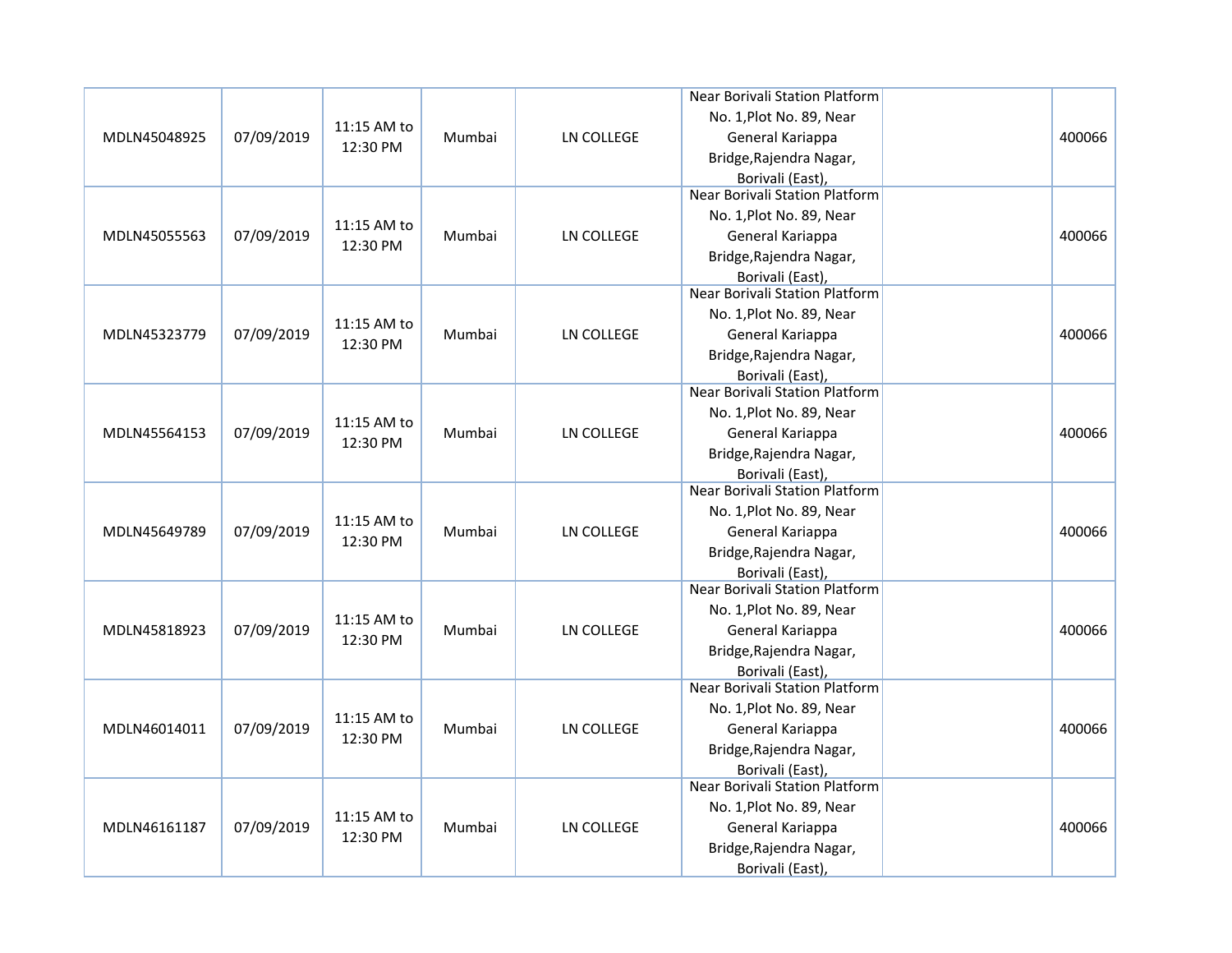|              |            |             |        |                   | Near Borivali Station Platform        |        |
|--------------|------------|-------------|--------|-------------------|---------------------------------------|--------|
|              |            |             |        |                   | No. 1, Plot No. 89, Near              |        |
| MDLN46439708 | 07/09/2019 | 11:15 AM to | Mumbai | LN COLLEGE        | General Kariappa                      | 400066 |
|              |            | 12:30 PM    |        |                   | Bridge, Rajendra Nagar,               |        |
|              |            |             |        |                   | Borivali (East),                      |        |
|              |            |             |        |                   | <b>Near Borivali Station Platform</b> |        |
|              |            | 11:15 AM to |        |                   | No. 1, Plot No. 89, Near              |        |
| MDLN46790930 | 07/09/2019 |             | Mumbai | LN COLLEGE        | General Kariappa                      | 400066 |
|              |            | 12:30 PM    |        |                   | Bridge, Rajendra Nagar,               |        |
|              |            |             |        |                   | Borivali (East),                      |        |
|              |            |             |        |                   | <b>Near Borivali Station Platform</b> |        |
|              |            | 11:15 AM to |        |                   | No. 1, Plot No. 89, Near              |        |
| MDLN46805877 | 07/09/2019 | 12:30 PM    | Mumbai | <b>LN COLLEGE</b> | General Kariappa                      | 400066 |
|              |            |             |        |                   | Bridge, Rajendra Nagar,               |        |
|              |            |             |        |                   | Borivali (East),                      |        |
|              |            |             |        |                   | Near Borivali Station Platform        |        |
|              |            | 11:15 AM to |        |                   | No. 1, Plot No. 89, Near              |        |
| MDLN47228392 | 07/09/2019 | 12:30 PM    | Mumbai | <b>LN COLLEGE</b> | General Kariappa                      | 400066 |
|              |            |             |        |                   | Bridge, Rajendra Nagar,               |        |
|              |            |             |        |                   | Borivali (East),                      |        |
|              |            |             |        |                   | <b>Near Borivali Station Platform</b> |        |
|              |            | 11:15 AM to |        |                   | No. 1, Plot No. 89, Near              |        |
| MDLN47267277 | 07/09/2019 | 12:30 PM    | Mumbai | <b>LN COLLEGE</b> | General Kariappa                      | 400066 |
|              |            |             |        |                   | Bridge, Rajendra Nagar,               |        |
|              |            |             |        |                   | Borivali (East),                      |        |
|              |            |             |        |                   | Near Borivali Station Platform        |        |
|              |            | 11:15 AM to |        |                   | No. 1, Plot No. 89, Near              |        |
| MDLN47325999 | 07/09/2019 | 12:30 PM    | Mumbai | <b>LN COLLEGE</b> | General Kariappa                      | 400066 |
|              |            |             |        |                   | Bridge, Rajendra Nagar,               |        |
|              |            |             |        |                   | Borivali (East),                      |        |
|              |            |             |        |                   | Near Borivali Station Platform        |        |
|              |            | 11:15 AM to |        |                   | No. 1, Plot No. 89, Near              |        |
| MDLN47443789 | 07/09/2019 | 12:30 PM    | Mumbai | <b>LN COLLEGE</b> | General Kariappa                      | 400066 |
|              |            |             |        |                   | Bridge, Rajendra Nagar,               |        |
|              |            |             |        |                   | Borivali (East),                      |        |
|              |            |             |        |                   | <b>Near Borivali Station Platform</b> |        |
|              |            | 11:15 AM to |        |                   | No. 1, Plot No. 89, Near              |        |
| MDLN47523472 | 07/09/2019 | 12:30 PM    | Mumbai | LN COLLEGE        | General Kariappa                      | 400066 |
|              |            |             |        |                   | Bridge, Rajendra Nagar,               |        |
|              |            |             |        |                   | Borivali (East),                      |        |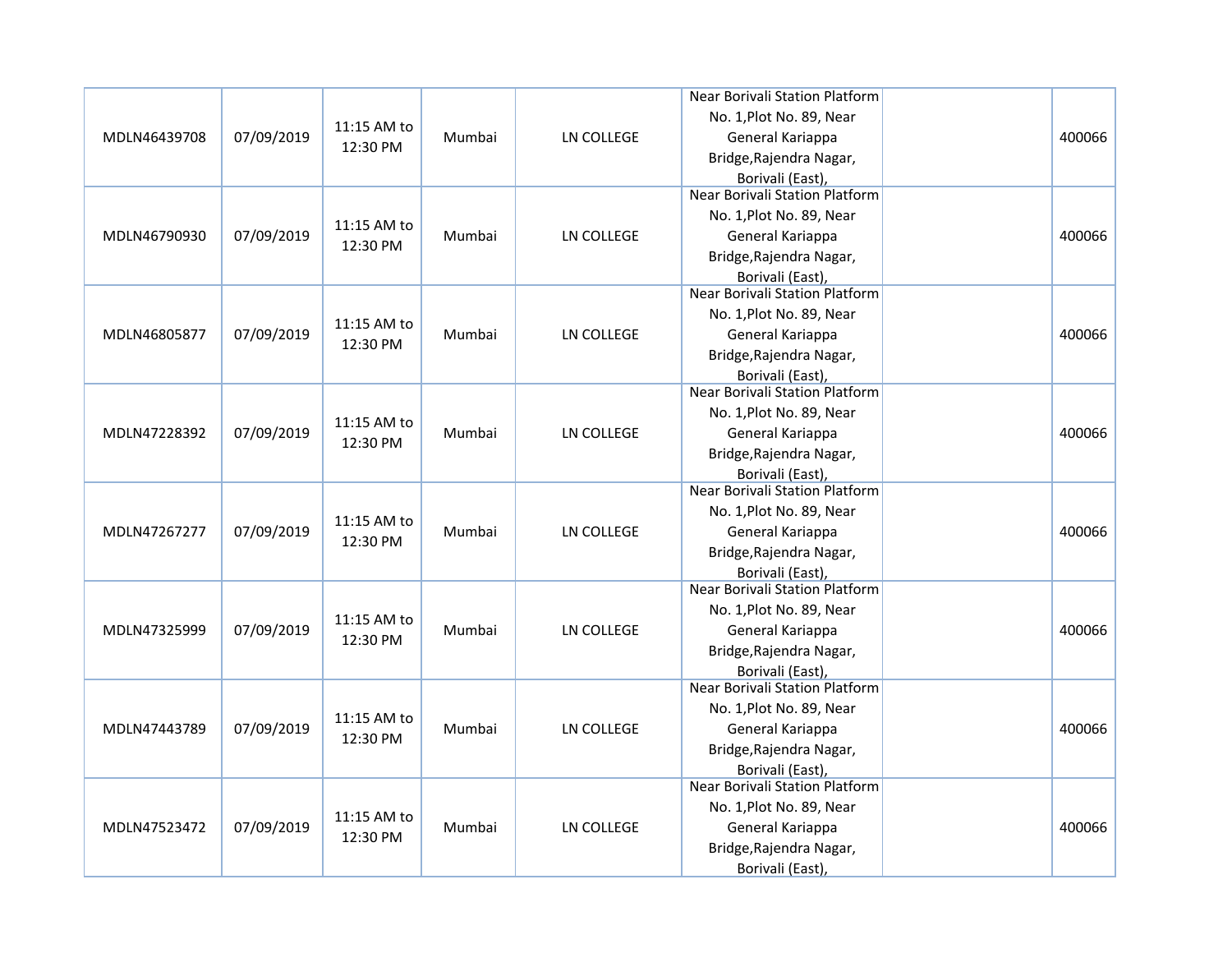|              |            |             |        |                   | Near Borivali Station Platform        |        |
|--------------|------------|-------------|--------|-------------------|---------------------------------------|--------|
|              |            |             |        |                   | No. 1, Plot No. 89, Near              |        |
| MDLN47850643 | 07/09/2019 | 11:15 AM to | Mumbai | LN COLLEGE        | General Kariappa                      | 400066 |
|              |            | 12:30 PM    |        |                   | Bridge, Rajendra Nagar,               |        |
|              |            |             |        |                   | Borivali (East),                      |        |
|              |            |             |        |                   | <b>Near Borivali Station Platform</b> |        |
|              |            |             |        |                   | No. 1, Plot No. 89, Near              |        |
| MDLN48064877 | 07/09/2019 | 11:15 AM to | Mumbai | LN COLLEGE        | General Kariappa                      | 400066 |
|              |            | 12:30 PM    |        |                   | Bridge, Rajendra Nagar,               |        |
|              |            |             |        |                   | Borivali (East),                      |        |
|              |            |             |        |                   | <b>Near Borivali Station Platform</b> |        |
|              |            | 11:15 AM to |        |                   | No. 1, Plot No. 89, Near              |        |
| MDLN48246853 | 07/09/2019 |             | Mumbai | <b>LN COLLEGE</b> | General Kariappa                      | 400066 |
|              |            | 12:30 PM    |        |                   | Bridge, Rajendra Nagar,               |        |
|              |            |             |        |                   | Borivali (East),                      |        |
|              |            |             |        |                   | Near Borivali Station Platform        |        |
|              |            | 11:15 AM to |        |                   | No. 1, Plot No. 89, Near              |        |
| MDLN48476740 | 07/09/2019 | 12:30 PM    | Mumbai | <b>LN COLLEGE</b> | General Kariappa                      | 400066 |
|              |            |             |        |                   | Bridge, Rajendra Nagar,               |        |
|              |            |             |        |                   | Borivali (East),                      |        |
|              |            |             |        |                   | <b>Near Borivali Station Platform</b> |        |
|              |            | 11:15 AM to |        |                   | No. 1, Plot No. 89, Near              |        |
| MDLN48567297 | 07/09/2019 | 12:30 PM    | Mumbai | <b>LN COLLEGE</b> | General Kariappa                      | 400066 |
|              |            |             |        |                   | Bridge, Rajendra Nagar,               |        |
|              |            |             |        |                   | Borivali (East),                      |        |
|              |            |             |        |                   | Near Borivali Station Platform        |        |
|              |            | 11:15 AM to |        |                   | No. 1, Plot No. 89, Near              |        |
| MDLN48769250 | 07/09/2019 | 12:30 PM    | Mumbai | <b>LN COLLEGE</b> | General Kariappa                      | 400066 |
|              |            |             |        |                   | Bridge, Rajendra Nagar,               |        |
|              |            |             |        |                   | Borivali (East),                      |        |
|              |            |             |        |                   | Near Borivali Station Platform        |        |
|              |            | 11:15 AM to |        |                   | No. 1, Plot No. 89, Near              |        |
| MDLN48819541 | 07/09/2019 | 12:30 PM    | Mumbai | <b>LN COLLEGE</b> | General Kariappa                      | 400066 |
|              |            |             |        |                   | Bridge, Rajendra Nagar,               |        |
|              |            |             |        |                   | Borivali (East),                      |        |
|              |            |             |        |                   | <b>Near Borivali Station Platform</b> |        |
|              |            | 11:15 AM to |        |                   | No. 1, Plot No. 89, Near              |        |
| MDLN48930406 | 07/09/2019 | 12:30 PM    | Mumbai | LN COLLEGE        | General Kariappa                      | 400066 |
|              |            |             |        |                   | Bridge, Rajendra Nagar,               |        |
|              |            |             |        |                   | Borivali (East),                      |        |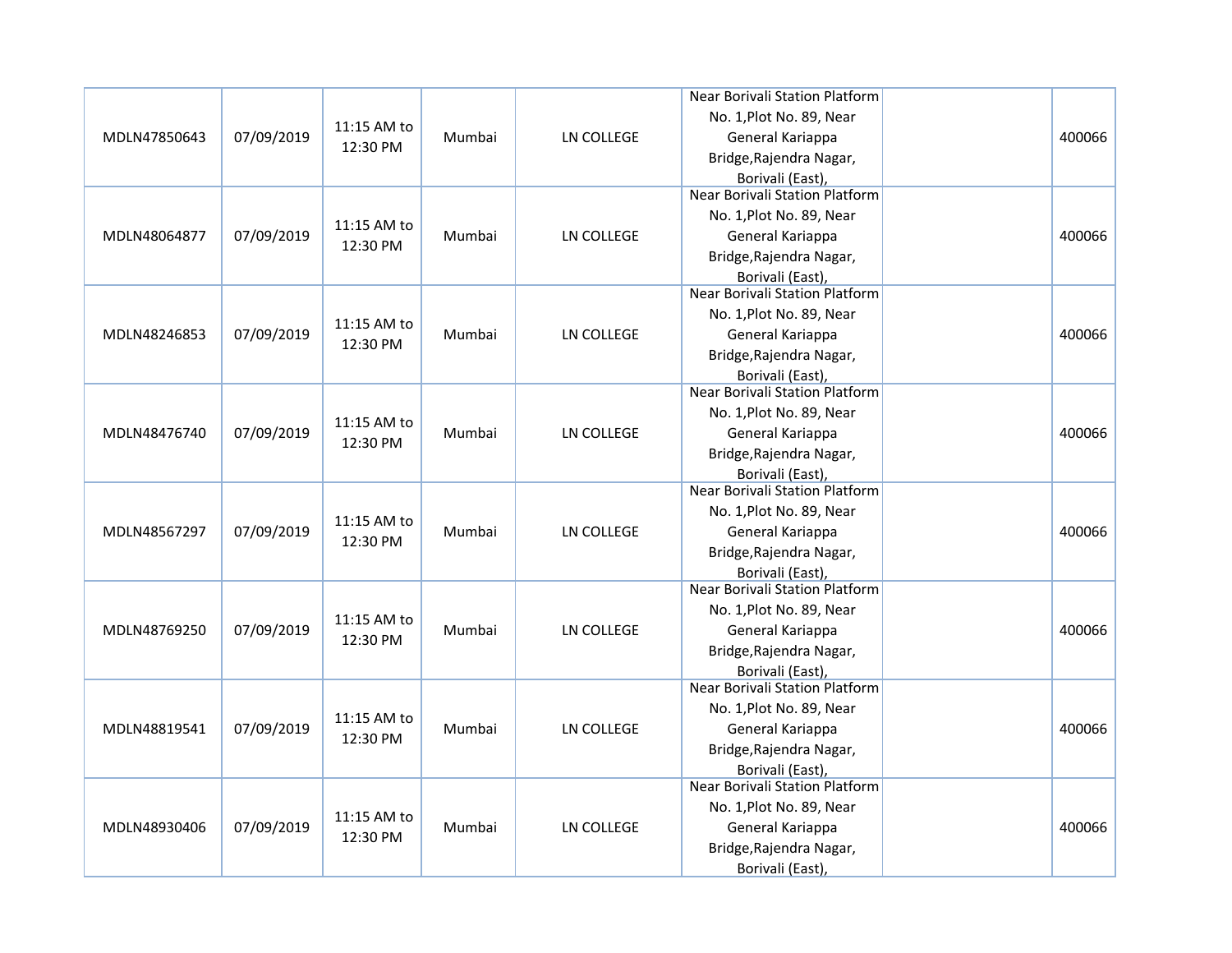|              |            |             |        |                   | Near Borivali Station Platform        |        |
|--------------|------------|-------------|--------|-------------------|---------------------------------------|--------|
|              |            |             |        |                   | No. 1, Plot No. 89, Near              |        |
| MDLN49097350 | 07/09/2019 | 11:15 AM to | Mumbai | LN COLLEGE        | General Kariappa                      | 400066 |
|              |            | 12:30 PM    |        |                   | Bridge, Rajendra Nagar,               |        |
|              |            |             |        |                   | Borivali (East),                      |        |
|              |            |             |        |                   | <b>Near Borivali Station Platform</b> |        |
|              |            | 11:15 AM to |        |                   | No. 1, Plot No. 89, Near              |        |
| MDLN49220911 | 07/09/2019 |             | Mumbai | LN COLLEGE        | General Kariappa                      | 400066 |
|              |            | 12:30 PM    |        |                   | Bridge, Rajendra Nagar,               |        |
|              |            |             |        |                   | Borivali (East),                      |        |
|              |            |             |        |                   | <b>Near Borivali Station Platform</b> |        |
|              |            | 11:15 AM to |        |                   | No. 1, Plot No. 89, Near              |        |
| MDLN49403654 | 07/09/2019 | 12:30 PM    | Mumbai | <b>LN COLLEGE</b> | General Kariappa                      | 400066 |
|              |            |             |        |                   | Bridge, Rajendra Nagar,               |        |
|              |            |             |        |                   | Borivali (East),                      |        |
|              |            |             |        |                   | Near Borivali Station Platform        |        |
|              |            | 11:15 AM to |        |                   | No. 1, Plot No. 89, Near              |        |
| MDLN49441307 | 07/09/2019 | 12:30 PM    | Mumbai | <b>LN COLLEGE</b> | General Kariappa                      | 400066 |
|              |            |             |        |                   | Bridge, Rajendra Nagar,               |        |
|              |            |             |        |                   | Borivali (East),                      |        |
|              |            |             |        |                   | <b>Near Borivali Station Platform</b> |        |
|              |            | 11:15 AM to |        |                   | No. 1, Plot No. 89, Near              |        |
| MDLN49515726 | 07/09/2019 | 12:30 PM    | Mumbai | <b>LN COLLEGE</b> | General Kariappa                      | 400066 |
|              |            |             |        |                   | Bridge, Rajendra Nagar,               |        |
|              |            |             |        |                   | Borivali (East),                      |        |
|              |            |             |        |                   | Near Borivali Station Platform        |        |
|              |            | 11:15 AM to |        |                   | No. 1, Plot No. 89, Near              |        |
| MDLN49756983 | 07/09/2019 | 12:30 PM    | Mumbai | <b>LN COLLEGE</b> | General Kariappa                      | 400066 |
|              |            |             |        |                   | Bridge, Rajendra Nagar,               |        |
|              |            |             |        |                   | Borivali (East),                      |        |
|              |            |             |        |                   | Near Borivali Station Platform        |        |
|              |            | 11:15 AM to |        |                   | No. 1, Plot No. 89, Near              |        |
| MDLN49791949 | 07/09/2019 | 12:30 PM    | Mumbai | <b>LN COLLEGE</b> | General Kariappa                      | 400066 |
|              |            |             |        |                   | Bridge, Rajendra Nagar,               |        |
|              |            |             |        |                   | Borivali (East),                      |        |
|              |            |             |        |                   | <b>Near Borivali Station Platform</b> |        |
|              |            | 11:15 AM to |        |                   | No. 1, Plot No. 89, Near              |        |
| MDLN50042156 | 07/09/2019 | 12:30 PM    | Mumbai | LN COLLEGE        | General Kariappa                      | 400066 |
|              |            |             |        |                   | Bridge, Rajendra Nagar,               |        |
|              |            |             |        |                   | Borivali (East),                      |        |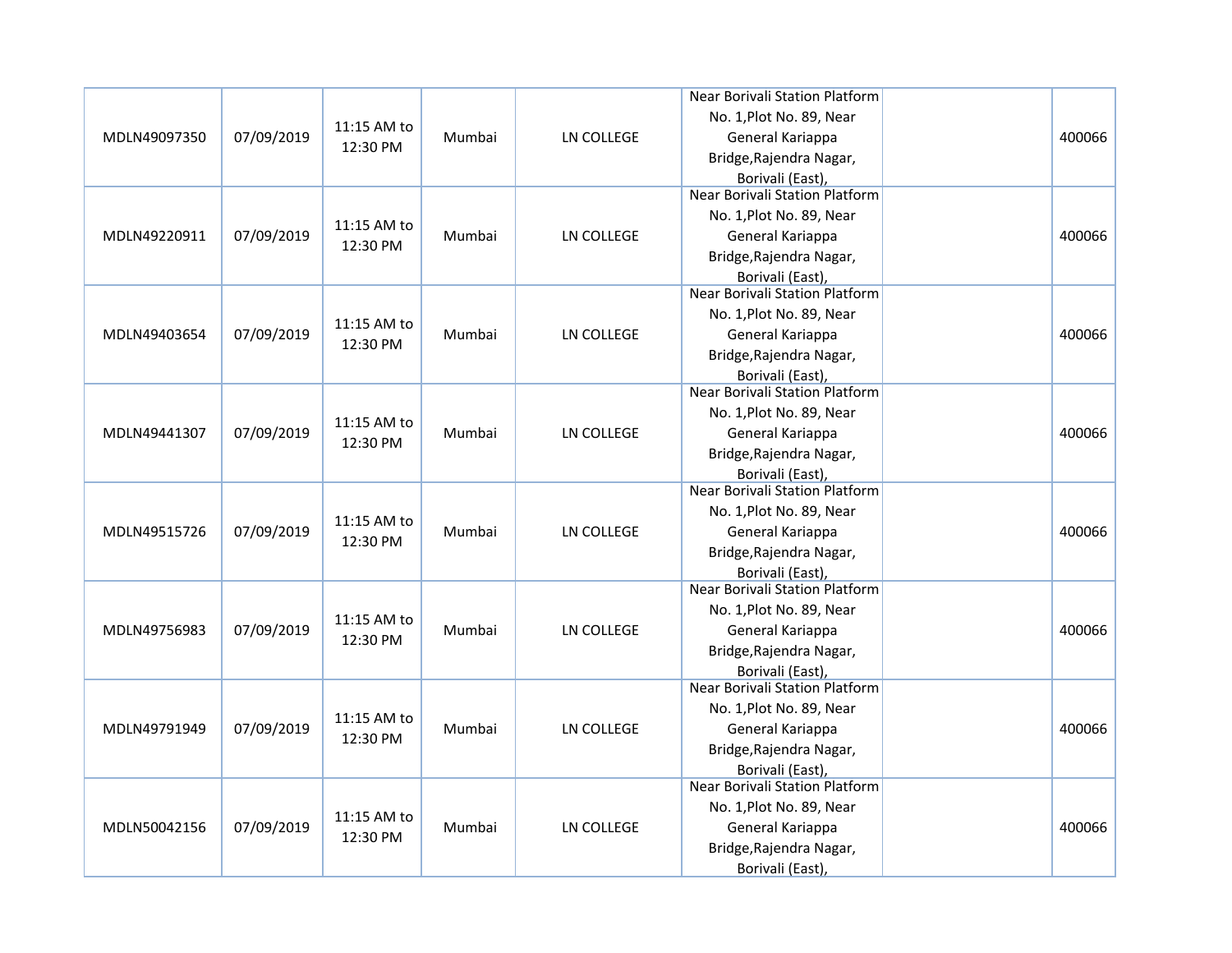|              |            |             |        |                   | Near Borivali Station Platform                            |        |
|--------------|------------|-------------|--------|-------------------|-----------------------------------------------------------|--------|
|              |            |             |        |                   | No. 1, Plot No. 89, Near                                  |        |
| MDLN50765018 | 07/09/2019 | 11:15 AM to | Mumbai | LN COLLEGE        | General Kariappa                                          | 400066 |
|              |            | 12:30 PM    |        |                   | Bridge, Rajendra Nagar,                                   |        |
|              |            |             |        |                   | Borivali (East),                                          |        |
|              |            |             |        |                   | <b>Near Borivali Station Platform</b>                     |        |
|              |            |             |        |                   | No. 1, Plot No. 89, Near                                  |        |
| MDLN50847226 | 07/09/2019 | 11:15 AM to | Mumbai | LN COLLEGE        | General Kariappa                                          | 400066 |
|              |            | 12:30 PM    |        |                   | Bridge, Rajendra Nagar,                                   |        |
|              |            |             |        |                   | Borivali (East),                                          |        |
|              |            |             |        |                   | <b>Near Borivali Station Platform</b>                     |        |
|              |            | 11:15 AM to |        |                   | No. 1, Plot No. 89, Near                                  |        |
| MDLN50886974 | 07/09/2019 | 12:30 PM    | Mumbai | LN COLLEGE        | General Kariappa                                          | 400066 |
|              |            |             |        |                   | Bridge, Rajendra Nagar,                                   |        |
|              |            |             |        |                   | Borivali (East),                                          |        |
|              |            |             |        |                   | Near Borivali Station Platform                            |        |
|              |            | 11:15 AM to |        |                   | No. 1, Plot No. 89, Near                                  |        |
| MDLN51023190 | 07/09/2019 | 12:30 PM    | Mumbai | LN COLLEGE        | General Kariappa                                          | 400066 |
|              |            |             |        |                   | Bridge, Rajendra Nagar,                                   |        |
|              |            |             |        |                   | Borivali (East),                                          |        |
|              |            |             |        |                   | <b>Near Borivali Station Platform</b>                     |        |
|              |            | 11:15 AM to |        |                   | No. 1, Plot No. 89, Near                                  |        |
| MDLN51145467 | 07/09/2019 | 12:30 PM    | Mumbai | LN COLLEGE        | General Kariappa                                          | 400066 |
|              |            |             |        |                   | Bridge, Rajendra Nagar,                                   |        |
|              |            |             |        |                   | Borivali (East),                                          |        |
|              |            |             |        |                   | <b>Near Borivali Station Platform</b>                     |        |
|              |            | 11:15 AM to |        |                   | No. 1, Plot No. 89, Near                                  |        |
| MDLN51568422 | 07/09/2019 | 12:30 PM    | Mumbai | LN COLLEGE        | General Kariappa                                          | 400066 |
|              |            |             |        |                   | Bridge, Rajendra Nagar,                                   |        |
|              |            |             |        |                   | Borivali (East),                                          |        |
|              |            |             |        |                   | Near Borivali Station Platform                            |        |
|              |            | 11:15 AM to |        |                   | No. 1, Plot No. 89, Near                                  |        |
| MDLN51698565 | 07/09/2019 | 12:30 PM    | Mumbai | <b>LN COLLEGE</b> | General Kariappa                                          | 400066 |
|              |            |             |        |                   | Bridge, Rajendra Nagar,                                   |        |
|              |            |             |        |                   | Borivali (East),<br><b>Near Borivali Station Platform</b> |        |
|              |            |             |        |                   |                                                           |        |
|              | 07/09/2019 | 11:15 AM to |        |                   | No. 1, Plot No. 89, Near                                  |        |
| MDLN51753037 |            | 12:30 PM    | Mumbai | <b>LN COLLEGE</b> | General Kariappa                                          | 400066 |
|              |            |             |        |                   | Bridge, Rajendra Nagar,                                   |        |
|              |            |             |        |                   | Borivali (East),                                          |        |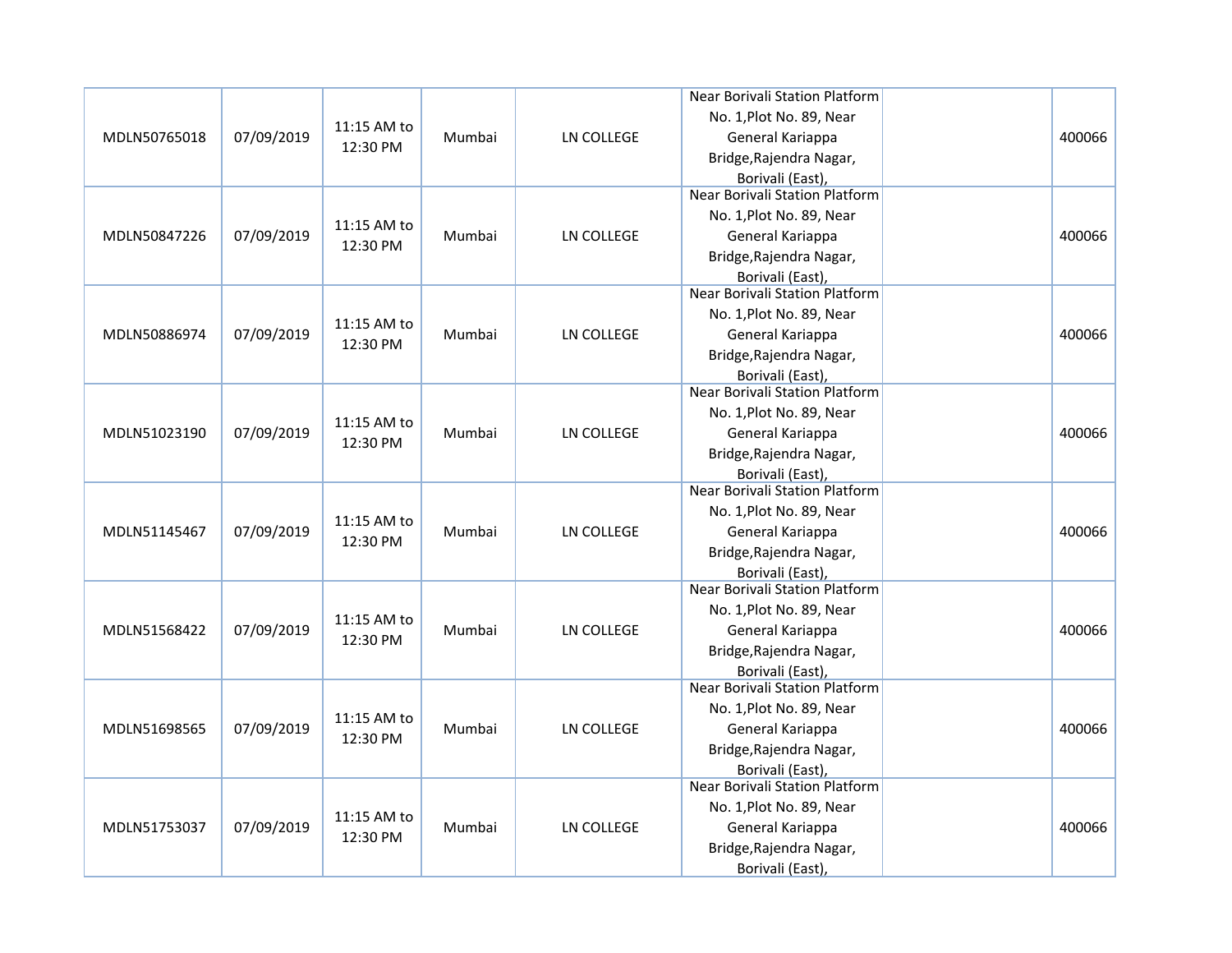|              |            |             |        |                   | Near Borivali Station Platform        |        |
|--------------|------------|-------------|--------|-------------------|---------------------------------------|--------|
|              |            |             |        |                   | No. 1, Plot No. 89, Near              |        |
| MDLN52797501 | 07/09/2019 | 11:15 AM to | Mumbai | LN COLLEGE        | General Kariappa                      | 400066 |
|              |            | 12:30 PM    |        |                   | Bridge, Rajendra Nagar,               |        |
|              |            |             |        |                   | Borivali (East),                      |        |
|              |            |             |        |                   | <b>Near Borivali Station Platform</b> |        |
|              |            | 11:15 AM to |        |                   | No. 1, Plot No. 89, Near              |        |
| MDLN52951479 | 07/09/2019 |             | Mumbai | LN COLLEGE        | General Kariappa                      | 400066 |
|              |            | 12:30 PM    |        |                   | Bridge, Rajendra Nagar,               |        |
|              |            |             |        |                   | Borivali (East),                      |        |
|              |            |             |        |                   | <b>Near Borivali Station Platform</b> |        |
|              |            | 11:15 AM to |        |                   | No. 1, Plot No. 89, Near              |        |
| MDLN54040747 | 07/09/2019 | 12:30 PM    | Mumbai | <b>LN COLLEGE</b> | General Kariappa                      | 400066 |
|              |            |             |        |                   | Bridge, Rajendra Nagar,               |        |
|              |            |             |        |                   | Borivali (East),                      |        |
|              |            |             |        |                   | Near Borivali Station Platform        |        |
|              |            | 11:15 AM to |        |                   | No. 1, Plot No. 89, Near              |        |
| MDLN54062660 | 07/09/2019 | 12:30 PM    | Mumbai | <b>LN COLLEGE</b> | General Kariappa                      | 400066 |
|              |            |             |        |                   | Bridge, Rajendra Nagar,               |        |
|              |            |             |        |                   | Borivali (East),                      |        |
|              |            |             |        |                   | <b>Near Borivali Station Platform</b> |        |
|              |            | 11:15 AM to |        |                   | No. 1, Plot No. 89, Near              |        |
| MDLN54433757 | 07/09/2019 | 12:30 PM    | Mumbai | <b>LN COLLEGE</b> | General Kariappa                      | 400066 |
|              |            |             |        |                   | Bridge, Rajendra Nagar,               |        |
|              |            |             |        |                   | Borivali (East),                      |        |
|              |            |             |        |                   | Near Borivali Station Platform        |        |
|              |            | 11:15 AM to |        |                   | No. 1, Plot No. 89, Near              |        |
| MDLN54581180 | 07/09/2019 | 12:30 PM    | Mumbai | <b>LN COLLEGE</b> | General Kariappa                      | 400066 |
|              |            |             |        |                   | Bridge, Rajendra Nagar,               |        |
|              |            |             |        |                   | Borivali (East),                      |        |
|              |            |             |        |                   | Near Borivali Station Platform        |        |
|              |            | 11:15 AM to |        |                   | No. 1, Plot No. 89, Near              |        |
| MDLN54802452 | 07/09/2019 | 12:30 PM    | Mumbai | <b>LN COLLEGE</b> | General Kariappa                      | 400066 |
|              |            |             |        |                   | Bridge, Rajendra Nagar,               |        |
|              |            |             |        |                   | Borivali (East),                      |        |
|              |            |             |        |                   | <b>Near Borivali Station Platform</b> |        |
|              |            | 11:15 AM to |        |                   | No. 1, Plot No. 89, Near              |        |
| MDLN54956449 | 07/09/2019 | 12:30 PM    | Mumbai | LN COLLEGE        | General Kariappa                      | 400066 |
|              |            |             |        |                   | Bridge, Rajendra Nagar,               |        |
|              |            |             |        |                   | Borivali (East),                      |        |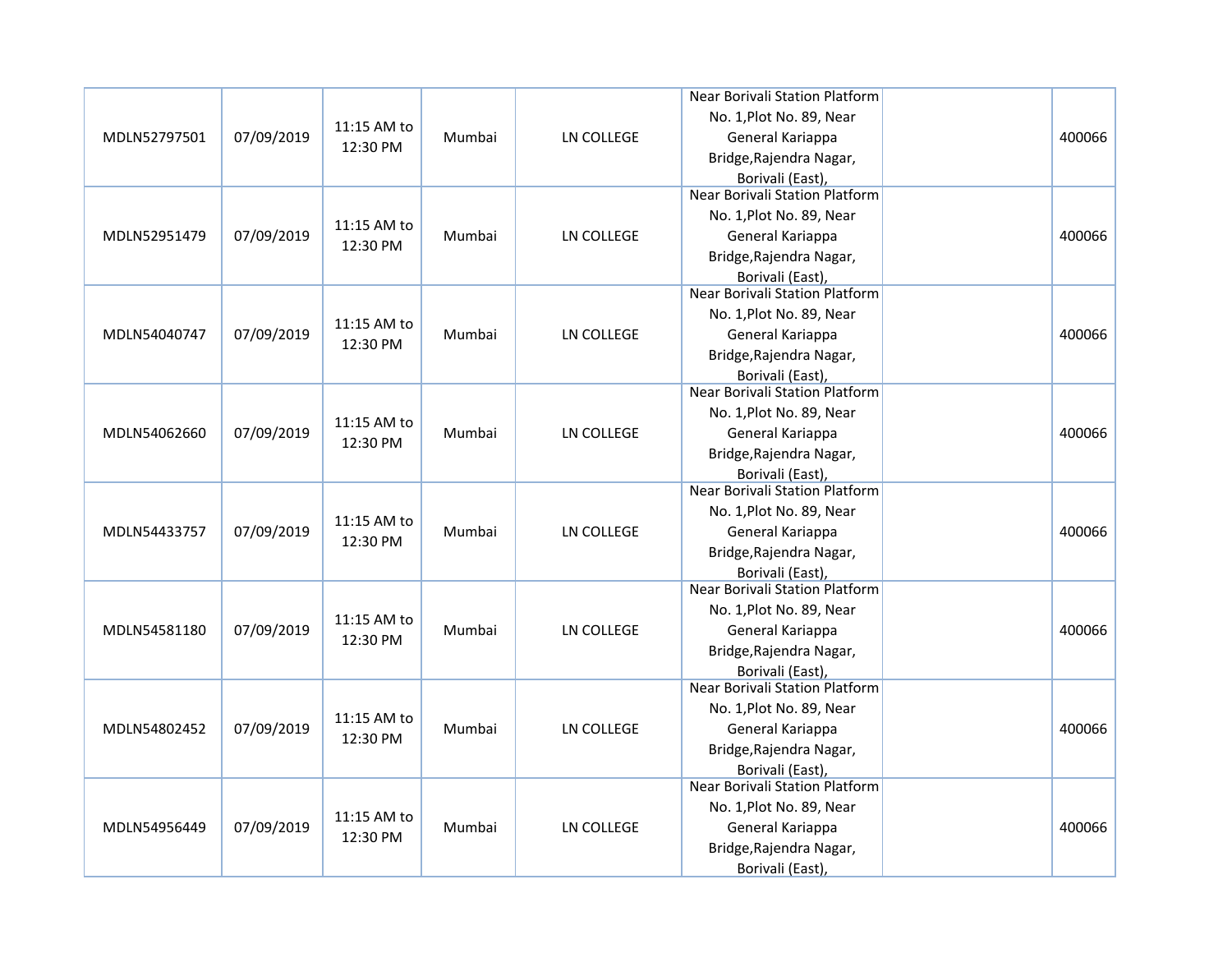|              |            |             |        |                   | Near Borivali Station Platform        |        |
|--------------|------------|-------------|--------|-------------------|---------------------------------------|--------|
|              |            |             |        |                   | No. 1, Plot No. 89, Near              |        |
| MDLN55191611 | 07/09/2019 | 11:15 AM to | Mumbai | LN COLLEGE        | General Kariappa                      | 400066 |
|              |            | 12:30 PM    |        |                   | Bridge, Rajendra Nagar,               |        |
|              |            |             |        |                   | Borivali (East),                      |        |
|              |            |             |        |                   | <b>Near Borivali Station Platform</b> |        |
|              |            | 11:15 AM to |        |                   | No. 1, Plot No. 89, Near              |        |
| MDLN55234851 | 07/09/2019 |             | Mumbai | LN COLLEGE        | General Kariappa                      | 400066 |
|              |            | 12:30 PM    |        |                   | Bridge, Rajendra Nagar,               |        |
|              |            |             |        |                   | Borivali (East),                      |        |
|              |            |             |        |                   | <b>Near Borivali Station Platform</b> |        |
|              |            | 11:15 AM to |        |                   | No. 1, Plot No. 89, Near              |        |
| MDLN56036009 | 07/09/2019 | 12:30 PM    | Mumbai | <b>LN COLLEGE</b> | General Kariappa                      | 400066 |
|              |            |             |        |                   | Bridge, Rajendra Nagar,               |        |
|              |            |             |        |                   | Borivali (East),                      |        |
|              |            |             |        |                   | Near Borivali Station Platform        |        |
|              |            | 11:15 AM to |        |                   | No. 1, Plot No. 89, Near              |        |
| MDLN56138065 | 07/09/2019 | 12:30 PM    | Mumbai | <b>LN COLLEGE</b> | General Kariappa                      | 400066 |
|              |            |             |        |                   | Bridge, Rajendra Nagar,               |        |
|              |            |             |        |                   | Borivali (East),                      |        |
|              |            |             |        |                   | <b>Near Borivali Station Platform</b> |        |
|              |            | 11:15 AM to |        |                   | No. 1, Plot No. 89, Near              |        |
| MDLN56237557 | 07/09/2019 | 12:30 PM    | Mumbai | <b>LN COLLEGE</b> | General Kariappa                      | 400066 |
|              |            |             |        |                   | Bridge, Rajendra Nagar,               |        |
|              |            |             |        |                   | Borivali (East),                      |        |
|              |            |             |        |                   | Near Borivali Station Platform        |        |
|              |            | 11:15 AM to |        |                   | No. 1, Plot No. 89, Near              |        |
| MDLN56312137 | 07/09/2019 | 12:30 PM    | Mumbai | <b>LN COLLEGE</b> | General Kariappa                      | 400066 |
|              |            |             |        |                   | Bridge, Rajendra Nagar,               |        |
|              |            |             |        |                   | Borivali (East),                      |        |
|              |            |             |        |                   | Near Borivali Station Platform        |        |
|              |            | 11:15 AM to |        |                   | No. 1, Plot No. 89, Near              |        |
| MDLN56349420 | 07/09/2019 | 12:30 PM    | Mumbai | <b>LN COLLEGE</b> | General Kariappa                      | 400066 |
|              |            |             |        |                   | Bridge, Rajendra Nagar,               |        |
|              |            |             |        |                   | Borivali (East),                      |        |
|              |            |             |        |                   | <b>Near Borivali Station Platform</b> |        |
|              |            | 11:15 AM to |        |                   | No. 1, Plot No. 89, Near              |        |
| MDLN57172414 | 07/09/2019 | 12:30 PM    | Mumbai | LN COLLEGE        | General Kariappa                      | 400066 |
|              |            |             |        |                   | Bridge, Rajendra Nagar,               |        |
|              |            |             |        |                   | Borivali (East),                      |        |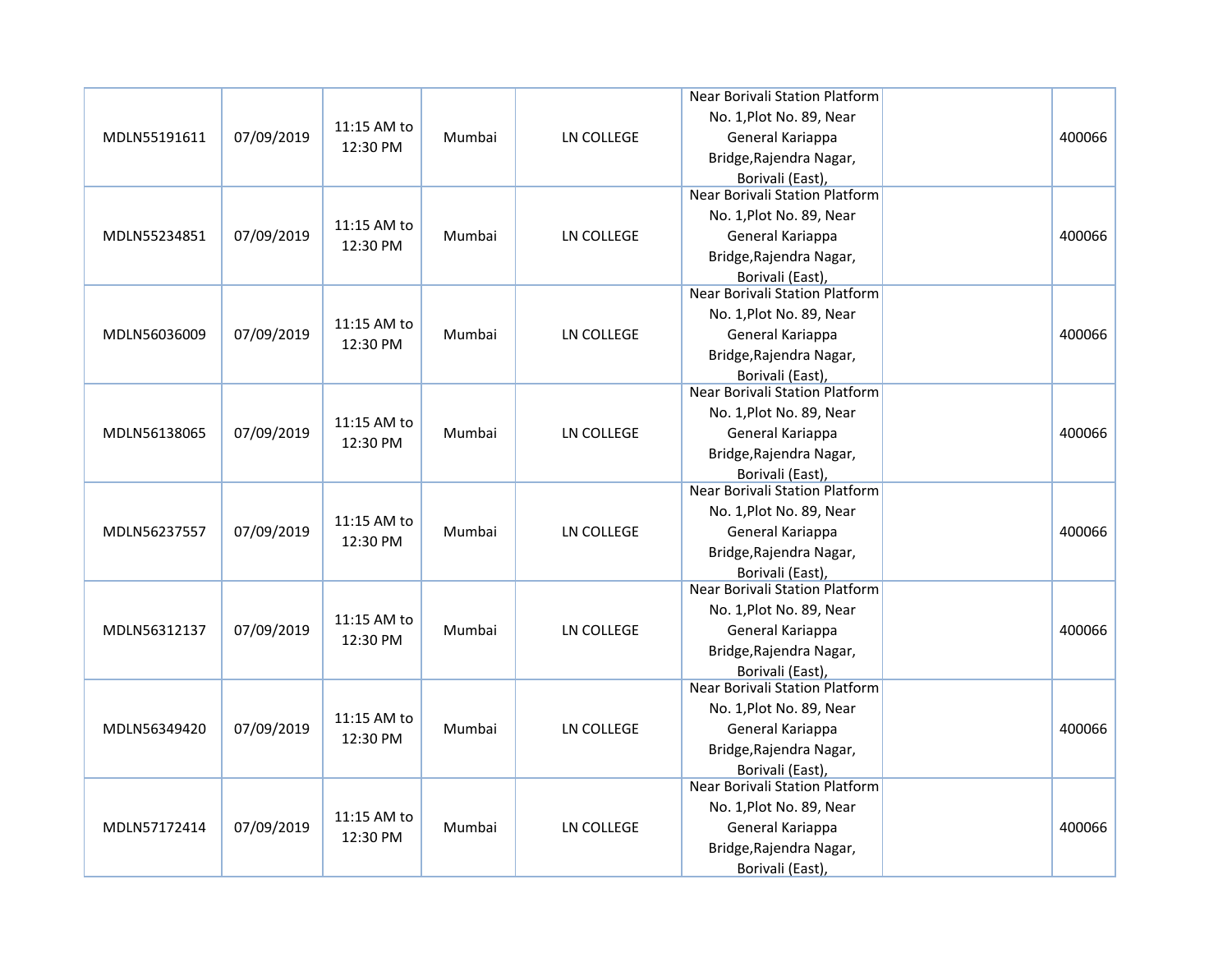|              |            |             |        |                   | Near Borivali Station Platform                            |        |
|--------------|------------|-------------|--------|-------------------|-----------------------------------------------------------|--------|
|              |            |             |        |                   | No. 1, Plot No. 89, Near                                  |        |
| MDLN57876352 | 07/09/2019 | 11:15 AM to | Mumbai | LN COLLEGE        | General Kariappa                                          | 400066 |
|              |            | 12:30 PM    |        |                   | Bridge, Rajendra Nagar,                                   |        |
|              |            |             |        |                   | Borivali (East),                                          |        |
|              |            |             |        |                   | <b>Near Borivali Station Platform</b>                     |        |
|              |            |             |        |                   | No. 1, Plot No. 89, Near                                  |        |
| MDLN57985710 | 07/09/2019 | 11:15 AM to | Mumbai | LN COLLEGE        | General Kariappa                                          | 400066 |
|              |            | 12:30 PM    |        |                   | Bridge, Rajendra Nagar,                                   |        |
|              |            |             |        |                   | Borivali (East),                                          |        |
|              |            |             |        |                   | <b>Near Borivali Station Platform</b>                     |        |
|              |            | 11:15 AM to |        |                   | No. 1, Plot No. 89, Near                                  |        |
| MDLN58172153 | 07/09/2019 |             | Mumbai | <b>LN COLLEGE</b> | General Kariappa                                          | 400066 |
|              |            | 12:30 PM    |        |                   | Bridge, Rajendra Nagar,                                   |        |
|              |            |             |        |                   | Borivali (East),                                          |        |
|              |            |             |        |                   | Near Borivali Station Platform                            |        |
|              |            | 11:15 AM to |        |                   | No. 1, Plot No. 89, Near                                  |        |
| MDLN58233137 | 07/09/2019 | 12:30 PM    | Mumbai | <b>LN COLLEGE</b> | General Kariappa                                          | 400066 |
|              |            |             |        |                   | Bridge, Rajendra Nagar,                                   |        |
|              |            |             |        |                   | Borivali (East),                                          |        |
|              |            |             |        |                   | <b>Near Borivali Station Platform</b>                     |        |
|              |            | 11:15 AM to |        |                   | No. 1, Plot No. 89, Near                                  |        |
| MDLN58330260 | 07/09/2019 | 12:30 PM    | Mumbai | <b>LN COLLEGE</b> | General Kariappa                                          | 400066 |
|              |            |             |        |                   | Bridge, Rajendra Nagar,                                   |        |
|              |            |             |        |                   | Borivali (East),                                          |        |
|              |            |             |        |                   | Near Borivali Station Platform                            |        |
|              |            | 11:15 AM to |        |                   | No. 1, Plot No. 89, Near                                  |        |
| MDLN58633634 | 07/09/2019 | 12:30 PM    | Mumbai | <b>LN COLLEGE</b> | General Kariappa                                          | 400066 |
|              |            |             |        |                   | Bridge, Rajendra Nagar,                                   |        |
|              |            |             |        |                   | Borivali (East),                                          |        |
|              |            |             |        |                   | Near Borivali Station Platform                            |        |
|              |            | 11:15 AM to |        |                   | No. 1, Plot No. 89, Near                                  |        |
| MDLN58811447 | 07/09/2019 | 12:30 PM    | Mumbai | <b>LN COLLEGE</b> | General Kariappa                                          | 400066 |
|              |            |             |        |                   | Bridge, Rajendra Nagar,                                   |        |
|              |            |             |        |                   | Borivali (East),<br><b>Near Borivali Station Platform</b> |        |
|              |            |             |        |                   |                                                           |        |
|              |            | 11:15 AM to |        |                   | No. 1, Plot No. 89, Near                                  |        |
| MDLN58945689 | 07/09/2019 | 12:30 PM    | Mumbai | LN COLLEGE        | General Kariappa                                          | 400066 |
|              |            |             |        |                   | Bridge, Rajendra Nagar,                                   |        |
|              |            |             |        |                   | Borivali (East),                                          |        |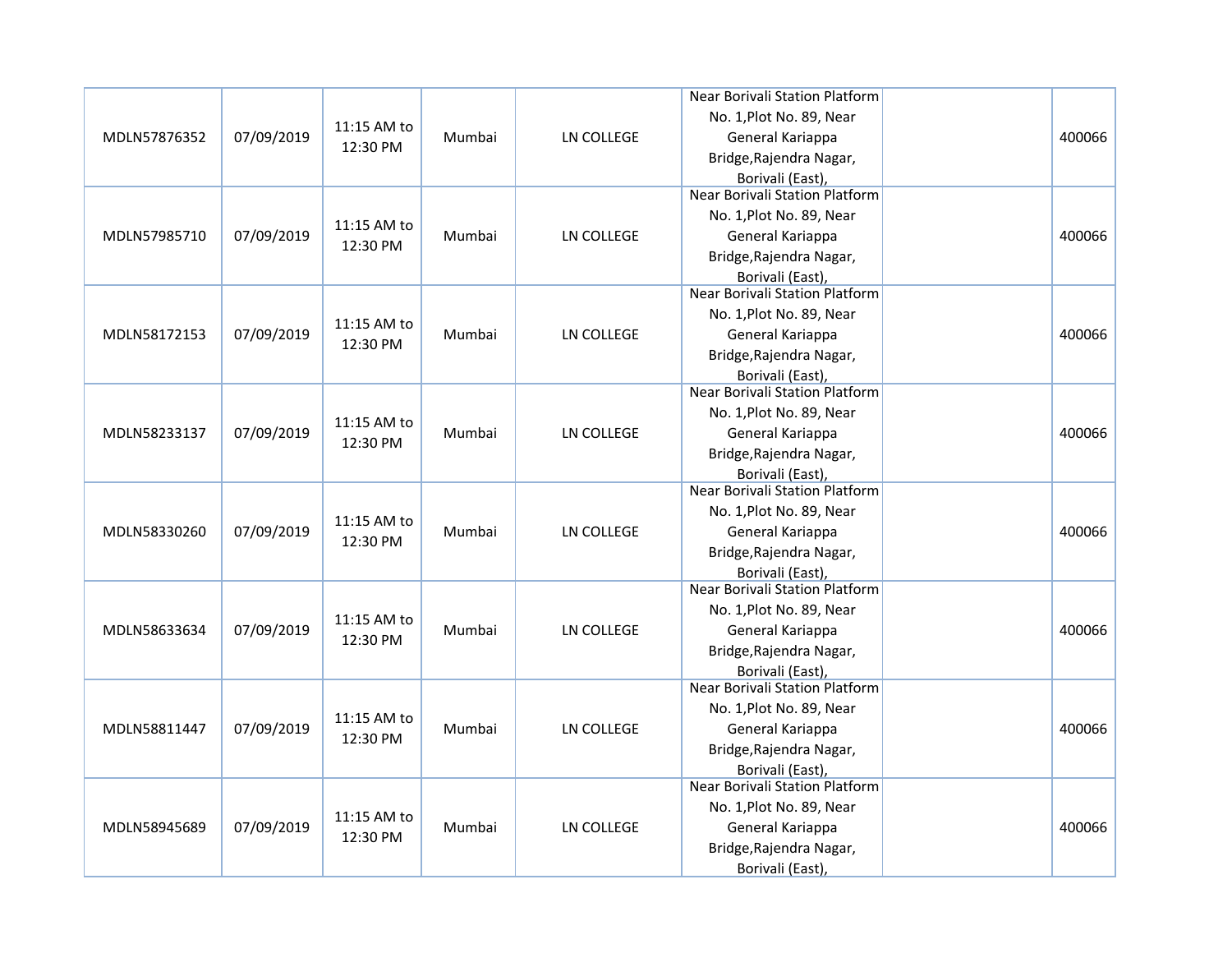|              |            |             |        |                   | Near Borivali Station Platform                            |        |
|--------------|------------|-------------|--------|-------------------|-----------------------------------------------------------|--------|
|              |            |             |        |                   | No. 1, Plot No. 89, Near                                  |        |
| MDLN59257742 | 07/09/2019 | 11:15 AM to | Mumbai | LN COLLEGE        | General Kariappa                                          | 400066 |
|              |            | 12:30 PM    |        |                   | Bridge, Rajendra Nagar,                                   |        |
|              |            |             |        |                   | Borivali (East),                                          |        |
|              |            |             |        |                   | <b>Near Borivali Station Platform</b>                     |        |
|              |            |             |        |                   | No. 1, Plot No. 89, Near                                  |        |
| MDLN59347695 | 07/09/2019 | 11:15 AM to | Mumbai | LN COLLEGE        | General Kariappa                                          | 400066 |
|              |            | 12:30 PM    |        |                   | Bridge, Rajendra Nagar,                                   |        |
|              |            |             |        |                   | Borivali (East),                                          |        |
|              |            |             |        |                   | <b>Near Borivali Station Platform</b>                     |        |
|              |            | 11:15 AM to |        |                   | No. 1, Plot No. 89, Near                                  |        |
| MDLN59389557 | 07/09/2019 | 12:30 PM    | Mumbai | LN COLLEGE        | General Kariappa                                          | 400066 |
|              |            |             |        |                   | Bridge, Rajendra Nagar,                                   |        |
|              |            |             |        |                   | Borivali (East),                                          |        |
|              |            |             |        |                   | Near Borivali Station Platform                            |        |
|              |            | 11:15 AM to |        |                   | No. 1, Plot No. 89, Near                                  |        |
| MDLN59502086 | 07/09/2019 | 12:30 PM    | Mumbai | LN COLLEGE        | General Kariappa                                          | 400066 |
|              |            |             |        |                   | Bridge, Rajendra Nagar,                                   |        |
|              |            |             |        |                   | Borivali (East),                                          |        |
|              |            |             |        |                   | <b>Near Borivali Station Platform</b>                     |        |
|              |            | 11:15 AM to |        |                   | No. 1, Plot No. 89, Near                                  |        |
| MDLN59593703 | 07/09/2019 | 12:30 PM    | Mumbai | LN COLLEGE        | General Kariappa                                          | 400066 |
|              |            |             |        |                   | Bridge, Rajendra Nagar,                                   |        |
|              |            |             |        |                   | Borivali (East),                                          |        |
|              |            |             |        |                   | <b>Near Borivali Station Platform</b>                     |        |
|              |            | 11:15 AM to |        |                   | No. 1, Plot No. 89, Near                                  |        |
| MDLN59839063 | 07/09/2019 | 12:30 PM    | Mumbai | LN COLLEGE        | General Kariappa                                          | 400066 |
|              |            |             |        |                   | Bridge, Rajendra Nagar,                                   |        |
|              |            |             |        |                   | Borivali (East),                                          |        |
|              |            |             |        |                   | Near Borivali Station Platform                            |        |
|              |            | 11:15 AM to |        |                   | No. 1, Plot No. 89, Near                                  |        |
| MDLN59905835 | 07/09/2019 | 12:30 PM    | Mumbai | <b>LN COLLEGE</b> | General Kariappa                                          | 400066 |
|              |            |             |        |                   | Bridge, Rajendra Nagar,                                   |        |
|              |            |             |        |                   | Borivali (East),<br><b>Near Borivali Station Platform</b> |        |
|              |            |             |        |                   |                                                           |        |
|              |            | 11:15 AM to |        |                   | No. 1, Plot No. 89, Near                                  |        |
| MDLN59929311 | 07/09/2019 | 12:30 PM    | Mumbai | <b>LN COLLEGE</b> | General Kariappa                                          | 400066 |
|              |            |             |        |                   | Bridge, Rajendra Nagar,                                   |        |
|              |            |             |        |                   | Borivali (East),                                          |        |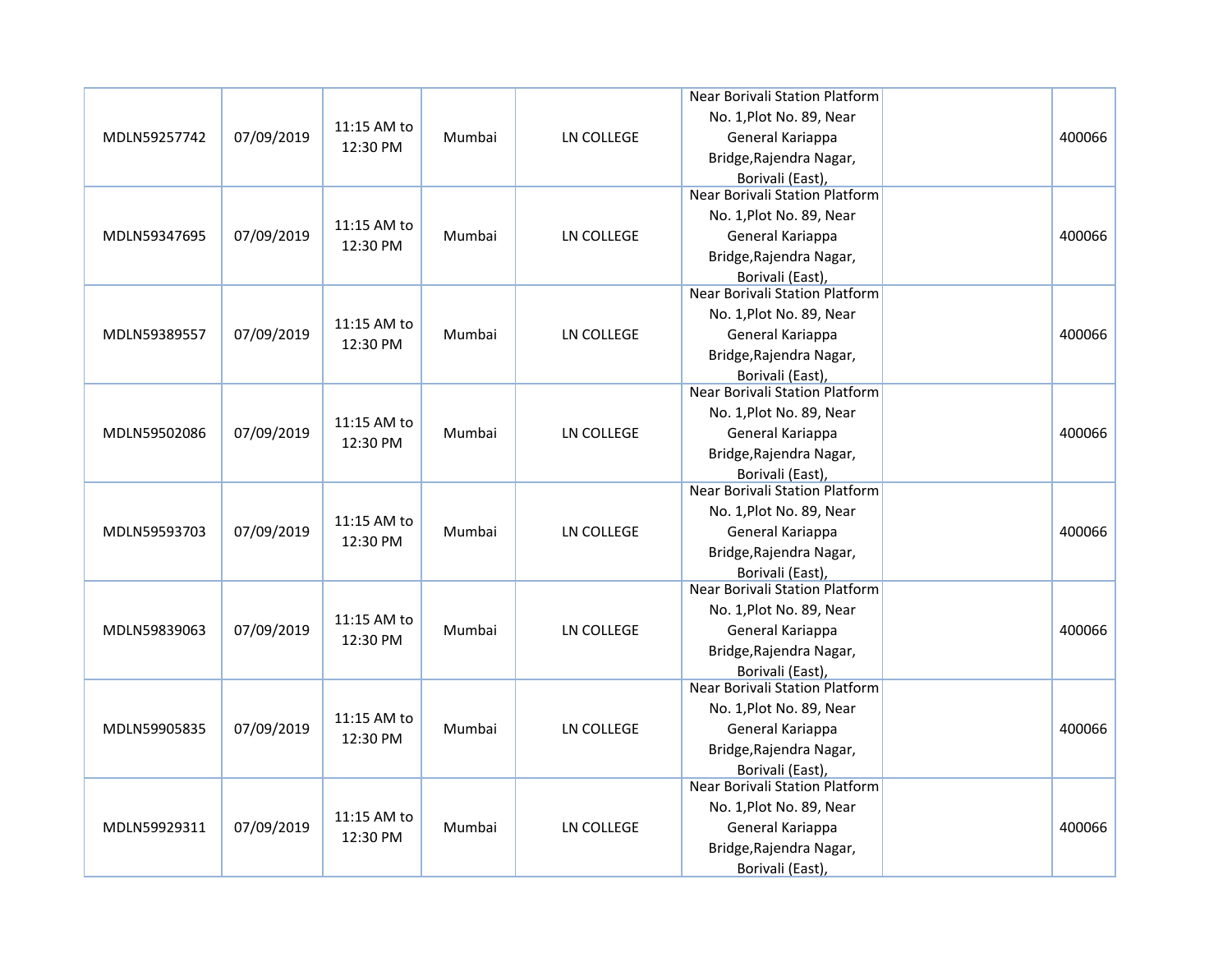|              |            |             |        |                   | Near Borivali Station Platform                            |        |
|--------------|------------|-------------|--------|-------------------|-----------------------------------------------------------|--------|
|              |            |             |        |                   | No. 1, Plot No. 89, Near                                  |        |
| MDLN60373180 | 07/09/2019 | 11:15 AM to | Mumbai | LN COLLEGE        | General Kariappa                                          | 400066 |
|              |            | 12:30 PM    |        |                   | Bridge, Rajendra Nagar,                                   |        |
|              |            |             |        |                   | Borivali (East),                                          |        |
|              |            |             |        |                   | <b>Near Borivali Station Platform</b>                     |        |
|              |            |             |        |                   | No. 1, Plot No. 89, Near                                  |        |
| MDLN60913125 | 07/09/2019 | 11:15 AM to | Mumbai | <b>LN COLLEGE</b> | General Kariappa                                          | 400066 |
|              |            | 12:30 PM    |        |                   | Bridge, Rajendra Nagar,                                   |        |
|              |            |             |        |                   | Borivali (East),                                          |        |
|              |            |             |        |                   | <b>Near Borivali Station Platform</b>                     |        |
|              |            | 11:15 AM to |        |                   | No. 1, Plot No. 89, Near                                  |        |
| MDLN61248423 | 07/09/2019 |             | Mumbai | <b>LN COLLEGE</b> | General Kariappa                                          | 400066 |
|              |            | 12:30 PM    |        |                   | Bridge, Rajendra Nagar,                                   |        |
|              |            |             |        |                   | Borivali (East),                                          |        |
|              |            |             |        |                   | Near Borivali Station Platform                            |        |
|              |            | 11:15 AM to |        |                   | No. 1, Plot No. 89, Near                                  |        |
| MDLN62039841 | 07/09/2019 | 12:30 PM    | Mumbai | LN COLLEGE        | General Kariappa                                          | 400066 |
|              |            |             |        |                   | Bridge, Rajendra Nagar,                                   |        |
|              |            |             |        |                   | Borivali (East),                                          |        |
|              |            |             |        |                   | <b>Near Borivali Station Platform</b>                     |        |
|              |            | 11:15 AM to |        |                   | No. 1, Plot No. 89, Near                                  |        |
| MDLN62240827 | 07/09/2019 | 12:30 PM    | Mumbai | LN COLLEGE        | General Kariappa                                          | 400066 |
|              |            |             |        |                   | Bridge, Rajendra Nagar,                                   |        |
|              |            |             |        |                   | Borivali (East),                                          |        |
|              |            |             |        |                   | <b>Near Borivali Station Platform</b>                     |        |
|              |            | 11:15 AM to |        |                   | No. 1, Plot No. 89, Near                                  |        |
| MDLN62474450 | 07/09/2019 | 12:30 PM    | Mumbai | LN COLLEGE        | General Kariappa                                          | 400066 |
|              |            |             |        |                   | Bridge, Rajendra Nagar,                                   |        |
|              |            |             |        |                   | Borivali (East),                                          |        |
|              |            |             |        |                   | Near Borivali Station Platform                            |        |
|              |            | 11:15 AM to |        |                   | No. 1, Plot No. 89, Near                                  |        |
| MDLN62660551 | 07/09/2019 | 12:30 PM    | Mumbai | <b>LN COLLEGE</b> | General Kariappa                                          | 400066 |
|              |            |             |        |                   | Bridge, Rajendra Nagar,                                   |        |
|              |            |             |        |                   | Borivali (East),<br><b>Near Borivali Station Platform</b> |        |
|              |            |             |        |                   |                                                           |        |
|              | 07/09/2019 | 11:15 AM to |        | <b>LN COLLEGE</b> | No. 1, Plot No. 89, Near                                  | 400066 |
| MDLN62697077 |            | 12:30 PM    | Mumbai |                   | General Kariappa                                          |        |
|              |            |             |        |                   | Bridge, Rajendra Nagar,                                   |        |
|              |            |             |        |                   | Borivali (East),                                          |        |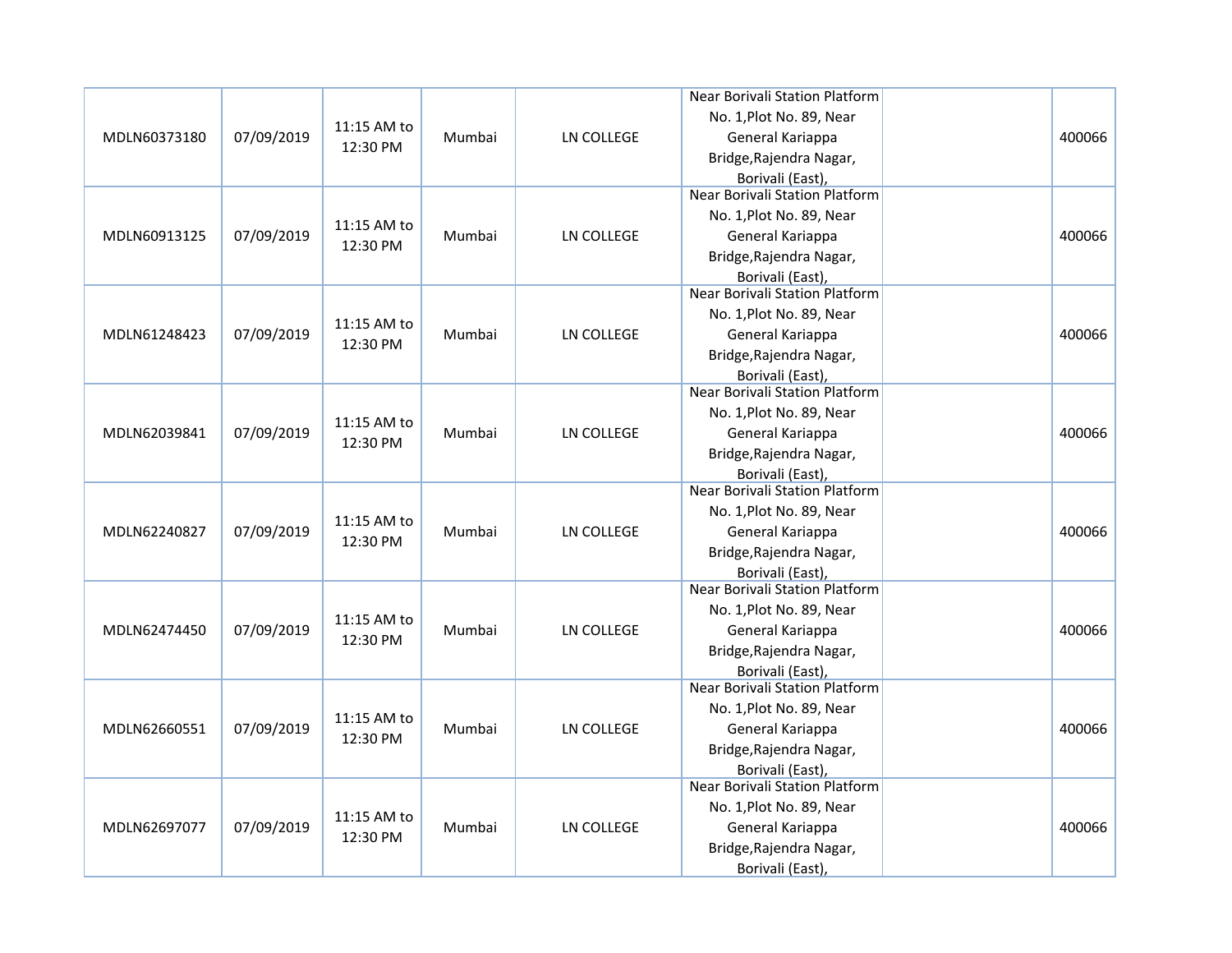|              |            |                         |        |                                                       | Near Borivali Station Platform                                                   |                                |        |
|--------------|------------|-------------------------|--------|-------------------------------------------------------|----------------------------------------------------------------------------------|--------------------------------|--------|
| MDLN62701105 | 07/09/2019 | 11:15 AM to             | Mumbai | LN COLLEGE                                            | No. 1, Plot No. 89, Near<br>General Kariappa                                     |                                | 400066 |
|              |            | 12:30 PM                |        |                                                       | Bridge, Rajendra Nagar,                                                          |                                |        |
|              |            |                         |        |                                                       | Borivali (East),                                                                 |                                |        |
|              |            |                         |        |                                                       | Near Borivali Station Platform                                                   |                                |        |
|              |            | 11:15 AM to             |        |                                                       | No. 1, Plot No. 89, Near                                                         |                                |        |
| MDLN62903736 | 07/09/2019 | 12:30 PM                | Mumbai | <b>LN COLLEGE</b>                                     | General Kariappa                                                                 |                                | 400066 |
|              |            |                         |        |                                                       | Bridge, Rajendra Nagar,                                                          |                                |        |
|              |            |                         |        |                                                       | Borivali (East),                                                                 |                                |        |
| MDLN63058435 | 07/09/2019 | 11:15 AM to<br>12:30 PM | Mumbai | <b>Thadomal Shahani</b><br><b>Engineering College</b> | Advocate Nari Gursahani<br>Marg, TPS-III Off Linking Road,<br><b>Bandra West</b> | National College Campus 400050 |        |
| MDLN63216720 | 07/09/2019 | 11:15 AM to<br>12:30 PM | Mumbai | Thadomal Shahani<br><b>Engineering College</b>        | Advocate Nari Gursahani<br>Marg, TPS-III Off Linking Road,<br><b>Bandra West</b> | National College Campus 400050 |        |
| MDLN63220495 | 07/09/2019 | 11:15 AM to<br>12:30 PM | Mumbai | Thadomal Shahani<br><b>Engineering College</b>        | Advocate Nari Gursahani<br>Marg, TPS-III Off Linking Road,<br><b>Bandra West</b> | <b>National College Campus</b> | 400050 |
| MDLN63664068 | 07/09/2019 | 11:15 AM to<br>12:30 PM | Mumbai | Thadomal Shahani<br><b>Engineering College</b>        | Advocate Nari Gursahani<br>Marg, TPS-III Off Linking Road,<br><b>Bandra West</b> | National College Campus 400050 |        |
| MDLN63703769 | 07/09/2019 | 11:15 AM to<br>12:30 PM | Mumbai | Thadomal Shahani<br><b>Engineering College</b>        | Advocate Nari Gursahani<br>Marg, TPS-III Off Linking Road,<br><b>Bandra West</b> | National College Campus        | 400050 |
| MDLN63710603 | 07/09/2019 | 11:15 AM to<br>12:30 PM | Mumbai | Thadomal Shahani<br><b>Engineering College</b>        | Advocate Nari Gursahani<br>Marg, TPS-III Off Linking Road,<br><b>Bandra West</b> | <b>National College Campus</b> | 400050 |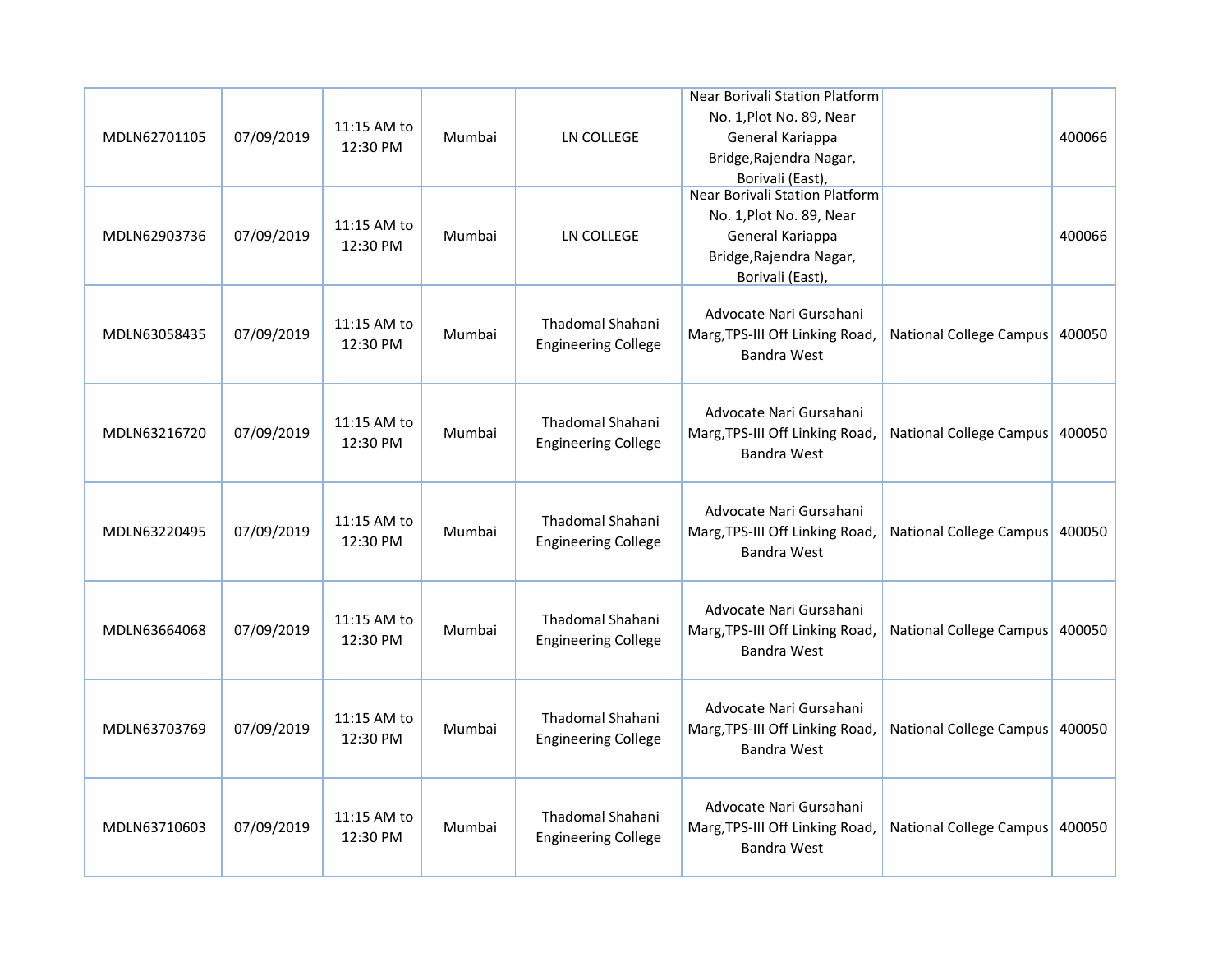| MDLN64115980 | 07/09/2019 | 11:15 AM to<br>12:30 PM | Mumbai | <b>Thadomal Shahani</b><br><b>Engineering College</b> | Advocate Nari Gursahani<br>Marg, TPS-III Off Linking Road,<br><b>Bandra West</b> | National College Campus        | 400050 |
|--------------|------------|-------------------------|--------|-------------------------------------------------------|----------------------------------------------------------------------------------|--------------------------------|--------|
| MDLN64228543 | 07/09/2019 | 11:15 AM to<br>12:30 PM | Mumbai | <b>Thadomal Shahani</b><br><b>Engineering College</b> | Advocate Nari Gursahani<br>Marg, TPS-III Off Linking Road,<br><b>Bandra West</b> | National College Campus        | 400050 |
| MDLN64559100 | 07/09/2019 | 11:15 AM to<br>12:30 PM | Mumbai | <b>Thadomal Shahani</b><br><b>Engineering College</b> | Advocate Nari Gursahani<br>Marg, TPS-III Off Linking Road,<br><b>Bandra West</b> | National College Campus        | 400050 |
| MDLN64722771 | 07/09/2019 | 11:15 AM to<br>12:30 PM | Mumbai | <b>Thadomal Shahani</b><br><b>Engineering College</b> | Advocate Nari Gursahani<br>Marg, TPS-III Off Linking Road,<br><b>Bandra West</b> | National College Campus        | 400050 |
| MDLN65053251 | 07/09/2019 | 11:15 AM to<br>12:30 PM | Mumbai | Thadomal Shahani<br><b>Engineering College</b>        | Advocate Nari Gursahani<br>Marg, TPS-III Off Linking Road,<br><b>Bandra West</b> | <b>National College Campus</b> | 400050 |
| MDLN65644966 | 07/09/2019 | 11:15 AM to<br>12:30 PM | Mumbai | Thadomal Shahani<br><b>Engineering College</b>        | Advocate Nari Gursahani<br>Marg, TPS-III Off Linking Road,<br><b>Bandra West</b> | National College Campus 400050 |        |
| MDLN65712789 | 07/09/2019 | 11:15 AM to<br>12:30 PM | Mumbai | <b>Thadomal Shahani</b><br><b>Engineering College</b> | Advocate Nari Gursahani<br>Marg, TPS-III Off Linking Road,<br><b>Bandra West</b> | National College Campus        | 400050 |
| MDLN66052206 | 07/09/2019 | 11:15 AM to<br>12:30 PM | Mumbai | Thadomal Shahani<br><b>Engineering College</b>        | Advocate Nari Gursahani<br>Marg, TPS-III Off Linking Road,<br><b>Bandra West</b> | National College Campus        | 400050 |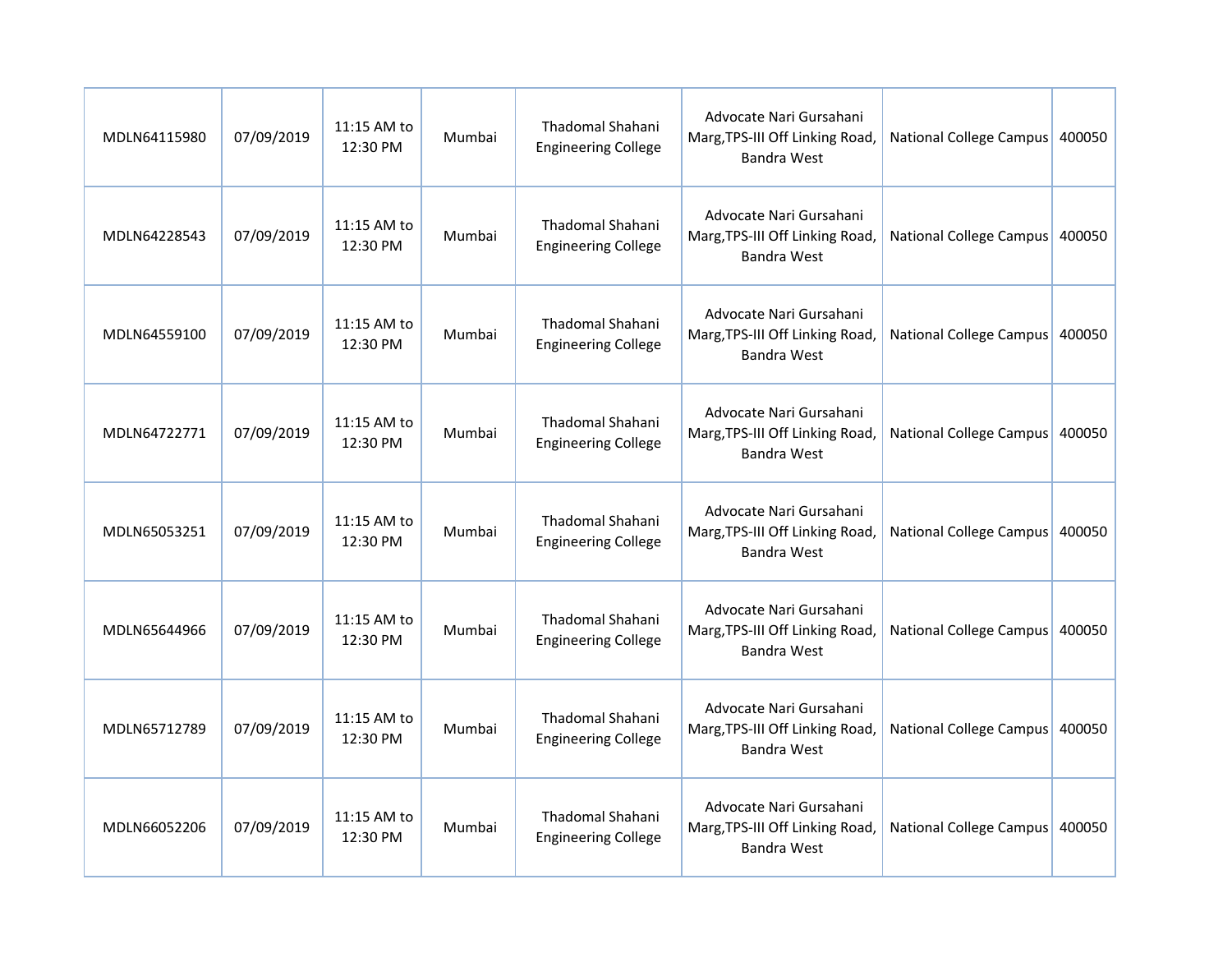| MDLN66053182 | 07/09/2019 | 11:15 AM to<br>12:30 PM | Mumbai | Thadomal Shahani<br><b>Engineering College</b>        | Advocate Nari Gursahani<br>Marg, TPS-III Off Linking Road,<br><b>Bandra West</b> | National College Campus        | 400050 |
|--------------|------------|-------------------------|--------|-------------------------------------------------------|----------------------------------------------------------------------------------|--------------------------------|--------|
| MDLN66688402 | 07/09/2019 | 11:15 AM to<br>12:30 PM | Mumbai | Thadomal Shahani<br><b>Engineering College</b>        | Advocate Nari Gursahani<br>Marg, TPS-III Off Linking Road,<br><b>Bandra West</b> | National College Campus        | 400050 |
| MDLN67324445 | 07/09/2019 | 11:15 AM to<br>12:30 PM | Mumbai | <b>Thadomal Shahani</b><br><b>Engineering College</b> | Advocate Nari Gursahani<br>Marg, TPS-III Off Linking Road,<br><b>Bandra West</b> | National College Campus        | 400050 |
| MDLN67638932 | 07/09/2019 | 11:15 AM to<br>12:30 PM | Mumbai | <b>Thadomal Shahani</b><br><b>Engineering College</b> | Advocate Nari Gursahani<br>Marg, TPS-III Off Linking Road,<br><b>Bandra West</b> | National College Campus        | 400050 |
| MDLN67846568 | 07/09/2019 | 11:15 AM to<br>12:30 PM | Mumbai | Thadomal Shahani<br><b>Engineering College</b>        | Advocate Nari Gursahani<br>Marg, TPS-III Off Linking Road,<br><b>Bandra West</b> | <b>National College Campus</b> | 400050 |
| MDLN67925945 | 07/09/2019 | 11:15 AM to<br>12:30 PM | Mumbai | <b>Thadomal Shahani</b><br><b>Engineering College</b> | Advocate Nari Gursahani<br>Marg, TPS-III Off Linking Road,<br><b>Bandra West</b> | National College Campus 400050 |        |
| MDLN68458479 | 07/09/2019 | 11:15 AM to<br>12:30 PM | Mumbai | Thadomal Shahani<br><b>Engineering College</b>        | Advocate Nari Gursahani<br>Marg, TPS-III Off Linking Road,<br><b>Bandra West</b> | National College Campus        | 400050 |
| MDLN68463293 | 07/09/2019 | 11:15 AM to<br>12:30 PM | Mumbai | Thadomal Shahani<br><b>Engineering College</b>        | Advocate Nari Gursahani<br>Marg, TPS-III Off Linking Road,<br><b>Bandra West</b> | National College Campus        | 400050 |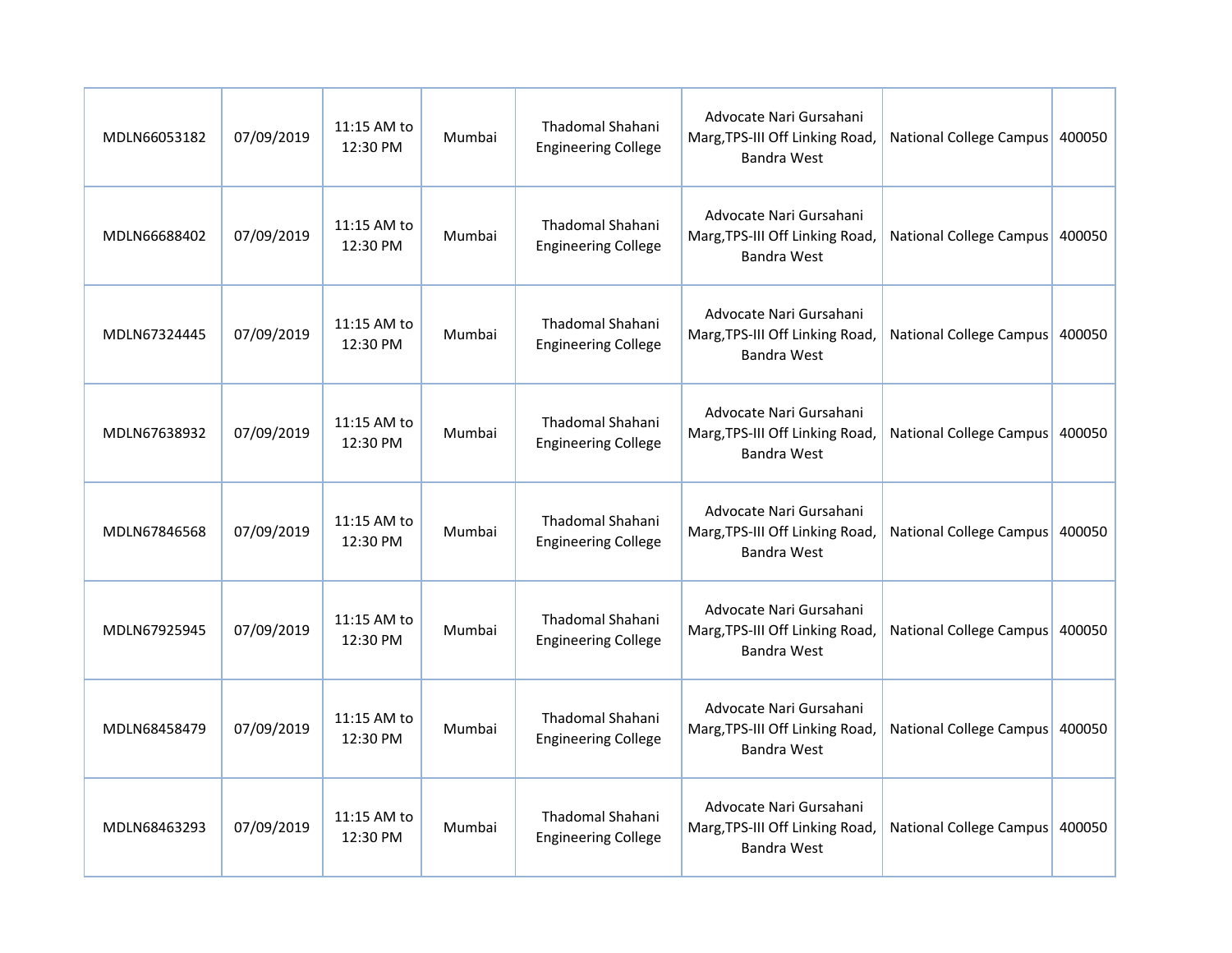| MDLN68479916 | 07/09/2019 | 11:15 AM to<br>12:30 PM | Mumbai | Thadomal Shahani<br><b>Engineering College</b>        | Advocate Nari Gursahani<br>Marg, TPS-III Off Linking Road,<br><b>Bandra West</b> | National College Campus        | 400050 |
|--------------|------------|-------------------------|--------|-------------------------------------------------------|----------------------------------------------------------------------------------|--------------------------------|--------|
| MDLN68959660 | 07/09/2019 | 11:15 AM to<br>12:30 PM | Mumbai | Thadomal Shahani<br><b>Engineering College</b>        | Advocate Nari Gursahani<br>Marg, TPS-III Off Linking Road,<br><b>Bandra West</b> | National College Campus        | 400050 |
| MDLN69202294 | 07/09/2019 | 11:15 AM to<br>12:30 PM | Mumbai | <b>Thadomal Shahani</b><br><b>Engineering College</b> | Advocate Nari Gursahani<br>Marg, TPS-III Off Linking Road,<br><b>Bandra West</b> | National College Campus        | 400050 |
| MDLN69357133 | 07/09/2019 | 11:15 AM to<br>12:30 PM | Mumbai | <b>Thadomal Shahani</b><br><b>Engineering College</b> | Advocate Nari Gursahani<br>Marg, TPS-III Off Linking Road,<br><b>Bandra West</b> | National College Campus        | 400050 |
| MDLN69415176 | 07/09/2019 | 11:15 AM to<br>12:30 PM | Mumbai | Thadomal Shahani<br><b>Engineering College</b>        | Advocate Nari Gursahani<br>Marg, TPS-III Off Linking Road,<br><b>Bandra West</b> | <b>National College Campus</b> | 400050 |
| MDLN69659423 | 07/09/2019 | 11:15 AM to<br>12:30 PM | Mumbai | <b>Thadomal Shahani</b><br><b>Engineering College</b> | Advocate Nari Gursahani<br>Marg, TPS-III Off Linking Road,<br><b>Bandra West</b> | National College Campus 400050 |        |
| MDLN70054641 | 07/09/2019 | 11:15 AM to<br>12:30 PM | Mumbai | Thadomal Shahani<br><b>Engineering College</b>        | Advocate Nari Gursahani<br>Marg, TPS-III Off Linking Road,<br><b>Bandra West</b> | National College Campus        | 400050 |
| MDLN70474610 | 07/09/2019 | 11:15 AM to<br>12:30 PM | Mumbai | Thadomal Shahani<br><b>Engineering College</b>        | Advocate Nari Gursahani<br>Marg, TPS-III Off Linking Road,<br><b>Bandra West</b> | National College Campus        | 400050 |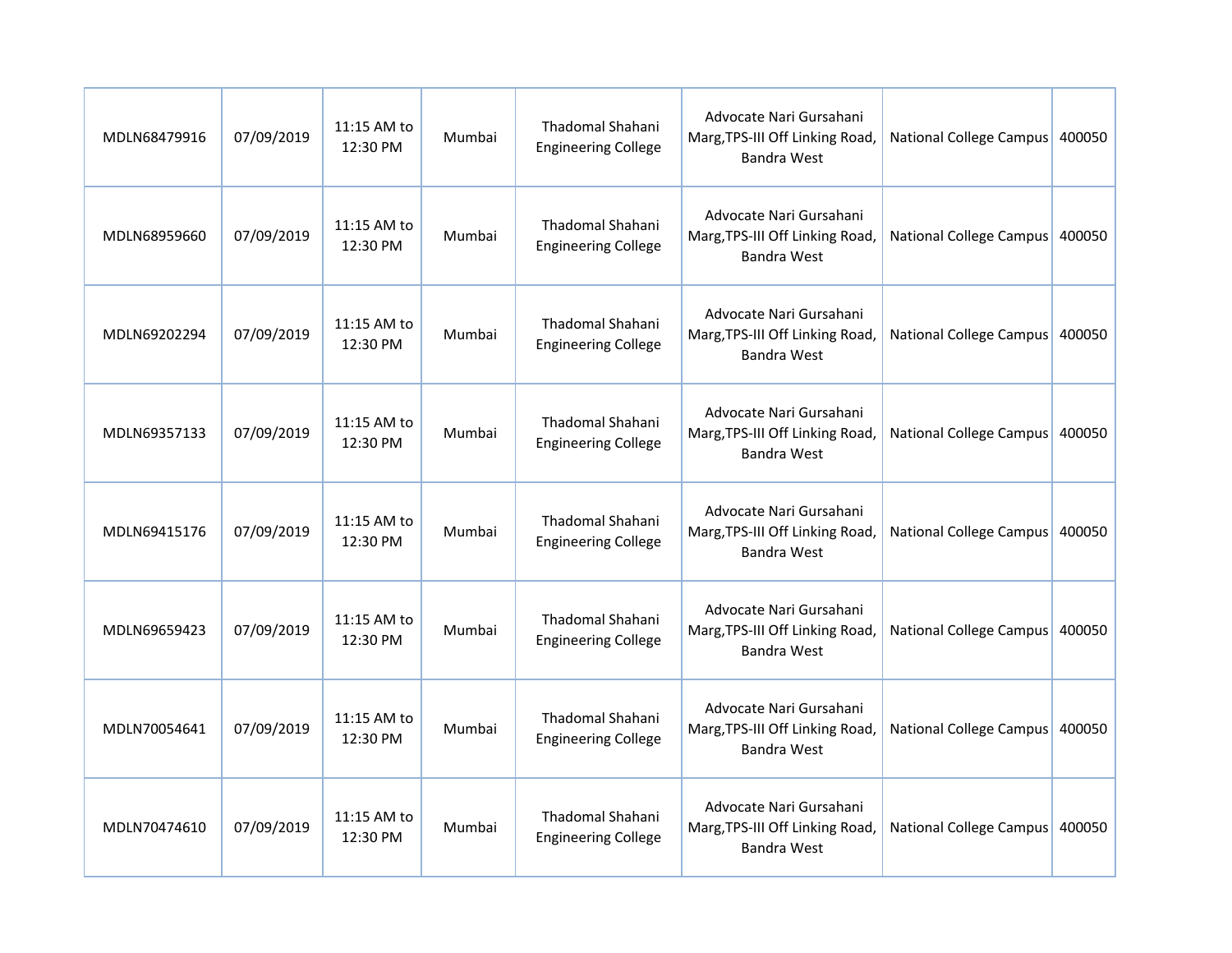| MDLN70939445 | 07/09/2019 | 11:15 AM to<br>12:30 PM | Mumbai | Thadomal Shahani<br><b>Engineering College</b>        | Advocate Nari Gursahani<br>Marg, TPS-III Off Linking Road,<br><b>Bandra West</b> | National College Campus        | 400050 |
|--------------|------------|-------------------------|--------|-------------------------------------------------------|----------------------------------------------------------------------------------|--------------------------------|--------|
| MDLN71408441 | 07/09/2019 | 11:15 AM to<br>12:30 PM | Mumbai | Thadomal Shahani<br><b>Engineering College</b>        | Advocate Nari Gursahani<br>Marg, TPS-III Off Linking Road,<br><b>Bandra West</b> | National College Campus        | 400050 |
| MDLN71492822 | 07/09/2019 | 11:15 AM to<br>12:30 PM | Mumbai | <b>Thadomal Shahani</b><br><b>Engineering College</b> | Advocate Nari Gursahani<br>Marg, TPS-III Off Linking Road,<br><b>Bandra West</b> | National College Campus        | 400050 |
| MDLN72374108 | 07/09/2019 | 11:15 AM to<br>12:30 PM | Mumbai | <b>Thadomal Shahani</b><br><b>Engineering College</b> | Advocate Nari Gursahani<br>Marg, TPS-III Off Linking Road,<br><b>Bandra West</b> | National College Campus        | 400050 |
| MDLN73126731 | 07/09/2019 | 11:15 AM to<br>12:30 PM | Mumbai | Thadomal Shahani<br><b>Engineering College</b>        | Advocate Nari Gursahani<br>Marg, TPS-III Off Linking Road,<br><b>Bandra West</b> | <b>National College Campus</b> | 400050 |
| MDLN73159463 | 07/09/2019 | 11:15 AM to<br>12:30 PM | Mumbai | <b>Thadomal Shahani</b><br><b>Engineering College</b> | Advocate Nari Gursahani<br>Marg, TPS-III Off Linking Road,<br><b>Bandra West</b> | National College Campus 400050 |        |
| MDLN73203777 | 07/09/2019 | 11:15 AM to<br>12:30 PM | Mumbai | Thadomal Shahani<br><b>Engineering College</b>        | Advocate Nari Gursahani<br>Marg, TPS-III Off Linking Road,<br><b>Bandra West</b> | National College Campus        | 400050 |
| MDLN73362623 | 07/09/2019 | 11:15 AM to<br>12:30 PM | Mumbai | Thadomal Shahani<br><b>Engineering College</b>        | Advocate Nari Gursahani<br>Marg, TPS-III Off Linking Road,<br><b>Bandra West</b> | National College Campus        | 400050 |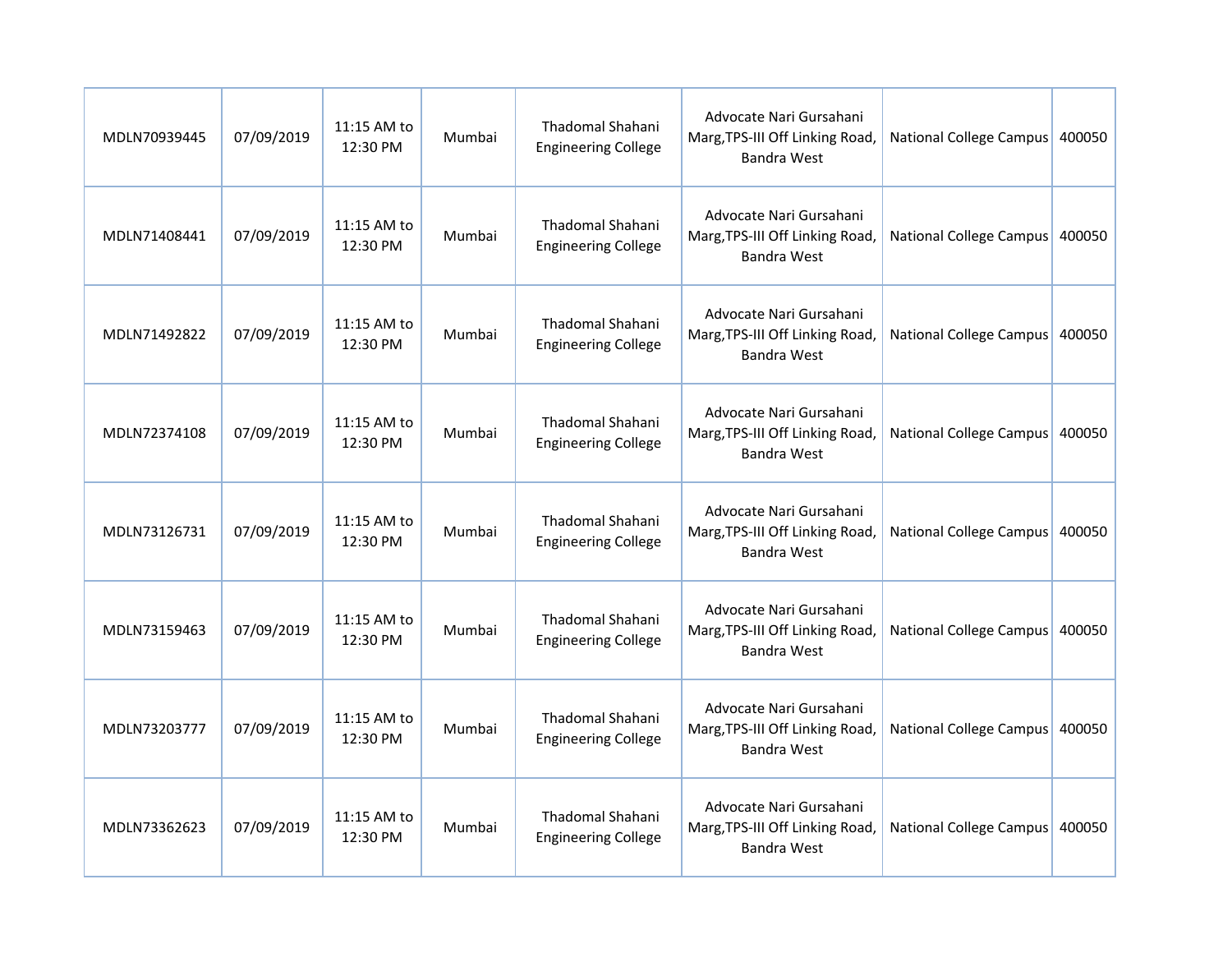| MDLN73367341 | 07/09/2019 | 11:15 AM to<br>12:30 PM | Mumbai | Thadomal Shahani<br><b>Engineering College</b>        | Advocate Nari Gursahani<br>Marg, TPS-III Off Linking Road,<br><b>Bandra West</b> | National College Campus        | 400050 |
|--------------|------------|-------------------------|--------|-------------------------------------------------------|----------------------------------------------------------------------------------|--------------------------------|--------|
| MDLN73520481 | 07/09/2019 | 11:15 AM to<br>12:30 PM | Mumbai | Thadomal Shahani<br><b>Engineering College</b>        | Advocate Nari Gursahani<br>Marg, TPS-III Off Linking Road,<br><b>Bandra West</b> | National College Campus        | 400050 |
| MDLN73945427 | 07/09/2019 | 11:15 AM to<br>12:30 PM | Mumbai | <b>Thadomal Shahani</b><br><b>Engineering College</b> | Advocate Nari Gursahani<br>Marg, TPS-III Off Linking Road,<br><b>Bandra West</b> | National College Campus        | 400050 |
| MDLN74057466 | 07/09/2019 | 11:15 AM to<br>12:30 PM | Mumbai | <b>Thadomal Shahani</b><br><b>Engineering College</b> | Advocate Nari Gursahani<br>Marg, TPS-III Off Linking Road,<br><b>Bandra West</b> | National College Campus        | 400050 |
| MDLN74142349 | 07/09/2019 | 11:15 AM to<br>12:30 PM | Mumbai | Thadomal Shahani<br><b>Engineering College</b>        | Advocate Nari Gursahani<br>Marg, TPS-III Off Linking Road,<br><b>Bandra West</b> | <b>National College Campus</b> | 400050 |
| MDLN74646556 | 07/09/2019 | 11:15 AM to<br>12:30 PM | Mumbai | <b>Thadomal Shahani</b><br><b>Engineering College</b> | Advocate Nari Gursahani<br>Marg, TPS-III Off Linking Road,<br><b>Bandra West</b> | National College Campus 400050 |        |
| MDLN74693054 | 07/09/2019 | 11:15 AM to<br>12:30 PM | Mumbai | Thadomal Shahani<br><b>Engineering College</b>        | Advocate Nari Gursahani<br>Marg, TPS-III Off Linking Road,<br><b>Bandra West</b> | National College Campus        | 400050 |
| MDLN75262923 | 07/09/2019 | 11:15 AM to<br>12:30 PM | Mumbai | Thadomal Shahani<br><b>Engineering College</b>        | Advocate Nari Gursahani<br>Marg, TPS-III Off Linking Road,<br><b>Bandra West</b> | National College Campus        | 400050 |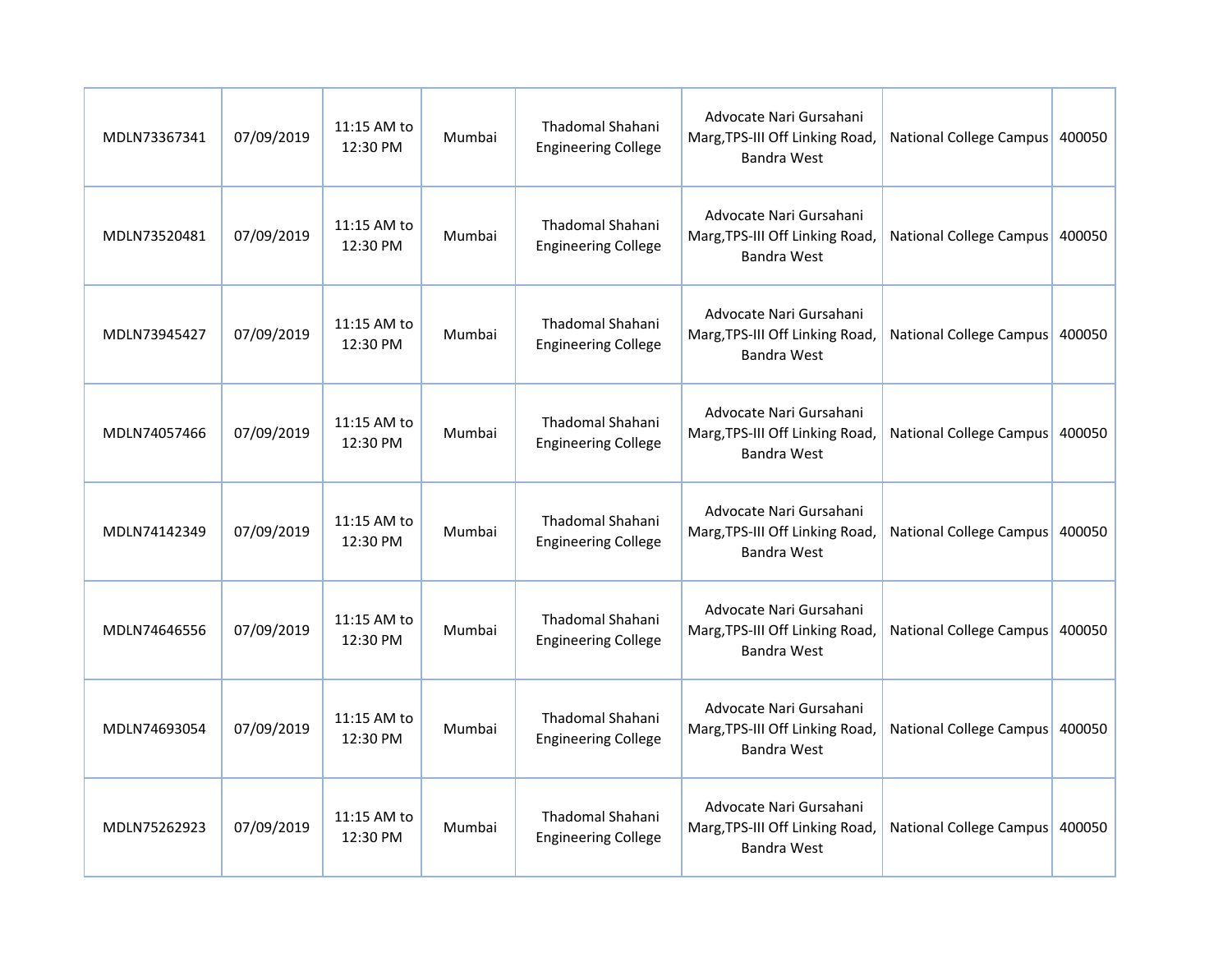| MDLN75274652 | 07/09/2019 | 11:15 AM to<br>12:30 PM | Mumbai | Thadomal Shahani<br><b>Engineering College</b>        | Advocate Nari Gursahani<br>Marg, TPS-III Off Linking Road,<br><b>Bandra West</b> | National College Campus        | 400050 |
|--------------|------------|-------------------------|--------|-------------------------------------------------------|----------------------------------------------------------------------------------|--------------------------------|--------|
| MDLN75288968 | 07/09/2019 | 11:15 AM to<br>12:30 PM | Mumbai | Thadomal Shahani<br><b>Engineering College</b>        | Advocate Nari Gursahani<br>Marg, TPS-III Off Linking Road,<br><b>Bandra West</b> | National College Campus        | 400050 |
| MDLN75315968 | 07/09/2019 | 11:15 AM to<br>12:30 PM | Mumbai | <b>Thadomal Shahani</b><br><b>Engineering College</b> | Advocate Nari Gursahani<br>Marg, TPS-III Off Linking Road,<br><b>Bandra West</b> | National College Campus        | 400050 |
| MDLN75868689 | 07/09/2019 | 11:15 AM to<br>12:30 PM | Mumbai | <b>Thadomal Shahani</b><br><b>Engineering College</b> | Advocate Nari Gursahani<br>Marg, TPS-III Off Linking Road,<br><b>Bandra West</b> | National College Campus        | 400050 |
| MDLN76218291 | 07/09/2019 | 11:15 AM to<br>12:30 PM | Mumbai | Thadomal Shahani<br><b>Engineering College</b>        | Advocate Nari Gursahani<br>Marg, TPS-III Off Linking Road,<br><b>Bandra West</b> | <b>National College Campus</b> | 400050 |
| MDLN76702016 | 07/09/2019 | 11:15 AM to<br>12:30 PM | Mumbai | <b>Thadomal Shahani</b><br><b>Engineering College</b> | Advocate Nari Gursahani<br>Marg, TPS-III Off Linking Road,<br><b>Bandra West</b> | National College Campus 400050 |        |
| MDLN76983729 | 07/09/2019 | 11:15 AM to<br>12:30 PM | Mumbai | Thadomal Shahani<br><b>Engineering College</b>        | Advocate Nari Gursahani<br>Marg, TPS-III Off Linking Road,<br><b>Bandra West</b> | National College Campus        | 400050 |
| MDLN77005570 | 07/09/2019 | 11:15 AM to<br>12:30 PM | Mumbai | Thadomal Shahani<br><b>Engineering College</b>        | Advocate Nari Gursahani<br>Marg, TPS-III Off Linking Road,<br><b>Bandra West</b> | National College Campus        | 400050 |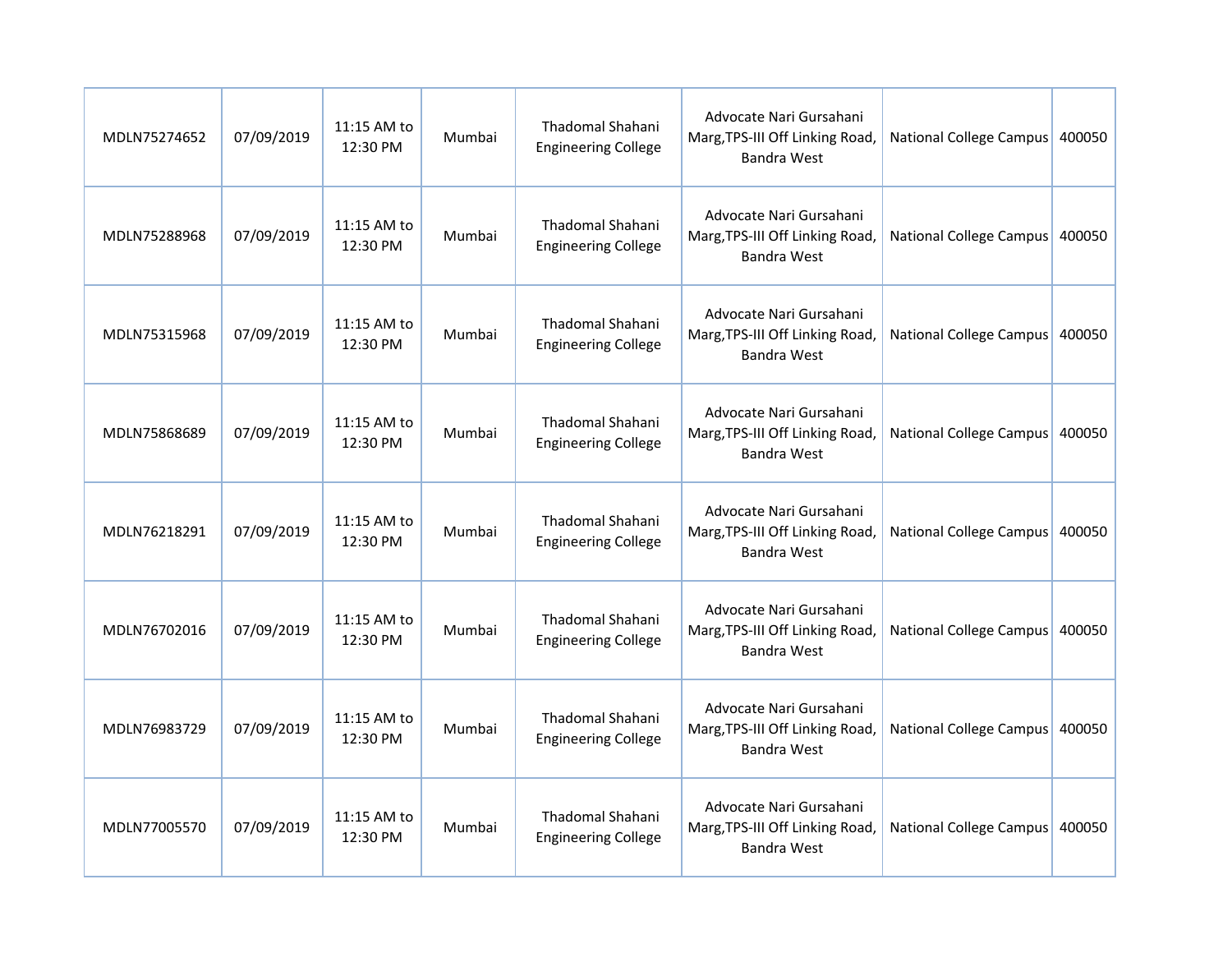| MDLN77482148 | 07/09/2019 | 11:15 AM to<br>12:30 PM | Mumbai | Thadomal Shahani<br><b>Engineering College</b>        | Advocate Nari Gursahani<br>Marg, TPS-III Off Linking Road,<br><b>Bandra West</b> | National College Campus        | 400050 |
|--------------|------------|-------------------------|--------|-------------------------------------------------------|----------------------------------------------------------------------------------|--------------------------------|--------|
| MDLN78244513 | 07/09/2019 | 11:15 AM to<br>12:30 PM | Mumbai | Thadomal Shahani<br><b>Engineering College</b>        | Advocate Nari Gursahani<br>Marg, TPS-III Off Linking Road,<br><b>Bandra West</b> | National College Campus        | 400050 |
| MDLN78584376 | 07/09/2019 | 11:15 AM to<br>12:30 PM | Mumbai | <b>Thadomal Shahani</b><br><b>Engineering College</b> | Advocate Nari Gursahani<br>Marg, TPS-III Off Linking Road,<br><b>Bandra West</b> | National College Campus        | 400050 |
| MDLN78705597 | 07/09/2019 | 11:15 AM to<br>12:30 PM | Mumbai | <b>Thadomal Shahani</b><br><b>Engineering College</b> | Advocate Nari Gursahani<br>Marg, TPS-III Off Linking Road,<br><b>Bandra West</b> | National College Campus        | 400050 |
| MDLN78783475 | 07/09/2019 | 11:15 AM to<br>12:30 PM | Mumbai | Thadomal Shahani<br><b>Engineering College</b>        | Advocate Nari Gursahani<br>Marg, TPS-III Off Linking Road,<br><b>Bandra West</b> | <b>National College Campus</b> | 400050 |
| MDLN78990380 | 07/09/2019 | 11:15 AM to<br>12:30 PM | Mumbai | <b>Thadomal Shahani</b><br><b>Engineering College</b> | Advocate Nari Gursahani<br>Marg, TPS-III Off Linking Road,<br><b>Bandra West</b> | National College Campus 400050 |        |
| MDLN79057640 | 07/09/2019 | 11:15 AM to<br>12:30 PM | Mumbai | Thadomal Shahani<br><b>Engineering College</b>        | Advocate Nari Gursahani<br>Marg, TPS-III Off Linking Road,<br><b>Bandra West</b> | National College Campus        | 400050 |
| MDLN79069813 | 07/09/2019 | 11:15 AM to<br>12:30 PM | Mumbai | Thadomal Shahani<br><b>Engineering College</b>        | Advocate Nari Gursahani<br>Marg, TPS-III Off Linking Road,<br><b>Bandra West</b> | National College Campus        | 400050 |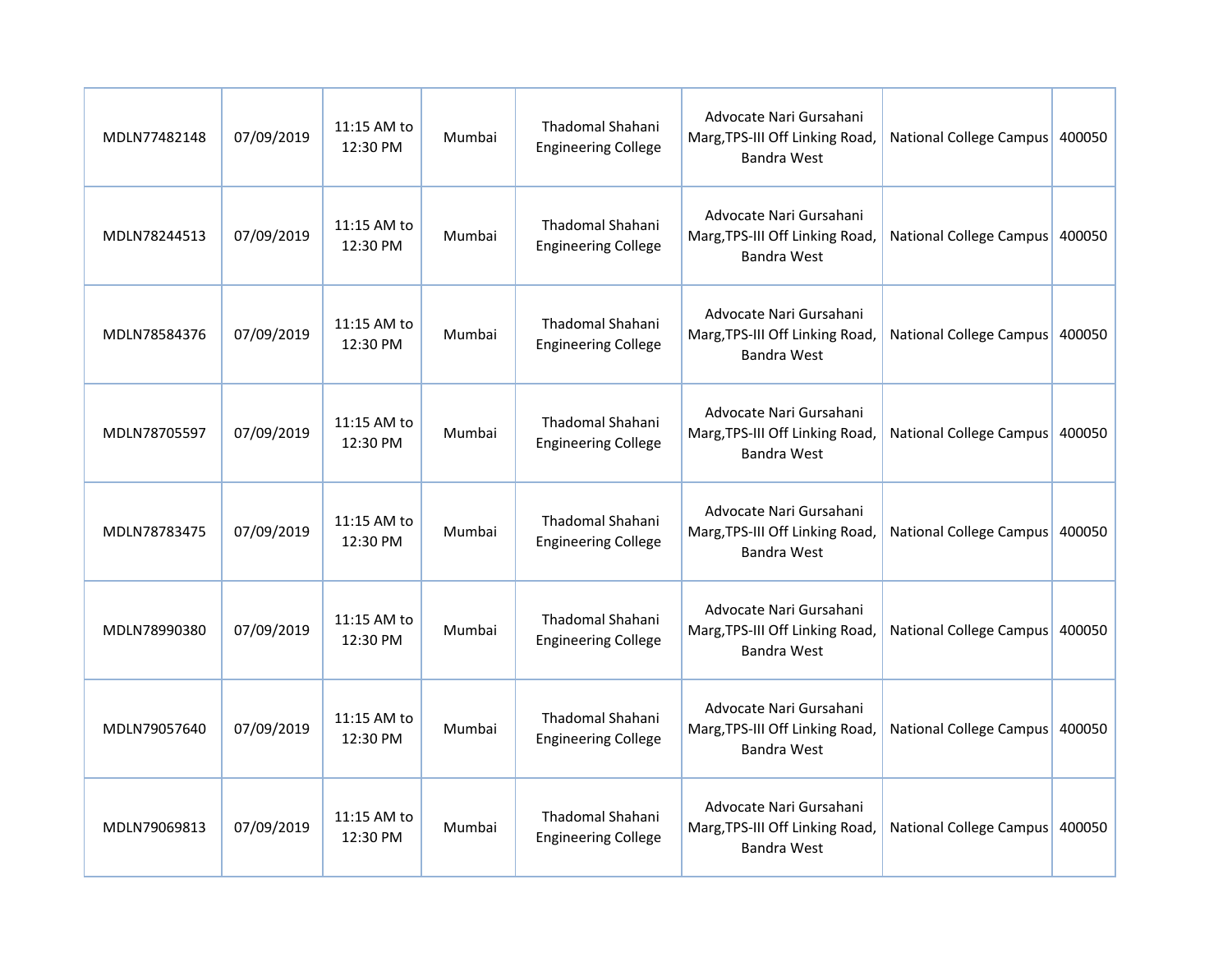| MDLN80177840 | 07/09/2019 | 11:15 AM to<br>12:30 PM | Mumbai | Thadomal Shahani<br><b>Engineering College</b>        | Advocate Nari Gursahani<br>Marg, TPS-III Off Linking Road,<br><b>Bandra West</b> | National College Campus        | 400050 |
|--------------|------------|-------------------------|--------|-------------------------------------------------------|----------------------------------------------------------------------------------|--------------------------------|--------|
| MDLN81139495 | 07/09/2019 | 11:15 AM to<br>12:30 PM | Mumbai | Thadomal Shahani<br><b>Engineering College</b>        | Advocate Nari Gursahani<br>Marg, TPS-III Off Linking Road,<br><b>Bandra West</b> | National College Campus        | 400050 |
| MDLN81516407 | 07/09/2019 | 11:15 AM to<br>12:30 PM | Mumbai | <b>Thadomal Shahani</b><br><b>Engineering College</b> | Advocate Nari Gursahani<br>Marg, TPS-III Off Linking Road,<br><b>Bandra West</b> | National College Campus        | 400050 |
| MDLN81539172 | 07/09/2019 | 11:15 AM to<br>12:30 PM | Mumbai | <b>Thadomal Shahani</b><br><b>Engineering College</b> | Advocate Nari Gursahani<br>Marg, TPS-III Off Linking Road,<br><b>Bandra West</b> | National College Campus        | 400050 |
| MDLN81628706 | 07/09/2019 | 11:15 AM to<br>12:30 PM | Mumbai | Thadomal Shahani<br><b>Engineering College</b>        | Advocate Nari Gursahani<br>Marg, TPS-III Off Linking Road,<br><b>Bandra West</b> | <b>National College Campus</b> | 400050 |
| MDLN81652691 | 07/09/2019 | 11:15 AM to<br>12:30 PM | Mumbai | <b>Thadomal Shahani</b><br><b>Engineering College</b> | Advocate Nari Gursahani<br>Marg, TPS-III Off Linking Road,<br><b>Bandra West</b> | National College Campus 400050 |        |
| MDLN81763535 | 07/09/2019 | 11:15 AM to<br>12:30 PM | Mumbai | Thadomal Shahani<br><b>Engineering College</b>        | Advocate Nari Gursahani<br>Marg, TPS-III Off Linking Road,<br><b>Bandra West</b> | National College Campus        | 400050 |
| MDLN81818732 | 07/09/2019 | 11:15 AM to<br>12:30 PM | Mumbai | Thadomal Shahani<br><b>Engineering College</b>        | Advocate Nari Gursahani<br>Marg, TPS-III Off Linking Road,<br><b>Bandra West</b> | National College Campus        | 400050 |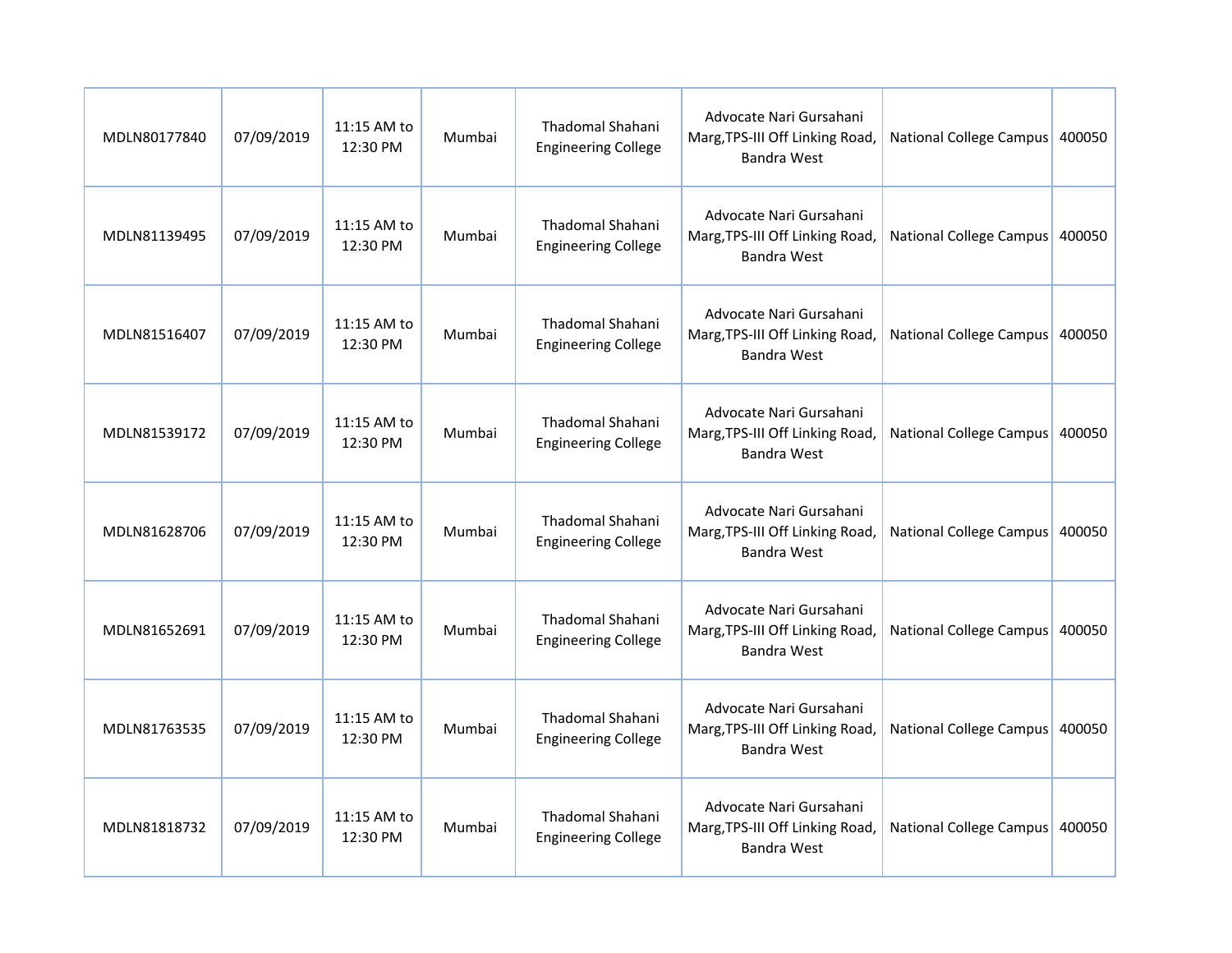| MDLN82124254 | 07/09/2019 | 11:15 AM to<br>12:30 PM | Mumbai | <b>Thadomal Shahani</b><br><b>Engineering College</b> | Advocate Nari Gursahani<br>Marg, TPS-III Off Linking Road,<br><b>Bandra West</b> | National College Campus        | 400050 |
|--------------|------------|-------------------------|--------|-------------------------------------------------------|----------------------------------------------------------------------------------|--------------------------------|--------|
| MDLN82221312 | 07/09/2019 | 11:15 AM to<br>12:30 PM | Mumbai | <b>Thadomal Shahani</b><br><b>Engineering College</b> | Advocate Nari Gursahani<br>Marg, TPS-III Off Linking Road,<br><b>Bandra West</b> | National College Campus        | 400050 |
| MDLN82548838 | 07/09/2019 | 11:15 AM to<br>12:30 PM | Mumbai | <b>Thadomal Shahani</b><br><b>Engineering College</b> | Advocate Nari Gursahani<br>Marg, TPS-III Off Linking Road,<br><b>Bandra West</b> | National College Campus        | 400050 |
| MDLN82758007 | 07/09/2019 | 11:15 AM to<br>12:30 PM | Mumbai | <b>Thadomal Shahani</b><br><b>Engineering College</b> | Advocate Nari Gursahani<br>Marg, TPS-III Off Linking Road,<br><b>Bandra West</b> | National College Campus        | 400050 |
| MDLN82865518 | 07/09/2019 | 11:15 AM to<br>12:30 PM | Mumbai | Thadomal Shahani<br><b>Engineering College</b>        | Advocate Nari Gursahani<br>Marg, TPS-III Off Linking Road,<br><b>Bandra West</b> | <b>National College Campus</b> | 400050 |
| MDLN82956251 | 07/09/2019 | 11:15 AM to<br>12:30 PM | Mumbai | Thadomal Shahani<br><b>Engineering College</b>        | Advocate Nari Gursahani<br>Marg, TPS-III Off Linking Road,<br><b>Bandra West</b> | National College Campus 400050 |        |
| MDLN84357053 | 07/09/2019 | 11:15 AM to<br>12:30 PM | Mumbai | <b>Thadomal Shahani</b><br><b>Engineering College</b> | Advocate Nari Gursahani<br>Marg, TPS-III Off Linking Road,<br><b>Bandra West</b> | National College Campus        | 400050 |
| MDLN84579256 | 07/09/2019 | 11:15 AM to<br>12:30 PM | Mumbai | Thadomal Shahani<br><b>Engineering College</b>        | Advocate Nari Gursahani<br>Marg, TPS-III Off Linking Road,<br><b>Bandra West</b> | National College Campus        | 400050 |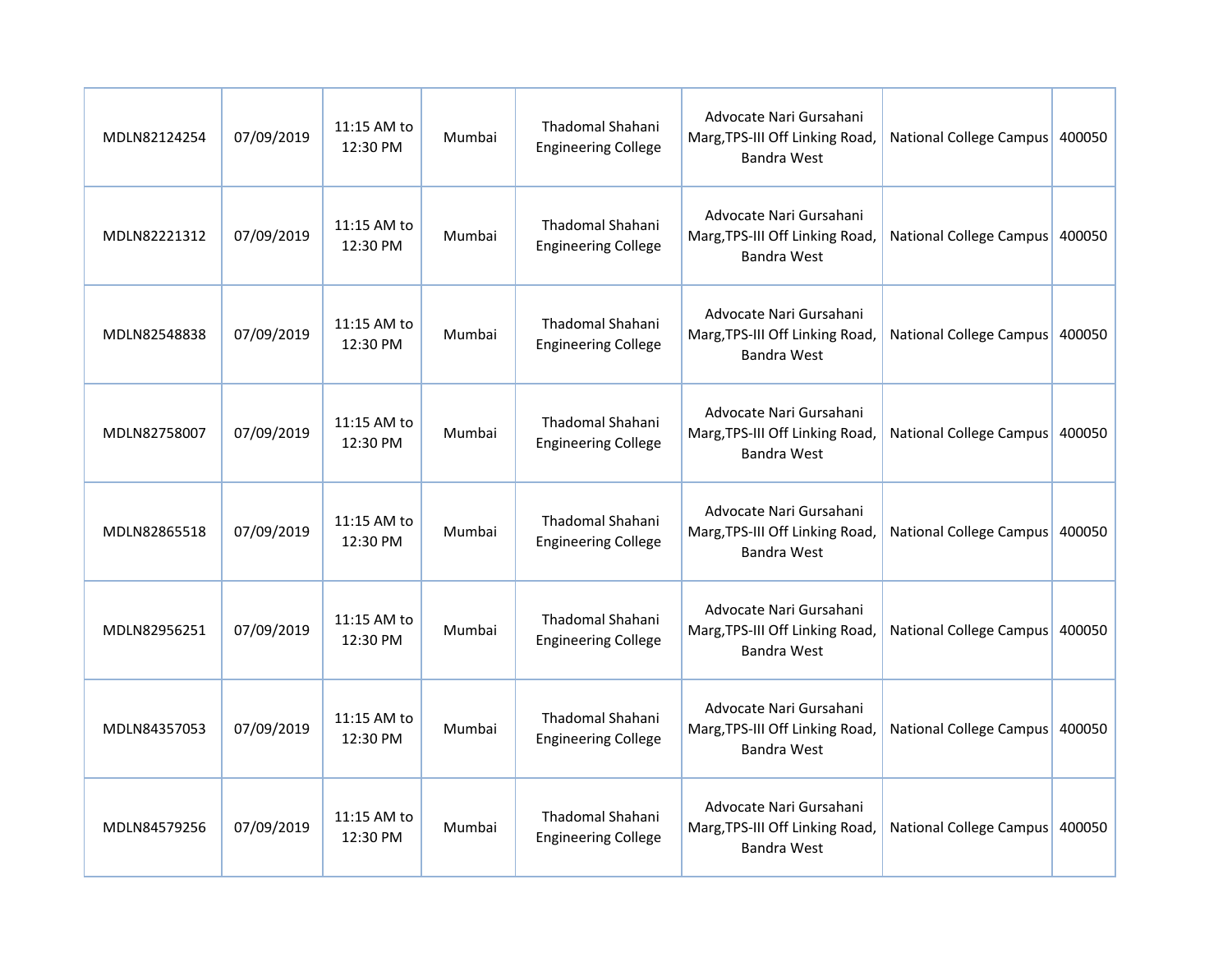| MDLN85121617 | 07/09/2019 | 11:15 AM to<br>12:30 PM | Mumbai | Thadomal Shahani<br><b>Engineering College</b>        | Advocate Nari Gursahani<br>Marg, TPS-III Off Linking Road,<br><b>Bandra West</b> | National College Campus        | 400050 |
|--------------|------------|-------------------------|--------|-------------------------------------------------------|----------------------------------------------------------------------------------|--------------------------------|--------|
| MDLN85412119 | 07/09/2019 | 11:15 AM to<br>12:30 PM | Mumbai | Thadomal Shahani<br><b>Engineering College</b>        | Advocate Nari Gursahani<br>Marg, TPS-III Off Linking Road,<br><b>Bandra West</b> | National College Campus        | 400050 |
| MDLN85644274 | 07/09/2019 | 11:15 AM to<br>12:30 PM | Mumbai | <b>Thadomal Shahani</b><br><b>Engineering College</b> | Advocate Nari Gursahani<br>Marg, TPS-III Off Linking Road,<br><b>Bandra West</b> | National College Campus        | 400050 |
| MDLN85752330 | 07/09/2019 | 11:15 AM to<br>12:30 PM | Mumbai | <b>Thadomal Shahani</b><br><b>Engineering College</b> | Advocate Nari Gursahani<br>Marg, TPS-III Off Linking Road,<br><b>Bandra West</b> | National College Campus        | 400050 |
| MDLN86058305 | 07/09/2019 | 11:15 AM to<br>12:30 PM | Mumbai | Thadomal Shahani<br><b>Engineering College</b>        | Advocate Nari Gursahani<br>Marg, TPS-III Off Linking Road,<br><b>Bandra West</b> | <b>National College Campus</b> | 400050 |
| MDLN86098516 | 07/09/2019 | 11:15 AM to<br>12:30 PM | Mumbai | <b>Thadomal Shahani</b><br><b>Engineering College</b> | Advocate Nari Gursahani<br>Marg, TPS-III Off Linking Road,<br><b>Bandra West</b> | National College Campus 400050 |        |
| MDLN86277277 | 07/09/2019 | 11:15 AM to<br>12:30 PM | Mumbai | Thadomal Shahani<br><b>Engineering College</b>        | Advocate Nari Gursahani<br>Marg, TPS-III Off Linking Road,<br><b>Bandra West</b> | National College Campus        | 400050 |
| MDLN86312108 | 07/09/2019 | 11:15 AM to<br>12:30 PM | Mumbai | Thadomal Shahani<br><b>Engineering College</b>        | Advocate Nari Gursahani<br>Marg, TPS-III Off Linking Road,<br><b>Bandra West</b> | National College Campus        | 400050 |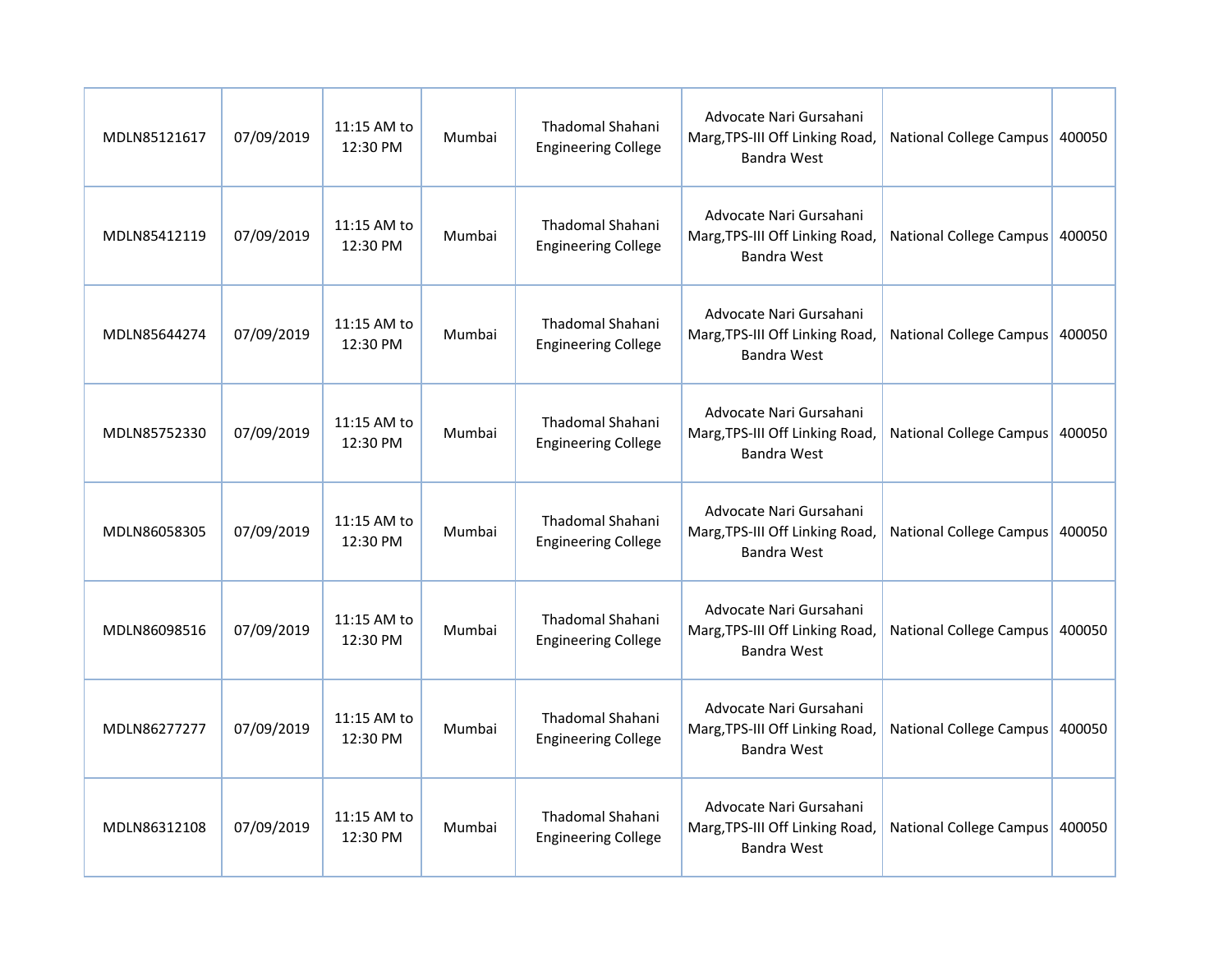| MDLN86716158 | 07/09/2019 | 11:15 AM to<br>12:30 PM | Mumbai | Thadomal Shahani<br><b>Engineering College</b>        | Advocate Nari Gursahani<br>Marg, TPS-III Off Linking Road,<br><b>Bandra West</b> | National College Campus        | 400050 |
|--------------|------------|-------------------------|--------|-------------------------------------------------------|----------------------------------------------------------------------------------|--------------------------------|--------|
| MDLN87007117 | 07/09/2019 | 11:15 AM to<br>12:30 PM | Mumbai | Thadomal Shahani<br><b>Engineering College</b>        | Advocate Nari Gursahani<br>Marg, TPS-III Off Linking Road,<br><b>Bandra West</b> | National College Campus        | 400050 |
| MDLN87092107 | 07/09/2019 | 11:15 AM to<br>12:30 PM | Mumbai | <b>Thadomal Shahani</b><br><b>Engineering College</b> | Advocate Nari Gursahani<br>Marg, TPS-III Off Linking Road,<br><b>Bandra West</b> | National College Campus        | 400050 |
| MDLN87426255 | 07/09/2019 | 11:15 AM to<br>12:30 PM | Mumbai | <b>Thadomal Shahani</b><br><b>Engineering College</b> | Advocate Nari Gursahani<br>Marg, TPS-III Off Linking Road,<br><b>Bandra West</b> | National College Campus        | 400050 |
| MDLN87629030 | 07/09/2019 | 11:15 AM to<br>12:30 PM | Mumbai | Thadomal Shahani<br><b>Engineering College</b>        | Advocate Nari Gursahani<br>Marg, TPS-III Off Linking Road,<br><b>Bandra West</b> | <b>National College Campus</b> | 400050 |
| MDLN88139143 | 07/09/2019 | 11:15 AM to<br>12:30 PM | Mumbai | <b>Thadomal Shahani</b><br><b>Engineering College</b> | Advocate Nari Gursahani<br>Marg, TPS-III Off Linking Road,<br><b>Bandra West</b> | National College Campus 400050 |        |
| MDLN88139614 | 07/09/2019 | 11:15 AM to<br>12:30 PM | Mumbai | Thadomal Shahani<br><b>Engineering College</b>        | Advocate Nari Gursahani<br>Marg, TPS-III Off Linking Road,<br><b>Bandra West</b> | National College Campus        | 400050 |
| MDLN88231284 | 07/09/2019 | 11:15 AM to<br>12:30 PM | Mumbai | Thadomal Shahani<br><b>Engineering College</b>        | Advocate Nari Gursahani<br>Marg, TPS-III Off Linking Road,<br><b>Bandra West</b> | National College Campus        | 400050 |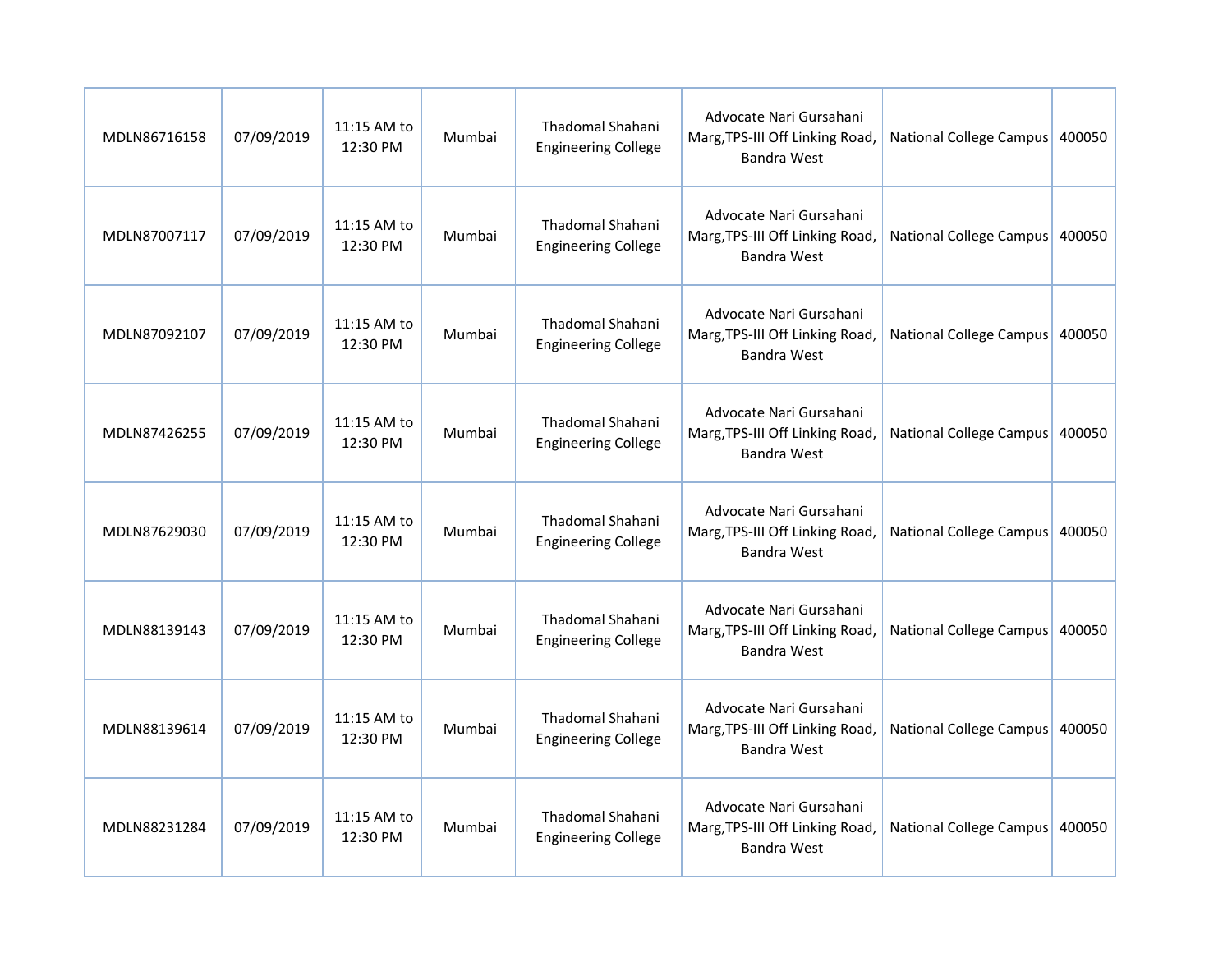| MDLN88234670 | 07/09/2019 | 11:15 AM to<br>12:30 PM | Mumbai | Thadomal Shahani<br><b>Engineering College</b>        | Advocate Nari Gursahani<br>Marg, TPS-III Off Linking Road,<br><b>Bandra West</b> | National College Campus        | 400050 |
|--------------|------------|-------------------------|--------|-------------------------------------------------------|----------------------------------------------------------------------------------|--------------------------------|--------|
| MDLN88909412 | 07/09/2019 | 11:15 AM to<br>12:30 PM | Mumbai | Thadomal Shahani<br><b>Engineering College</b>        | Advocate Nari Gursahani<br>Marg, TPS-III Off Linking Road,<br><b>Bandra West</b> | National College Campus        | 400050 |
| MDLN89703359 | 07/09/2019 | 11:15 AM to<br>12:30 PM | Mumbai | <b>Thadomal Shahani</b><br><b>Engineering College</b> | Advocate Nari Gursahani<br>Marg, TPS-III Off Linking Road,<br><b>Bandra West</b> | National College Campus        | 400050 |
| MDLN90138208 | 07/09/2019 | 11:15 AM to<br>12:30 PM | Mumbai | <b>Thadomal Shahani</b><br><b>Engineering College</b> | Advocate Nari Gursahani<br>Marg, TPS-III Off Linking Road,<br><b>Bandra West</b> | National College Campus        | 400050 |
| MDLN90280018 | 07/09/2019 | 11:15 AM to<br>12:30 PM | Mumbai | Thadomal Shahani<br><b>Engineering College</b>        | Advocate Nari Gursahani<br>Marg, TPS-III Off Linking Road,<br><b>Bandra West</b> | <b>National College Campus</b> | 400050 |
| MDLN90478175 | 07/09/2019 | 11:15 AM to<br>12:30 PM | Mumbai | <b>Thadomal Shahani</b><br><b>Engineering College</b> | Advocate Nari Gursahani<br>Marg, TPS-III Off Linking Road,<br><b>Bandra West</b> | National College Campus 400050 |        |
| MDLN90528715 | 07/09/2019 | 11:15 AM to<br>12:30 PM | Mumbai | Thadomal Shahani<br><b>Engineering College</b>        | Advocate Nari Gursahani<br>Marg, TPS-III Off Linking Road,<br><b>Bandra West</b> | National College Campus        | 400050 |
| MDLN91017045 | 07/09/2019 | 11:15 AM to<br>12:30 PM | Mumbai | Thadomal Shahani<br><b>Engineering College</b>        | Advocate Nari Gursahani<br>Marg, TPS-III Off Linking Road,<br><b>Bandra West</b> | National College Campus        | 400050 |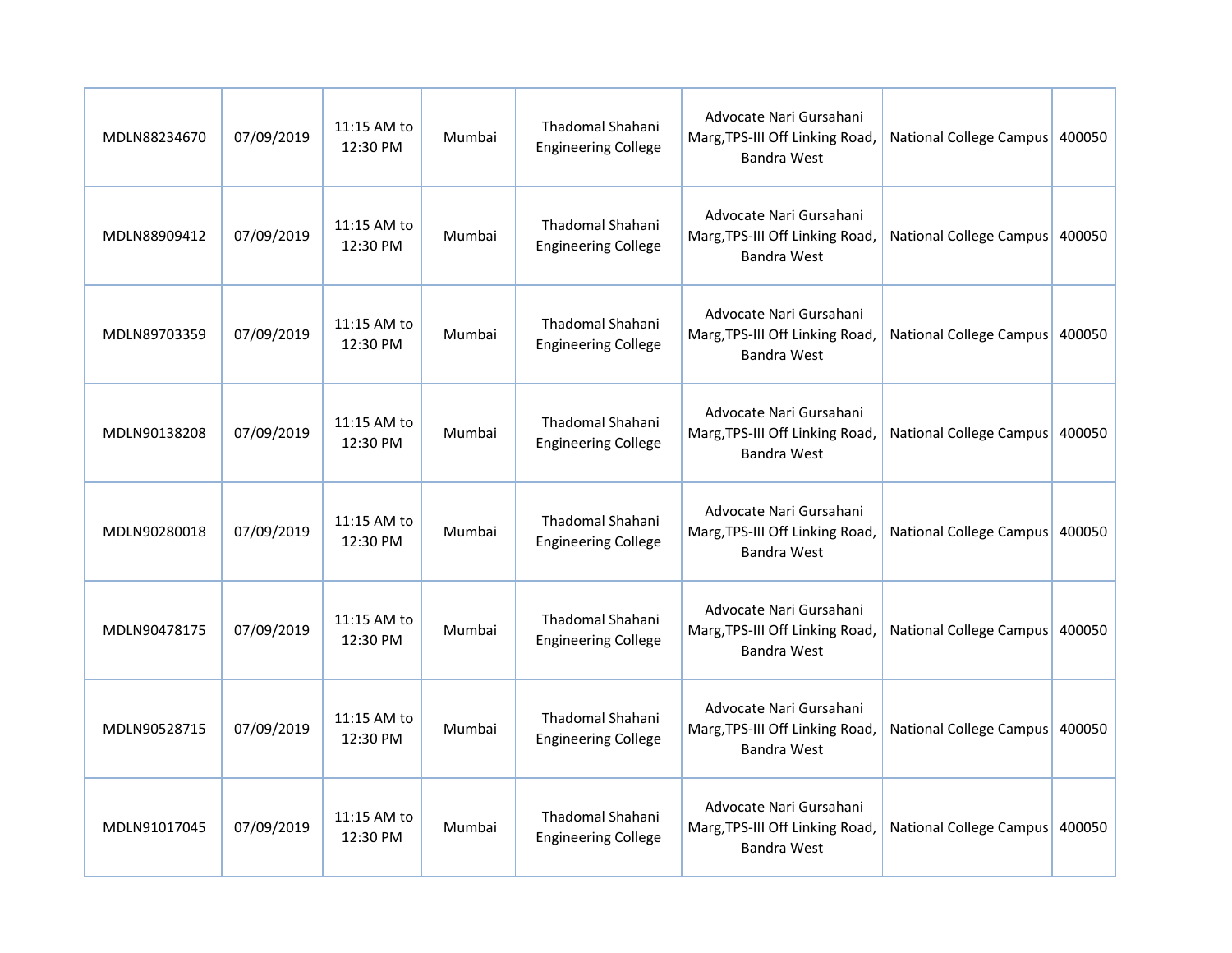| MDLN91028506 | 07/09/2019 | 11:15 AM to<br>12:30 PM | Mumbai | Thadomal Shahani<br><b>Engineering College</b>        | Advocate Nari Gursahani<br>Marg, TPS-III Off Linking Road,<br><b>Bandra West</b> | National College Campus        | 400050 |
|--------------|------------|-------------------------|--------|-------------------------------------------------------|----------------------------------------------------------------------------------|--------------------------------|--------|
| MDLN91805009 | 07/09/2019 | 11:15 AM to<br>12:30 PM | Mumbai | Thadomal Shahani<br><b>Engineering College</b>        | Advocate Nari Gursahani<br>Marg, TPS-III Off Linking Road,<br><b>Bandra West</b> | National College Campus        | 400050 |
| MDLN91806071 | 07/09/2019 | 11:15 AM to<br>12:30 PM | Mumbai | <b>Thadomal Shahani</b><br><b>Engineering College</b> | Advocate Nari Gursahani<br>Marg, TPS-III Off Linking Road,<br><b>Bandra West</b> | National College Campus        | 400050 |
| MDLN91987922 | 07/09/2019 | 11:15 AM to<br>12:30 PM | Mumbai | <b>Thadomal Shahani</b><br><b>Engineering College</b> | Advocate Nari Gursahani<br>Marg, TPS-III Off Linking Road,<br><b>Bandra West</b> | National College Campus        | 400050 |
| MDLN92108591 | 07/09/2019 | 11:15 AM to<br>12:30 PM | Mumbai | Thadomal Shahani<br><b>Engineering College</b>        | Advocate Nari Gursahani<br>Marg, TPS-III Off Linking Road,<br><b>Bandra West</b> | <b>National College Campus</b> | 400050 |
| MDLN92232135 | 07/09/2019 | 11:15 AM to<br>12:30 PM | Mumbai | <b>Thadomal Shahani</b><br><b>Engineering College</b> | Advocate Nari Gursahani<br>Marg, TPS-III Off Linking Road,<br><b>Bandra West</b> | National College Campus 400050 |        |
| MDLN92976702 | 07/09/2019 | 11:15 AM to<br>12:30 PM | Mumbai | Thadomal Shahani<br><b>Engineering College</b>        | Advocate Nari Gursahani<br>Marg, TPS-III Off Linking Road,<br><b>Bandra West</b> | National College Campus        | 400050 |
| MDLN92998621 | 07/09/2019 | 11:15 AM to<br>12:30 PM | Mumbai | Thadomal Shahani<br><b>Engineering College</b>        | Advocate Nari Gursahani<br>Marg, TPS-III Off Linking Road,<br><b>Bandra West</b> | National College Campus        | 400050 |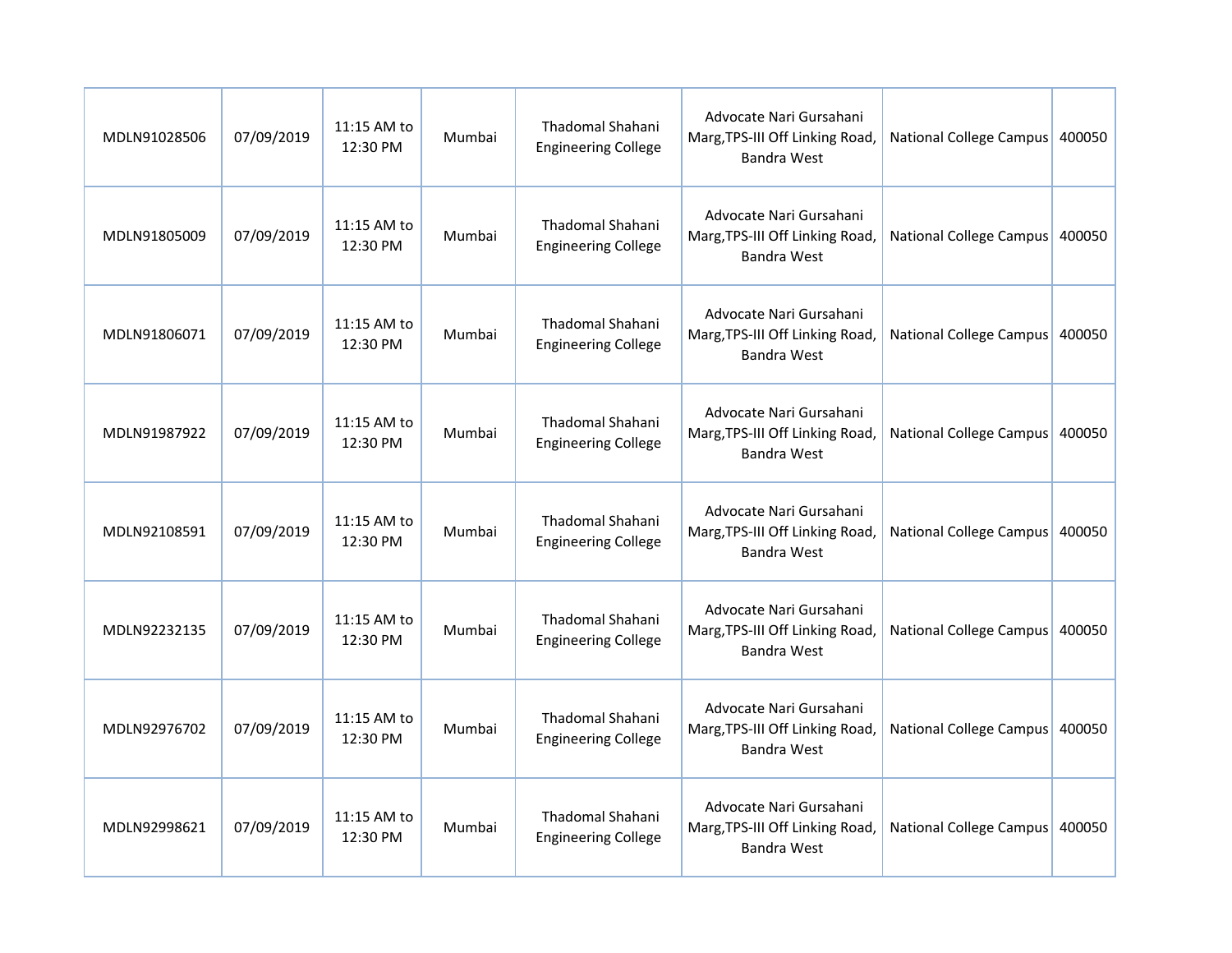| MDLN93160178 | 07/09/2019 | 11:15 AM to<br>12:30 PM | Mumbai | Thadomal Shahani<br><b>Engineering College</b>        | Advocate Nari Gursahani<br>Marg, TPS-III Off Linking Road,<br><b>Bandra West</b> | National College Campus        | 400050 |
|--------------|------------|-------------------------|--------|-------------------------------------------------------|----------------------------------------------------------------------------------|--------------------------------|--------|
| MDLN93277209 | 07/09/2019 | 11:15 AM to<br>12:30 PM | Mumbai | Thadomal Shahani<br><b>Engineering College</b>        | Advocate Nari Gursahani<br>Marg, TPS-III Off Linking Road,<br><b>Bandra West</b> | National College Campus        | 400050 |
| MDLN93568189 | 07/09/2019 | 11:15 AM to<br>12:30 PM | Mumbai | <b>Thadomal Shahani</b><br><b>Engineering College</b> | Advocate Nari Gursahani<br>Marg, TPS-III Off Linking Road,<br><b>Bandra West</b> | National College Campus        | 400050 |
| MDLN93617000 | 07/09/2019 | 11:15 AM to<br>12:30 PM | Mumbai | <b>Thadomal Shahani</b><br><b>Engineering College</b> | Advocate Nari Gursahani<br>Marg, TPS-III Off Linking Road,<br><b>Bandra West</b> | National College Campus        | 400050 |
| MDLN93891705 | 07/09/2019 | 11:15 AM to<br>12:30 PM | Mumbai | Thadomal Shahani<br><b>Engineering College</b>        | Advocate Nari Gursahani<br>Marg, TPS-III Off Linking Road,<br><b>Bandra West</b> | <b>National College Campus</b> | 400050 |
| MDLN93917326 | 07/09/2019 | 11:15 AM to<br>12:30 PM | Mumbai | <b>Thadomal Shahani</b><br><b>Engineering College</b> | Advocate Nari Gursahani<br>Marg, TPS-III Off Linking Road,<br><b>Bandra West</b> | National College Campus 400050 |        |
| MDLN94087541 | 07/09/2019 | 11:15 AM to<br>12:30 PM | Mumbai | Thadomal Shahani<br><b>Engineering College</b>        | Advocate Nari Gursahani<br>Marg, TPS-III Off Linking Road,<br><b>Bandra West</b> | National College Campus        | 400050 |
| MDLN94113178 | 07/09/2019 | 11:15 AM to<br>12:30 PM | Mumbai | Thadomal Shahani<br><b>Engineering College</b>        | Advocate Nari Gursahani<br>Marg, TPS-III Off Linking Road,<br><b>Bandra West</b> | National College Campus        | 400050 |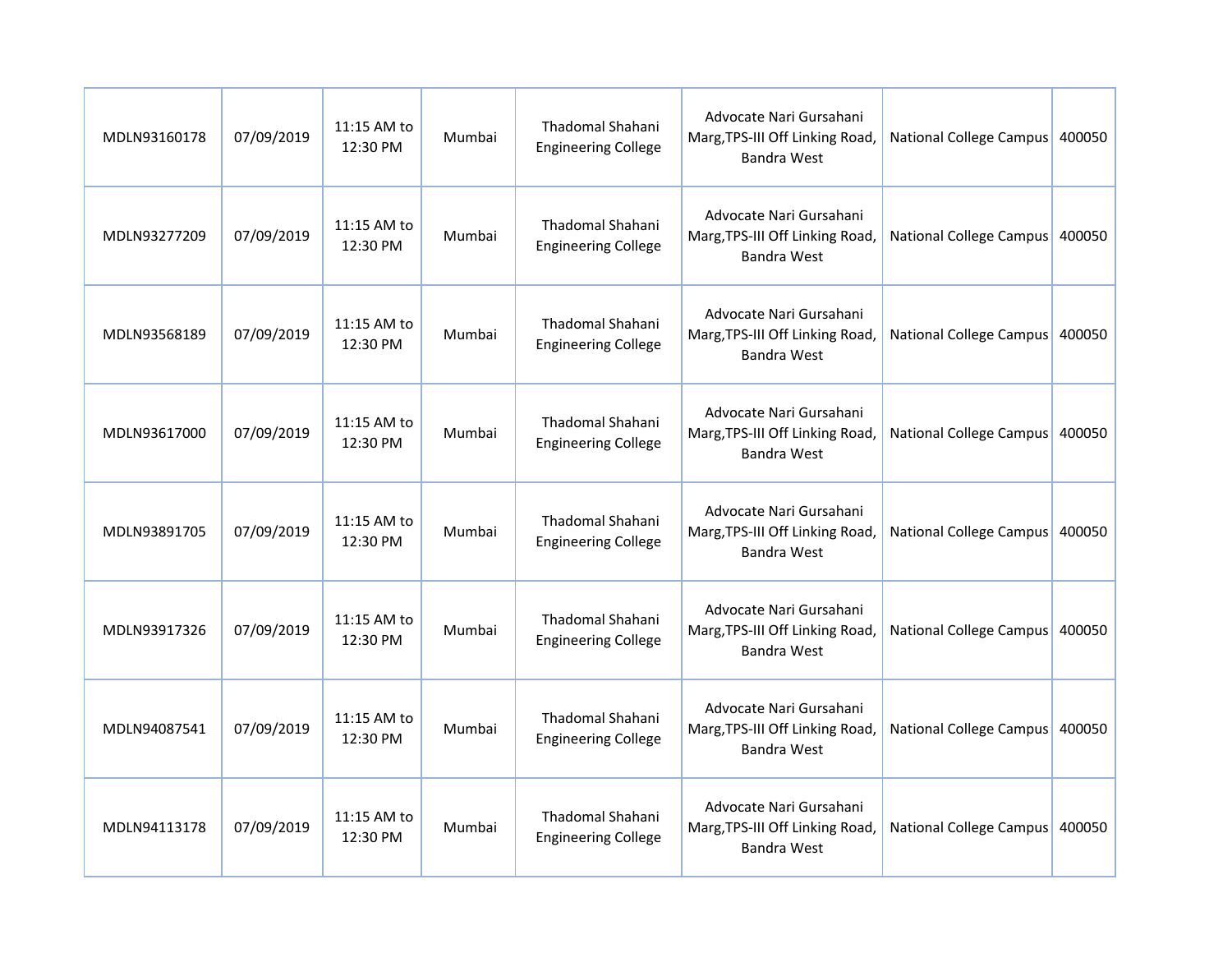| MDLN94221024 | 07/09/2019 | 11:15 AM to<br>12:30 PM | Mumbai | Thadomal Shahani<br><b>Engineering College</b>        | Advocate Nari Gursahani<br>Marg, TPS-III Off Linking Road,<br><b>Bandra West</b> | National College Campus        | 400050 |
|--------------|------------|-------------------------|--------|-------------------------------------------------------|----------------------------------------------------------------------------------|--------------------------------|--------|
| MDLN94365463 | 07/09/2019 | 11:15 AM to<br>12:30 PM | Mumbai | Thadomal Shahani<br><b>Engineering College</b>        | Advocate Nari Gursahani<br>Marg, TPS-III Off Linking Road,<br><b>Bandra West</b> | National College Campus        | 400050 |
| MDLN94913504 | 07/09/2019 | 11:15 AM to<br>12:30 PM | Mumbai | <b>Thadomal Shahani</b><br><b>Engineering College</b> | Advocate Nari Gursahani<br>Marg, TPS-III Off Linking Road,<br><b>Bandra West</b> | National College Campus        | 400050 |
| MDLN94937449 | 07/09/2019 | 11:15 AM to<br>12:30 PM | Mumbai | <b>Thadomal Shahani</b><br><b>Engineering College</b> | Advocate Nari Gursahani<br>Marg, TPS-III Off Linking Road,<br><b>Bandra West</b> | National College Campus        | 400050 |
| MDLN95016079 | 07/09/2019 | 11:15 AM to<br>12:30 PM | Mumbai | Thadomal Shahani<br><b>Engineering College</b>        | Advocate Nari Gursahani<br>Marg, TPS-III Off Linking Road,<br><b>Bandra West</b> | <b>National College Campus</b> | 400050 |
| MDLN95410945 | 07/09/2019 | 11:15 AM to<br>12:30 PM | Mumbai | <b>Thadomal Shahani</b><br><b>Engineering College</b> | Advocate Nari Gursahani<br>Marg, TPS-III Off Linking Road,<br><b>Bandra West</b> | National College Campus 400050 |        |
| MDLN95807037 | 07/09/2019 | 11:15 AM to<br>12:30 PM | Mumbai | Thadomal Shahani<br><b>Engineering College</b>        | Advocate Nari Gursahani<br>Marg, TPS-III Off Linking Road,<br><b>Bandra West</b> | National College Campus        | 400050 |
| MDLN95871612 | 07/09/2019 | 11:15 AM to<br>12:30 PM | Mumbai | Thadomal Shahani<br><b>Engineering College</b>        | Advocate Nari Gursahani<br>Marg, TPS-III Off Linking Road,<br><b>Bandra West</b> | National College Campus        | 400050 |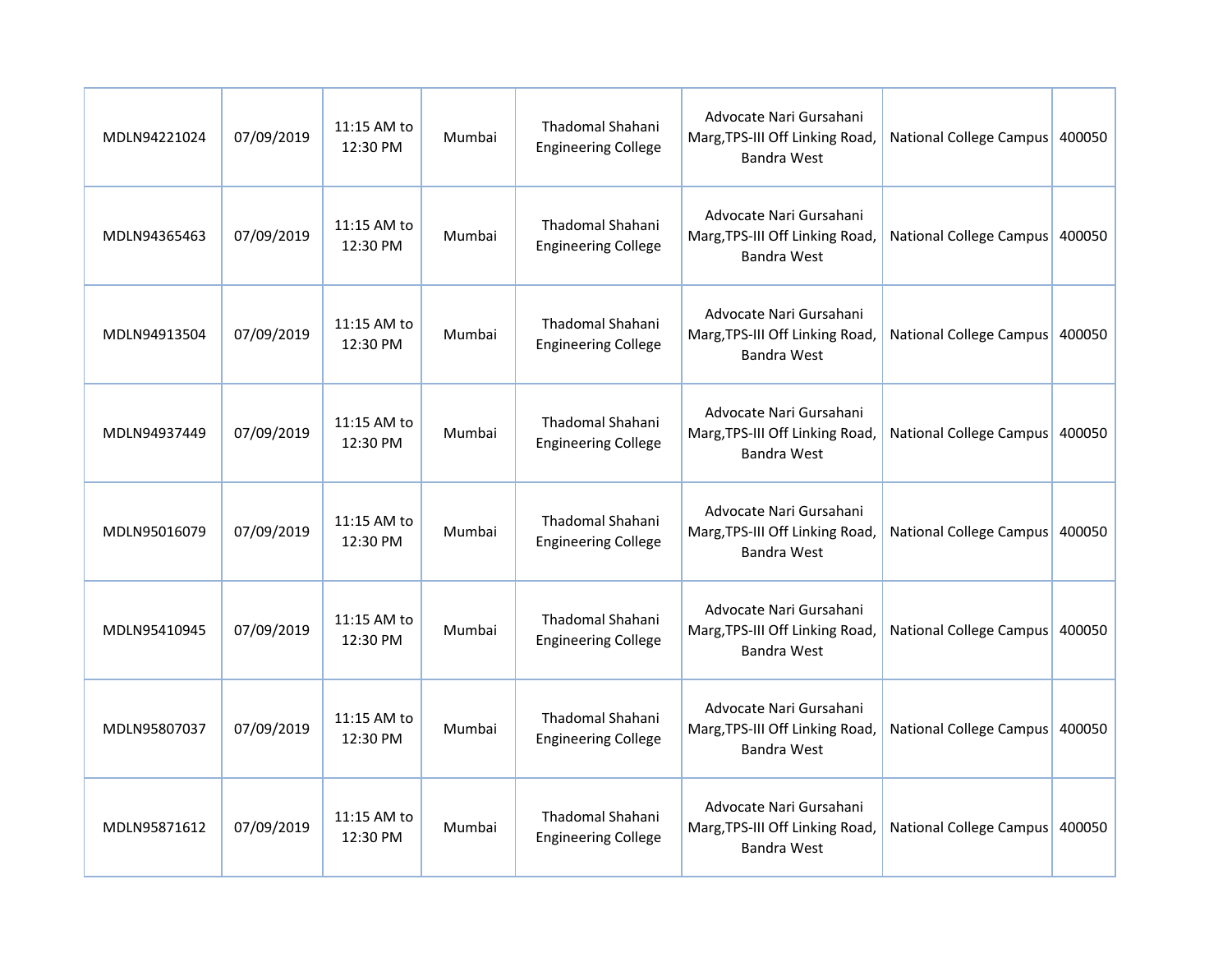| MDLN95935074 | 07/09/2019 | 11:15 AM to<br>12:30 PM | Mumbai | Thadomal Shahani<br><b>Engineering College</b>        | Advocate Nari Gursahani<br>Marg, TPS-III Off Linking Road,<br><b>Bandra West</b> | National College Campus        | 400050 |
|--------------|------------|-------------------------|--------|-------------------------------------------------------|----------------------------------------------------------------------------------|--------------------------------|--------|
| MDLN96020206 | 07/09/2019 | 11:15 AM to<br>12:30 PM | Mumbai | Thadomal Shahani<br><b>Engineering College</b>        | Advocate Nari Gursahani<br>Marg, TPS-III Off Linking Road,<br><b>Bandra West</b> | National College Campus        | 400050 |
| MDLN97396323 | 07/09/2019 | 11:15 AM to<br>12:30 PM | Mumbai | <b>Thadomal Shahani</b><br><b>Engineering College</b> | Advocate Nari Gursahani<br>Marg, TPS-III Off Linking Road,<br><b>Bandra West</b> | National College Campus        | 400050 |
| MDLN97415097 | 07/09/2019 | 11:15 AM to<br>12:30 PM | Mumbai | <b>Thadomal Shahani</b><br><b>Engineering College</b> | Advocate Nari Gursahani<br>Marg, TPS-III Off Linking Road,<br><b>Bandra West</b> | National College Campus        | 400050 |
| MDLN97582806 | 07/09/2019 | 11:15 AM to<br>12:30 PM | Mumbai | Thadomal Shahani<br><b>Engineering College</b>        | Advocate Nari Gursahani<br>Marg, TPS-III Off Linking Road,<br><b>Bandra West</b> | <b>National College Campus</b> | 400050 |
| MDLN98259704 | 07/09/2019 | 11:15 AM to<br>12:30 PM | Mumbai | <b>Thadomal Shahani</b><br><b>Engineering College</b> | Advocate Nari Gursahani<br>Marg, TPS-III Off Linking Road,<br><b>Bandra West</b> | National College Campus 400050 |        |
| MDLN98310488 | 07/09/2019 | 11:15 AM to<br>12:30 PM | Mumbai | Thadomal Shahani<br><b>Engineering College</b>        | Advocate Nari Gursahani<br>Marg, TPS-III Off Linking Road,<br><b>Bandra West</b> | National College Campus        | 400050 |
| MDLN98428599 | 07/09/2019 | 11:15 AM to<br>12:30 PM | Mumbai | Thadomal Shahani<br><b>Engineering College</b>        | Advocate Nari Gursahani<br>Marg, TPS-III Off Linking Road,<br><b>Bandra West</b> | National College Campus        | 400050 |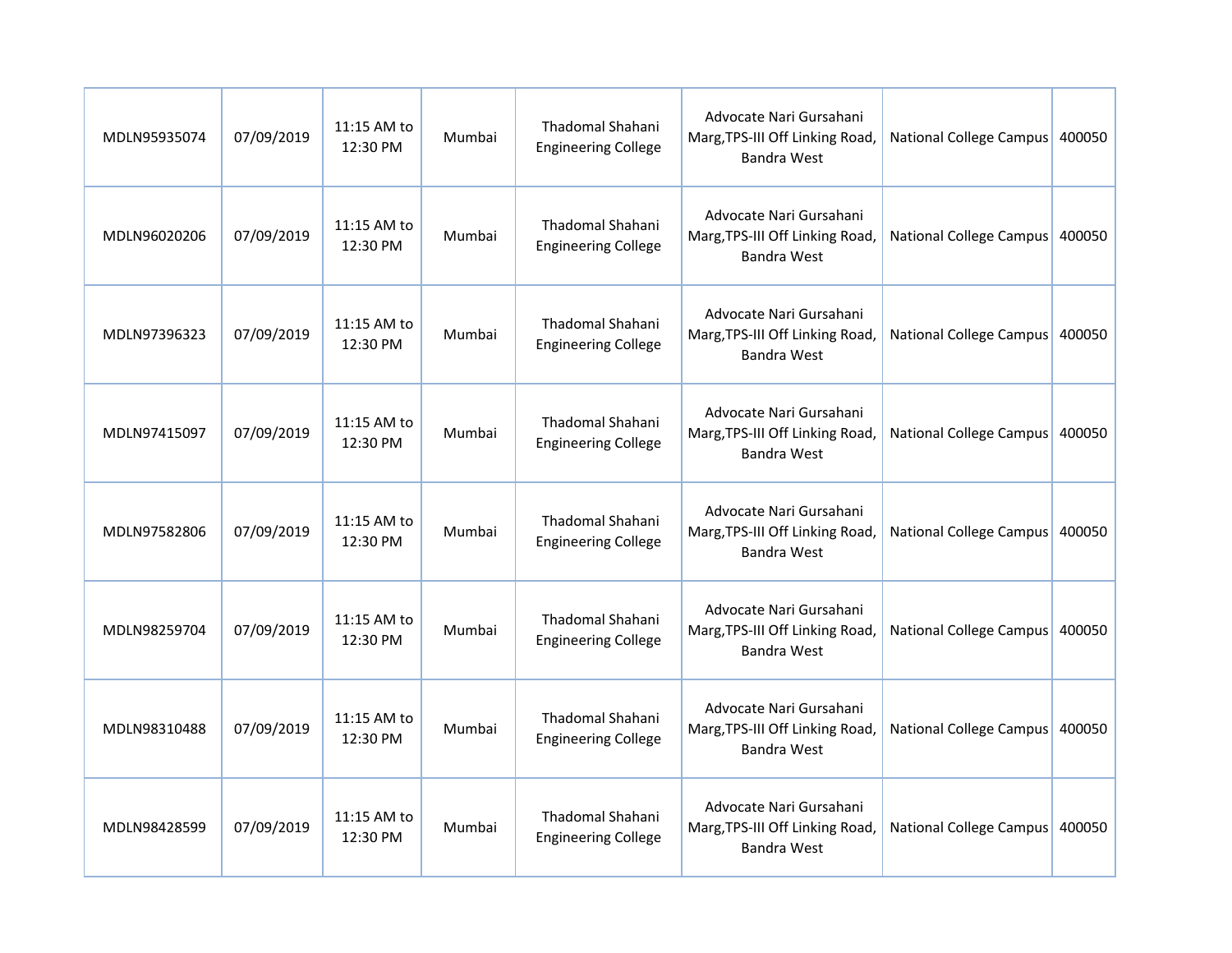| MDLN98595490 | 07/09/2019 | 11:15 AM to<br>12:30 PM | Mumbai | Thadomal Shahani<br><b>Engineering College</b>        | Advocate Nari Gursahani<br>Marg, TPS-III Off Linking Road,<br><b>Bandra West</b> | National College Campus        | 400050 |
|--------------|------------|-------------------------|--------|-------------------------------------------------------|----------------------------------------------------------------------------------|--------------------------------|--------|
| MDLN98807456 | 07/09/2019 | 11:15 AM to<br>12:30 PM | Mumbai | Thadomal Shahani<br><b>Engineering College</b>        | Advocate Nari Gursahani<br>Marg, TPS-III Off Linking Road,<br><b>Bandra West</b> | National College Campus        | 400050 |
| MDLN98977941 | 07/09/2019 | 11:15 AM to<br>12:30 PM | Mumbai | <b>Thadomal Shahani</b><br><b>Engineering College</b> | Advocate Nari Gursahani<br>Marg, TPS-III Off Linking Road,<br><b>Bandra West</b> | National College Campus        | 400050 |
| MDLN99268960 | 07/09/2019 | 11:15 AM to<br>12:30 PM | Mumbai | <b>Thadomal Shahani</b><br><b>Engineering College</b> | Advocate Nari Gursahani<br>Marg, TPS-III Off Linking Road,<br><b>Bandra West</b> | National College Campus        | 400050 |
| MDLN99334982 | 07/09/2019 | 11:15 AM to<br>12:30 PM | Mumbai | Thadomal Shahani<br><b>Engineering College</b>        | Advocate Nari Gursahani<br>Marg, TPS-III Off Linking Road,<br><b>Bandra West</b> | <b>National College Campus</b> | 400050 |
| MDLN99348852 | 07/09/2019 | 11:15 AM to<br>12:30 PM | Mumbai | <b>Thadomal Shahani</b><br><b>Engineering College</b> | Advocate Nari Gursahani<br>Marg, TPS-III Off Linking Road,<br><b>Bandra West</b> | National College Campus 400050 |        |
| MDLN99370089 | 07/09/2019 | 11:15 AM to<br>12:30 PM | Mumbai | Thadomal Shahani<br><b>Engineering College</b>        | Advocate Nari Gursahani<br>Marg, TPS-III Off Linking Road,<br><b>Bandra West</b> | National College Campus        | 400050 |
| MDLN99615450 | 07/09/2019 | 11:15 AM to<br>12:30 PM | Mumbai | Thadomal Shahani<br><b>Engineering College</b>        | Advocate Nari Gursahani<br>Marg, TPS-III Off Linking Road,<br><b>Bandra West</b> | National College Campus        | 400050 |